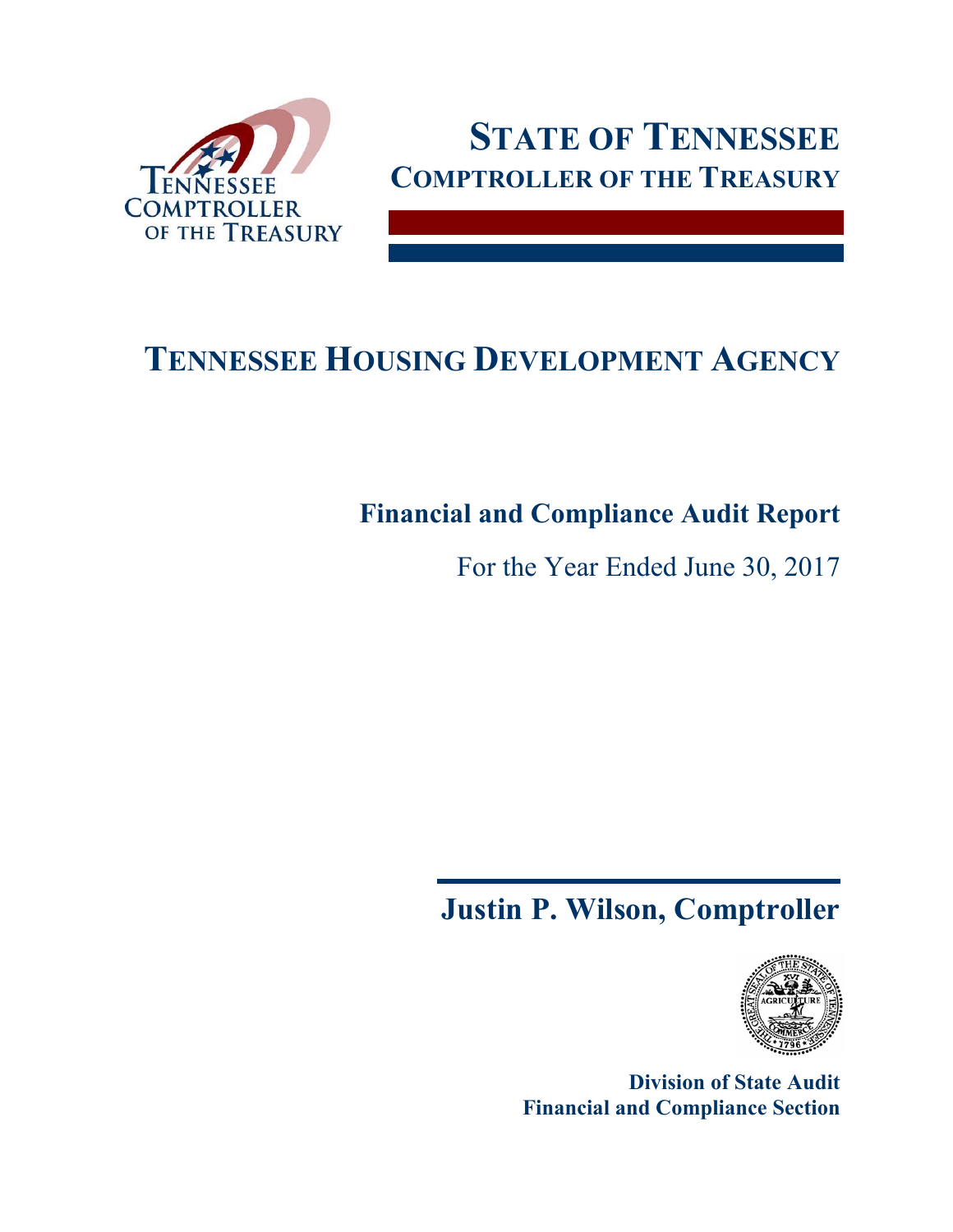**Deborah V. Loveless, CPA, CGFM, CGMA Director** 

**Edward Burr, CPA, CGFM**  Assistant Director

**David Cook, CPA**  Audit Manager

**James A. J. Young, CGFM**  In-Charge Auditor

**Maxwell Davenport Branden Hunt Darren Rector**  Staff Auditors

**Gerry C. Boaz, CPA, CGFM, CGMA** Technical Manager

**Amy Brack**  Editor

**Amanda Adams**  Assistant Editor

> **Comptroller of the Treasury, Division of State Audit**  Cordell Hull Building 425 Fifth Avenue North Nashville, TN 37243 (615) 401-7897

> **Reports are available at**  [www.comptroller.tn.gov/sa/AuditReportCategories.asp](http://www.comptroller.tn.gov/sa/AuditReportCategories.asp)

> > **Mission Statement**  The mission of the Comptroller's Office is to make government work better.

> > > **Comptroller Website**  [www.comptroller.tn.gov](http://www.comptroller.tn.gov)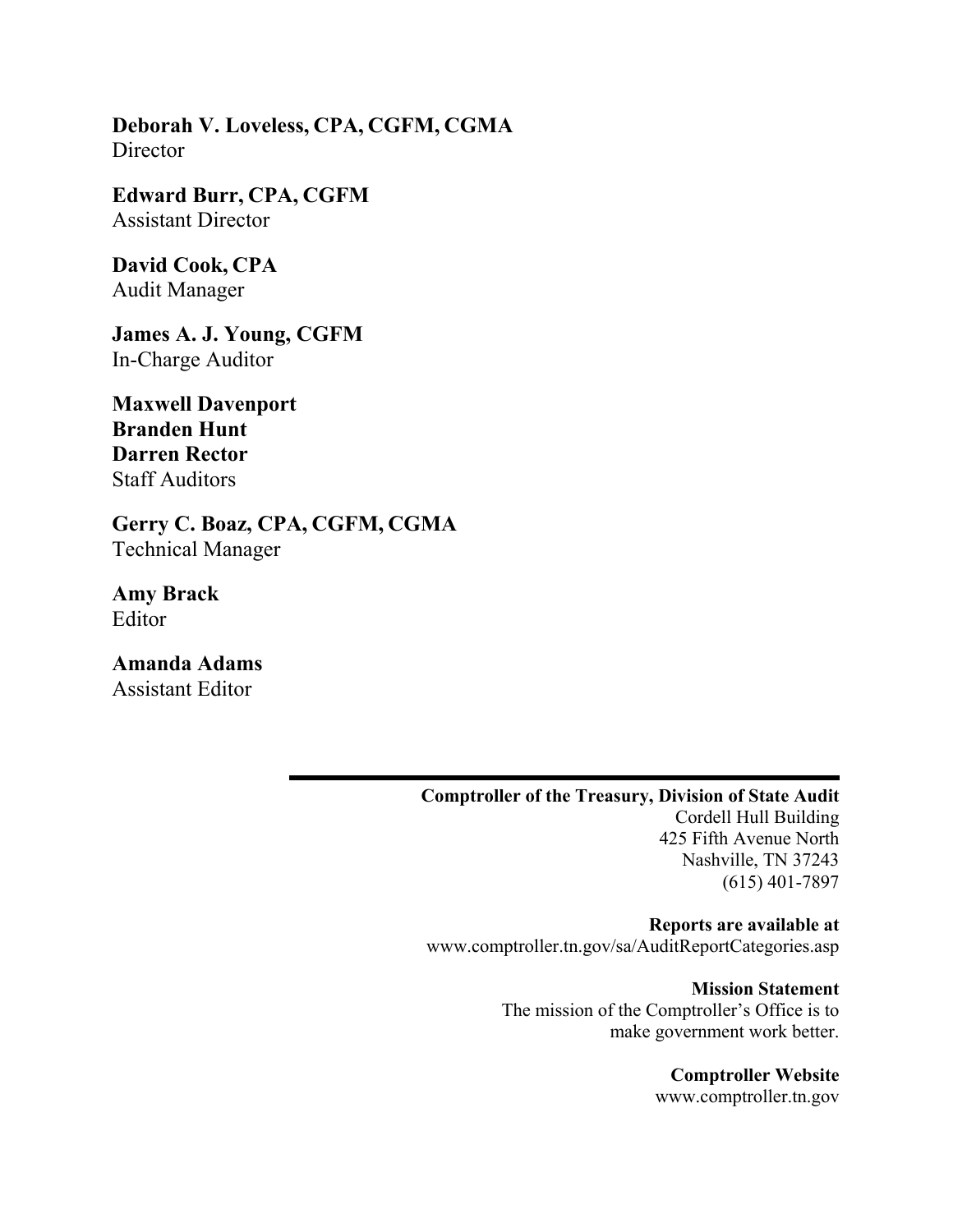

**JUSTIN P. WILSON** Comptroller

**JASON E. MUMPOWER** Chief of Staff

February 21, 2018

The Honorable Bill Haslam, Governor Members of the General Assembly Members of the Board of Directors Mr. Ralph Perry, Executive Director

Ladies and Gentlemen:

Transmitted herewith is the financial and compliance audit of the Tennessee Housing Development Agency for the year ended June 30, 2017. You will note from the independent auditor's report that an unmodified opinion was given on the fairness of the presentation of the financial statements.

Consideration of internal control over financial reporting and tests of compliance resulted in no audit findings.

Sincerely,

Seporal U. Lorelson

 Deborah V. Loveless, CPA, Director Division of State Audit

17/339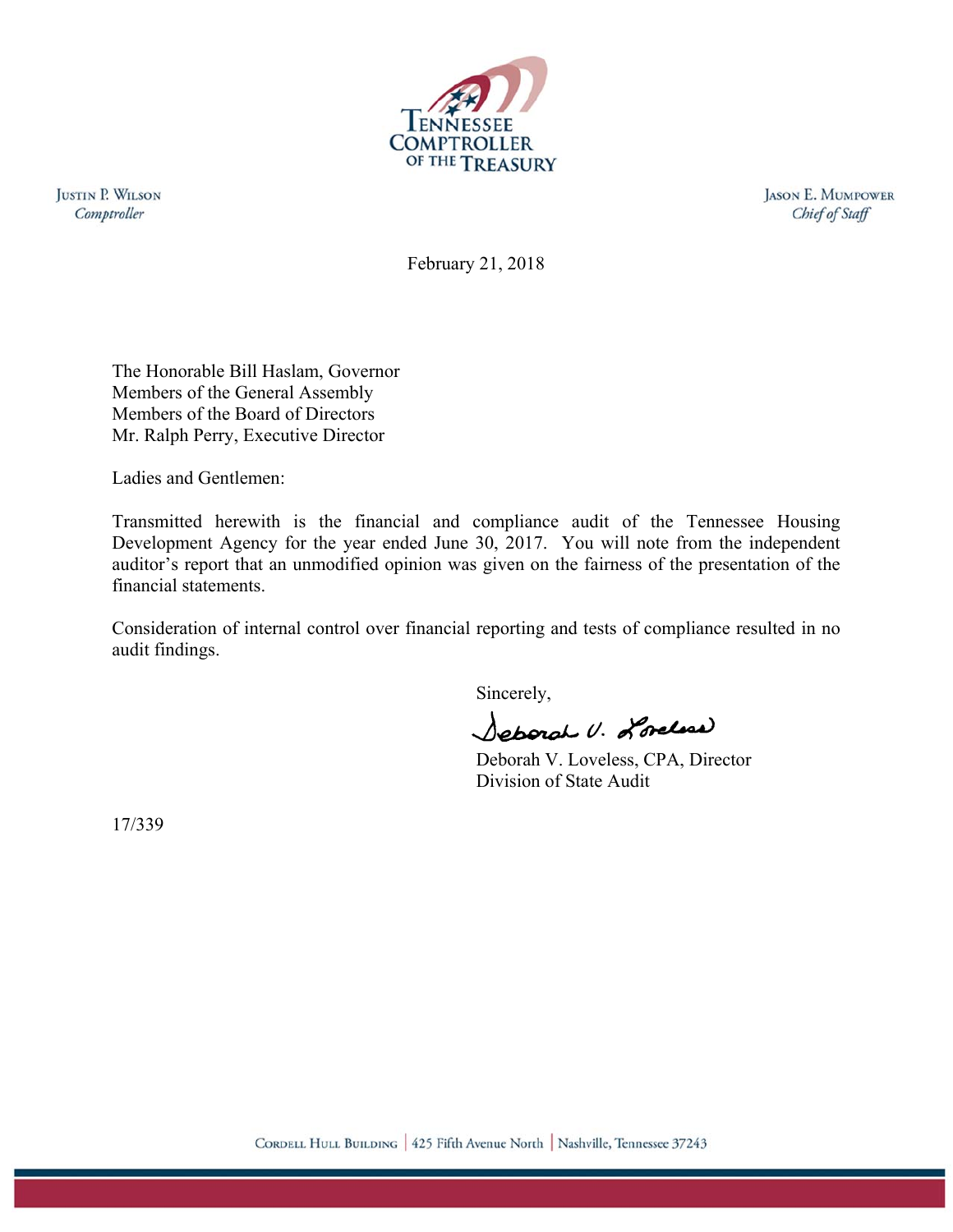# **Audit Report Tennessee Housing Development Agency For the Year Ended June 30, 2017**

### **TABLE OF CONTENTS**

|                                                                                                                                                        | Page           |
|--------------------------------------------------------------------------------------------------------------------------------------------------------|----------------|
| <b>Audit Highlights</b>                                                                                                                                | $\mathbf{1}$   |
| <b>Financial Section</b>                                                                                                                               |                |
| Independent Auditor's Report                                                                                                                           | $\overline{2}$ |
| Management's Discussion and Analysis                                                                                                                   | 5              |
| <b>Basic Financial Statements</b>                                                                                                                      |                |
| <b>Statement of Net Position</b>                                                                                                                       | 12             |
| Statement of Revenues, Expenses, and Changes in Net Position                                                                                           | 14             |
| <b>Statement of Cash Flows</b>                                                                                                                         | 15             |
| Notes to the Financial Statements                                                                                                                      | 17             |
| Required Supplementary Information                                                                                                                     |                |
| Schedule of THDA's Proportionate Share of the Net Pension Asset -<br>State and Higher Education Employee Retirement Plan Within<br><b>TCRS</b>         | 42             |
| Schedule of THDA's Proportionate Share of the Net Pension Liability -<br>Closed State and Higher Education Employee Pension Plan Within<br><b>TCRS</b> | 43             |
| Schedule of THDA's Contributions - State and Higher Education Employee<br><b>Retirement Plan Within TCRS</b>                                           | 44             |
| Schedule of THDA's Contributions - Closed State and Higher Education<br><b>Employee Pension Plan Within TCRS</b>                                       | 45             |
| Other Postemployment Benefits Schedule of Funding Progress                                                                                             | 46             |
| Supplementary Information                                                                                                                              |                |
| Supplementary Schedule of Net Position                                                                                                                 | 47             |
| Supplementary Schedule of Revenues, Expenses, and Changes in<br><b>Net Position</b>                                                                    | 49             |
| Supplementary Schedule of Cash Flows                                                                                                                   | 51             |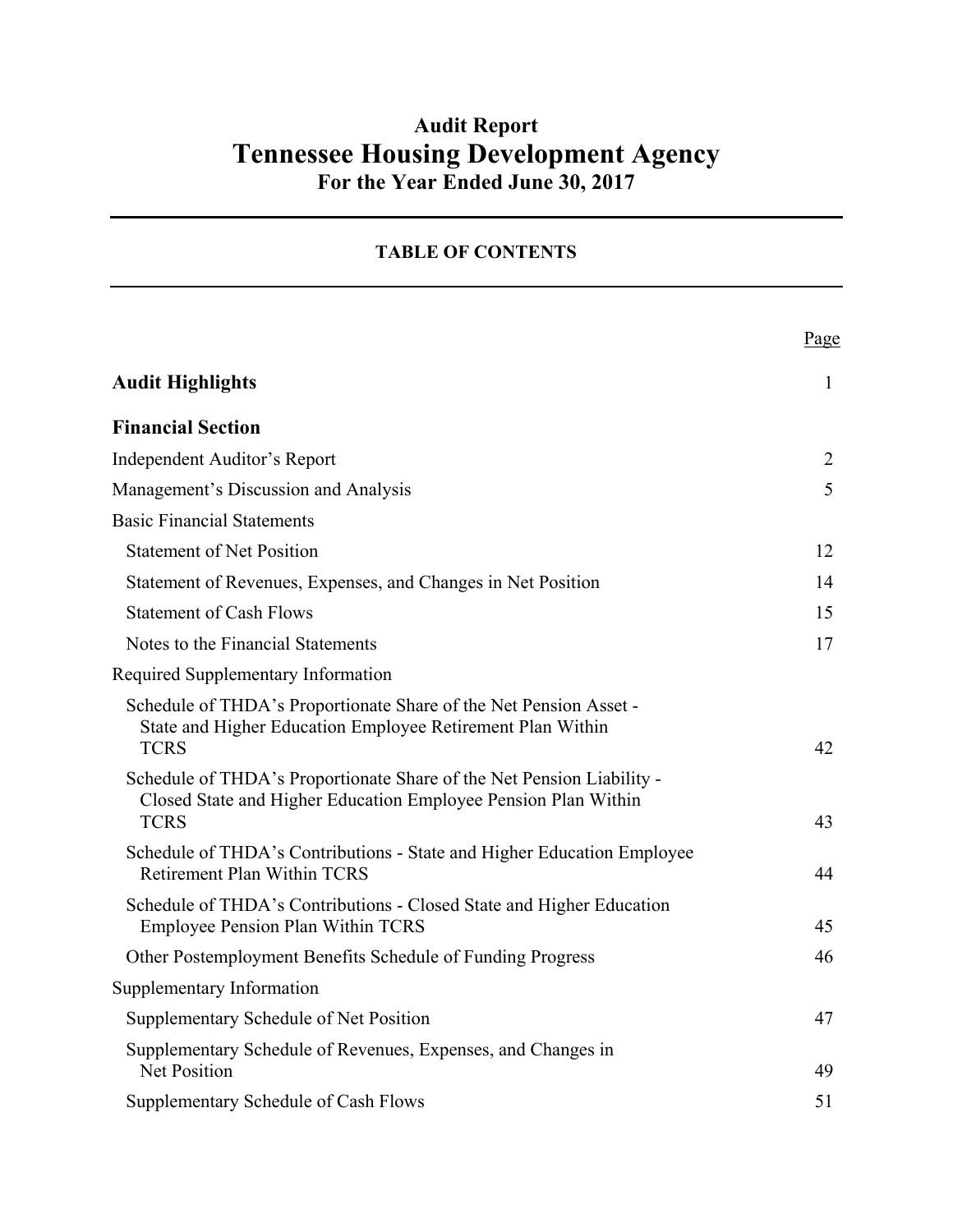|                                                                                                                                                                                                                                 | Page |
|---------------------------------------------------------------------------------------------------------------------------------------------------------------------------------------------------------------------------------|------|
| <b>Internal Control, Compliance, and Other Matters</b>                                                                                                                                                                          |      |
| Independent Auditor's Report on Internal Control Over Financial Reporting<br>and on Compliance and Other Matters Based on an Audit of Financial<br>Statements Performed in Accordance With <i>Government Auditing Standards</i> | 53   |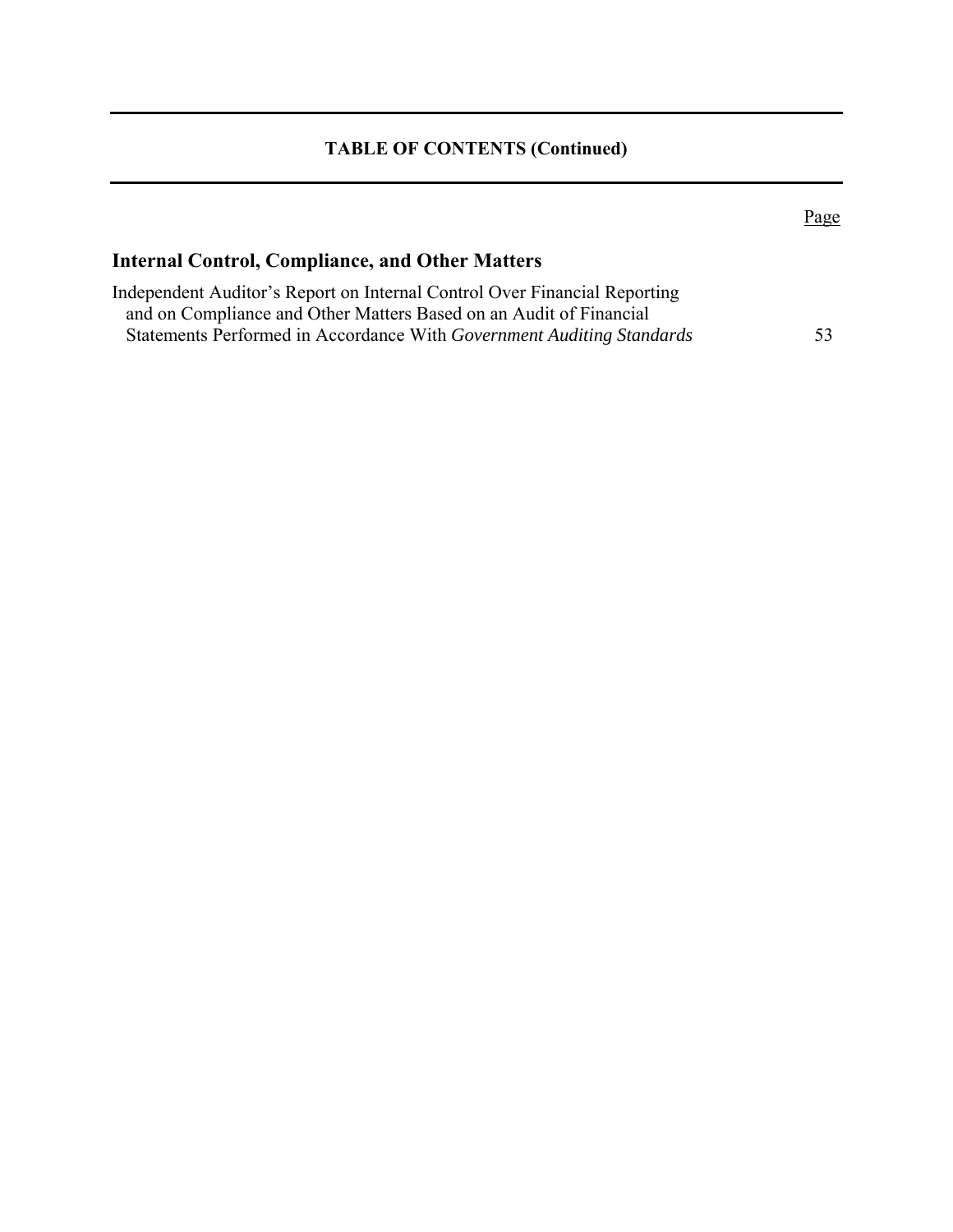State of Tennessee

# Audit Highlights

Comptroller of the Treasury Division of State Audit

# Financial and Compliance Audit **Tennessee Housing Development Agency**

For the Year Ended June 30, 2017

 $\frac{1}{2}$ 

# **Opinion on the Financial Statements**

The opinion on the financial statements is unmodified.

### **Audit Findings**

The audit report contains no findings.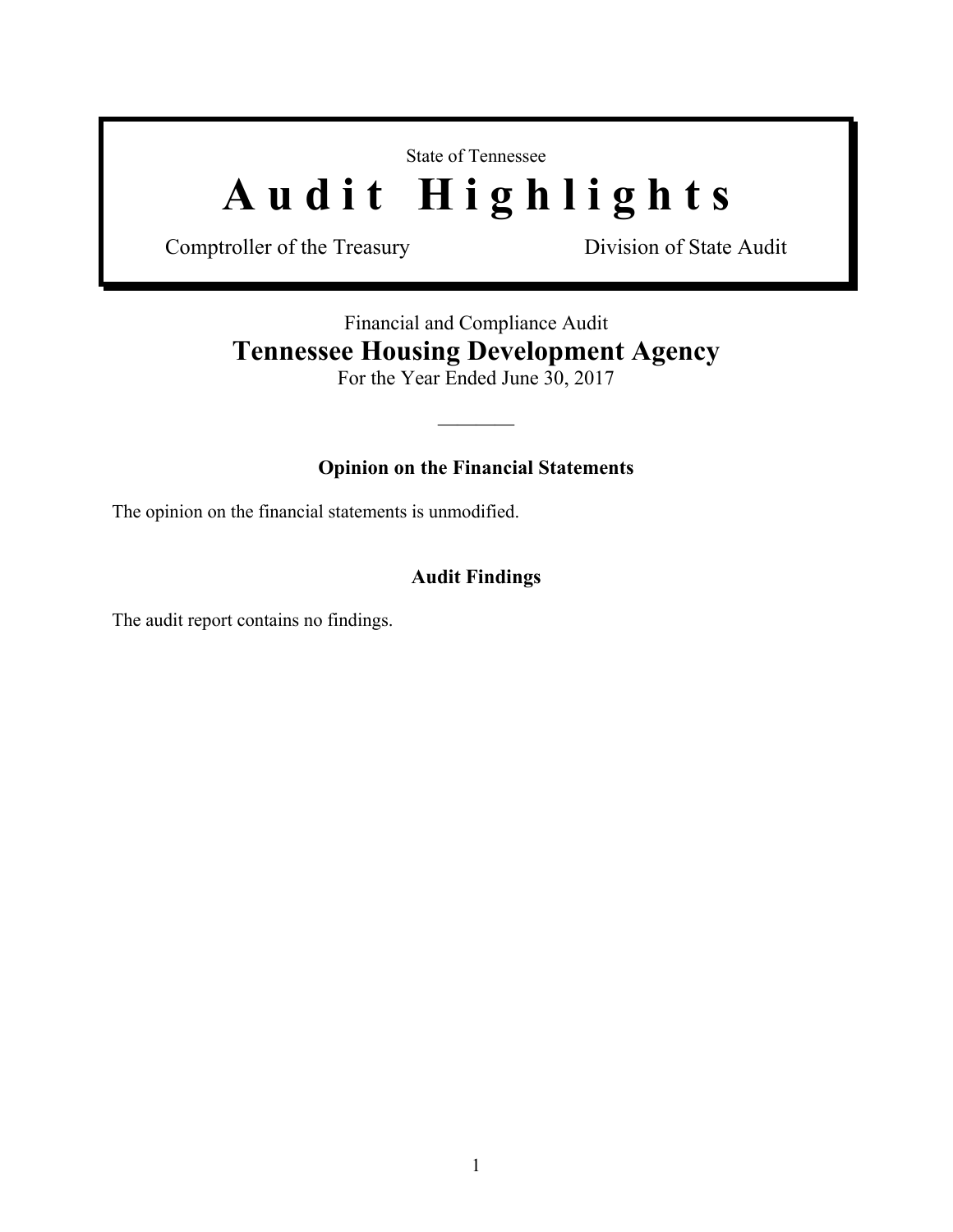

**STATE OF TENNESSEE COMPTROLLER OF THE TREASURY DEPARTMENT OF AUDIT DIVISION OF STATE AUDIT SUITE 1500, JAMES K. POLK STATE OFFICE BUILDING 505 DEADERICK STREET NASHVILLE, TENNESSEE 37243-1402** 

**PHONE (615) 401-7897 FAX (615) 532-2765** 

### **Independent Auditor's Report**

The Honorable Bill Haslam, Governor Members of the General Assembly Members of the Board of Directors Mr. Ralph Perrey, Executive Director

### **Report on the Financial Statements**

We have audited the accompanying financial statements of the Tennessee Housing Development Agency, a component unit of the State of Tennessee, as of and for the year ended June 30, 2017, and the related notes to the financial statements, which collectively comprise the Tennessee Housing Development Agency's basic financial statements as listed in the table of contents.

### *Management's Responsibility for the Financial Statements*

Management is responsible for the preparation and fair presentation of these financial statements in accordance with accounting principles generally accepted in the United States of America; this includes the design, implementation, and maintenance of internal control relevant to the preparation and fair presentation of financial statements that are free from material misstatement, whether due to fraud or error.

### *Auditor's Responsibility*

Our responsibility is to express an opinion on these financial statements based on our audit. We conducted our audit in accordance with auditing standards generally accepted in the United States of America and the standards applicable to financial audits contained in *Government Auditing Standards* issued by the Comptroller General of the United States. Those standards require that we plan and perform the audit to obtain reasonable assurance about whether the financial statements are free from material misstatement.

An audit involves performing procedures to obtain audit evidence about the amounts and disclosures in the financial statements. The procedures selected depend on the auditor's judgment, including the assessment of the risks of material misstatement of the financial statements, whether due to fraud or error. In making those risk assessments, the auditor considers internal control relevant to the entity's preparation and fair presentation of the financial statements in order to design audit procedures that are appropriate in the circumstances, but not for the purpose of expressing an opinion on the effectiveness of the entity's internal control. Accordingly, we express no such opinion. An audit also includes evaluating the appropriateness of accounting policies used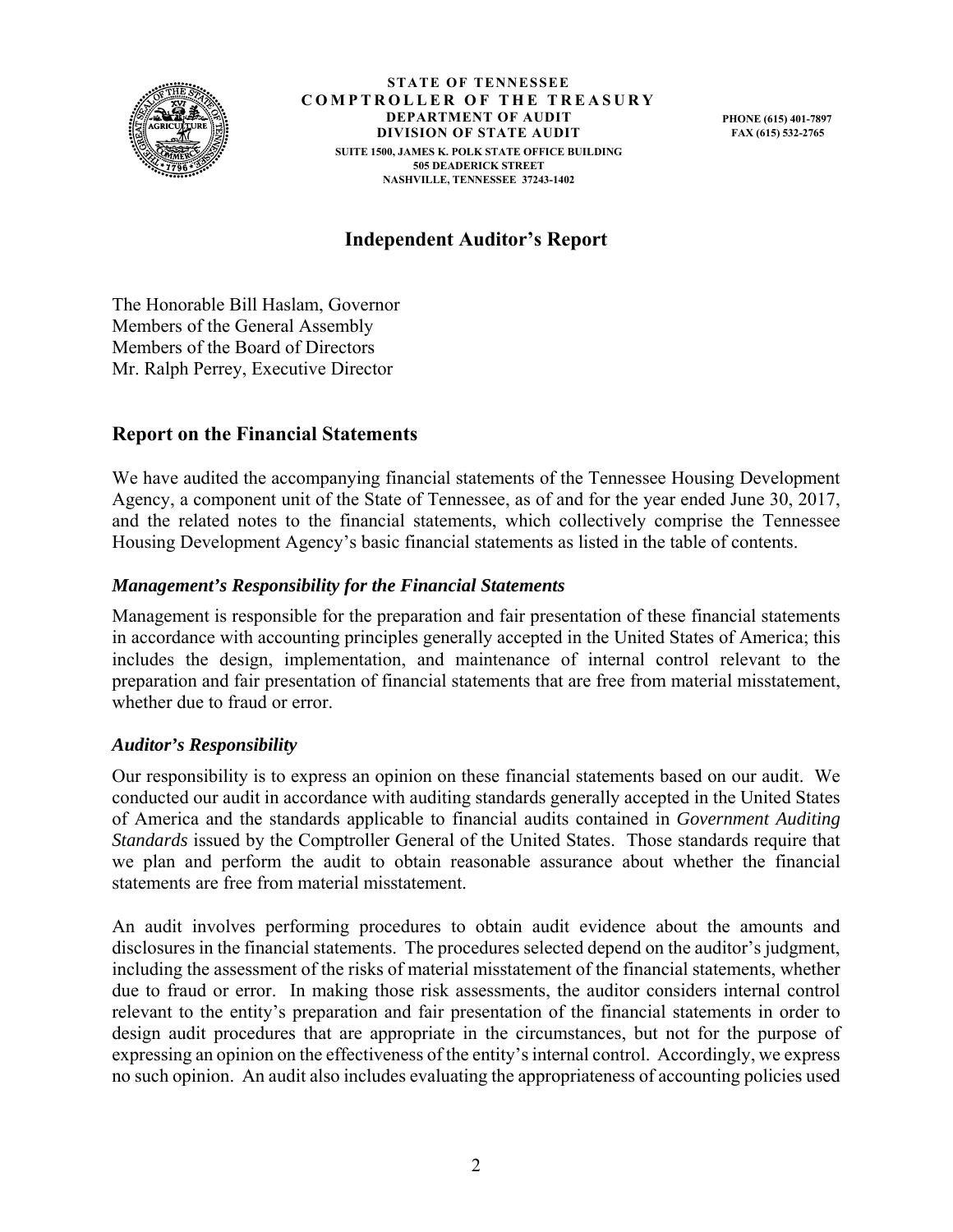and reasonableness of significant accounting estimates made by management, as well as evaluating the overall presentation of the financial statements.

We believe that the audit evidence we have obtained is sufficient and appropriate to provide a basis for our audit opinion. Tennessee statutes, in addition to audit responsibilities, entrust certain other responsibilities to the Comptroller of the Treasury. Those responsibilities include serving as a member of the board of directors of Tennessee Housing Development Agency. We do not believe that the Comptroller's service in this capacity affected our ability to conduct an independent audit of the Tennessee Housing Development Agency.

### *Opinion*

In our opinion, the financial statements referred to above present fairly, in all material respects, the financial position of the Tennessee Housing Development Agency as of June 30, 2017, and the changes in financial position and cash flows thereof for the year then ended in accordance with accounting principles generally accepted in the United States of America.

### *Other Matters*

### *Required Supplementary Information*

Accounting principles generally accepted in the United States of America require that the management's discussion and analysis, the schedule of proportionate share of net pension asset for the State and Higher Education Retirement Plan, the schedule of proportionate share of net pension liability for the Closed State and Higher Education Pension Plan, the schedule of contributions to the State and Higher Education Employee Retirement Plan, the schedule of contributions to the Closed State and Higher Education Employee Pension Plan, and the other postemployment benefits schedule of funding progress, be presented to supplement the basic financial statements. Such information, although not a part of the basic financial statements, is required by the Governmental Accounting Standards Board, which considers it to be an essential part of financial reporting for placing the basic financial statements in an appropriate operational, economic, or historical context. We have applied certain limited procedures to the required supplementary information in accordance with auditing standards generally accepted in the United States of America, which consisted of inquiries of management about the methods of preparing the information and comparing the information for consistency with management's responses to our inquiries, the basic financial statements, and other knowledge we obtained during our audit of the basic financial statements. We do not express an opinion or provide any assurance on the information because the limited procedures do not provide us with sufficient evidence to express an opinion or provide any assurance.

### *Supplementary Information*

Our audit was conducted for the purpose of forming an opinion on the financial statements that collectively comprise the agency's basic financial statements. The accompanying financial information is presented for purposes of additional analysis and is not a required part of the basic financial statements. Such information is the responsibility of management and was derived from, and relates directly to, the underlying accounting and other records used to prepare the basic financial statements. The information has been subjected to the auditing procedures applied in the audit of the basic financial statements and certain additional procedures, including comparing and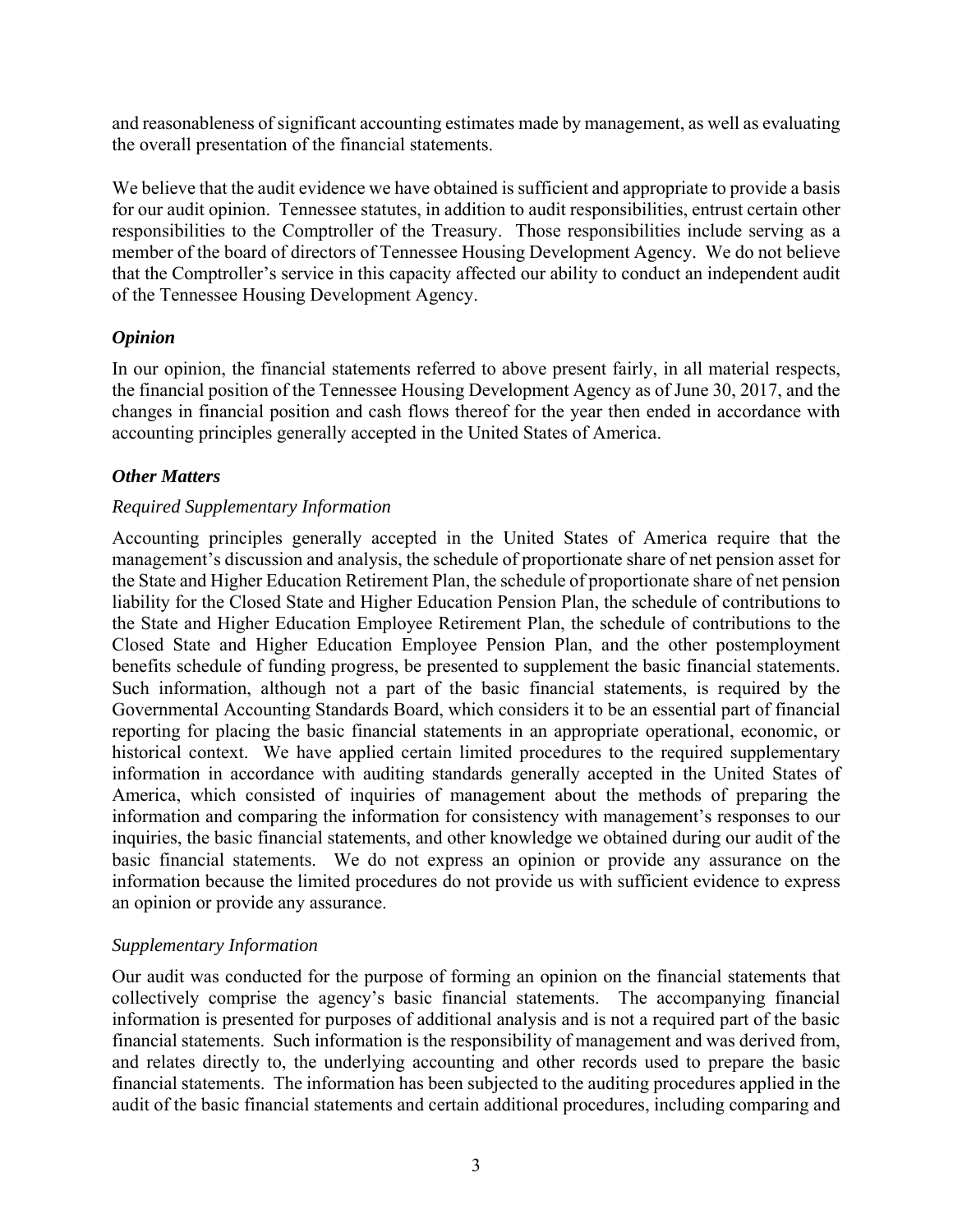reconciling such information directly to the underlying accounting and other records used to prepare the basic financial statements or to the basic financial statements themselves, and other additional procedures in accordance with auditing standards generally accepted in the United States of America. In our opinion, the information is fairly stated, in all material respects, in relation to the basic financial statements as a whole.

### **Other Reporting Required by** *Government Auditing Standards*

In accordance with *Government Auditing Standards*, we have also issued our report dated December 11, 2017, on our consideration of the agency's internal control over financial reporting and on our tests of its compliance with certain provisions of laws, regulations, contracts, and grant agreements and other matters. The purpose of that report is to describe the scope of our testing of internal control over financial reporting and compliance and the results of that testing, and not to provide an opinion on internal control over financial reporting or on compliance. That report is an integral part of an audit performed in accordance with *Government Auditing Standards* in considering the agency's internal control over financial reporting and compliance.

Seporal U. Lorelian

 Deborah V. Loveless, CPA Director December 11, 2017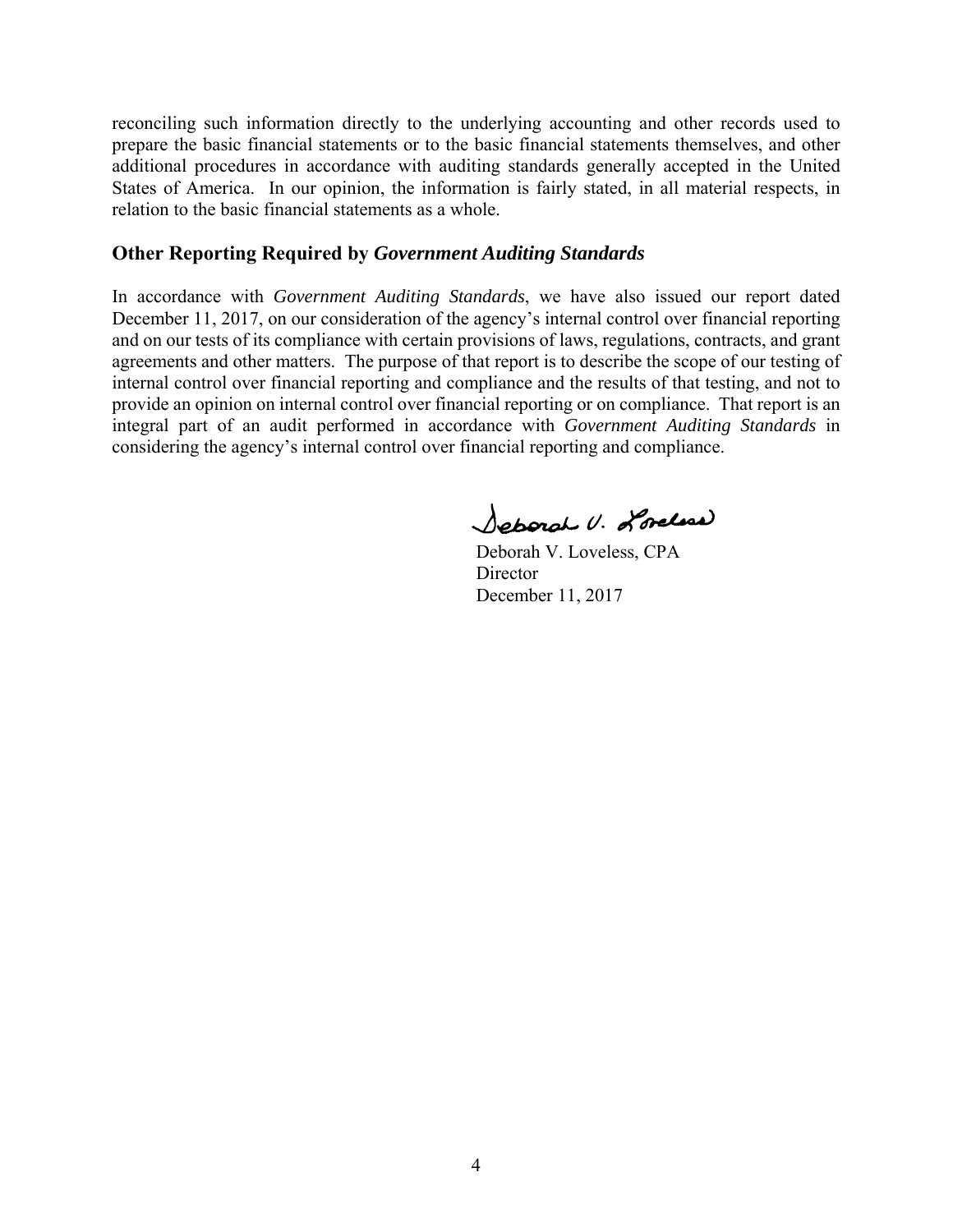# **TENNESSEE HOUSING DEVELOPMENT AGENCY Management's Discussion and Analysis**

This section of the Tennessee Housing Development Agency's (THDA) annual financial statements presents management's discussion and analysis of THDA's financial performance for the year ended June 30, 2017, with comparative information presented for the fiscal year ended June 30, 2016. This information is being presented to provide additional information regarding the activities of THDA and to meet the financial reporting and disclosure requirements of Governmental Accounting Standards Board Statement Number 34, *Basic Financial Statements and Management's Discussion and Analysis—for State and Local Governments.* This section should be read in conjunction with the Independent Auditor's Report and the audited financial statements and accompanying notes.

### **Introduction – The Tennessee Housing Development Agency**

The mission statement of THDA is "Leading Tennessee Home by creating safe, sound, affordable housing opportunities." THDA's goal is to provide housing assistance to those in need by offering a variety of housing-related programs. One of the primary ways THDA assists Tennesseans is by offering mortgages for first-time homebuyers at below conventional market interest rates. At the close of fiscal year 2017, THDA has originated over 116,000 single-family mortgage loans in its 44-year history, and serves as the master servicer for all active mortgages it funds. In addition to helping homebuyers, THDA administers Section 8 rental assistance programs, including the tenant-based Housing Choice Voucher (HCV) program in approximately 74 of Tennessee's 95 counties, as well as the project-based Contract Administration program for approximately 400 contracts throughout all of Tennessee. THDA also administers grant programs, awarded on a competitive annual cycle, for rehabilitation and new construction of owner-occupied units and small rental projects. THDA is also involved in the development and rehabilitation of multifamily rental housing for low-income families by administering the federal Low-Income Housing Tax Credit, which is a competitive process, and by setting aside a portion of bond authority to be allocated to local issuing authorities for specific multifamily developments.

As established by statute, "The agency shall have a board of directors which shall be responsible for carrying out the powers given to the agency. . ." (*Tennessee Code Annotated,* Section 13-23- 105). This board meets regularly on a bimonthly basis; however, some committees may meet more often as situations dictate.

### **Overview of the Financial Statements**

The basic financial statements include statements of net position; statements of revenues, expenses, and changes in net position; and statements of cash flows, as well as notes to the financial statements. The statements of net position provide financial information on the overall financial position of THDA at each year end. The statements of revenues, expenses, and changes in net position summarize the results of operations over the course of each fiscal year. The statements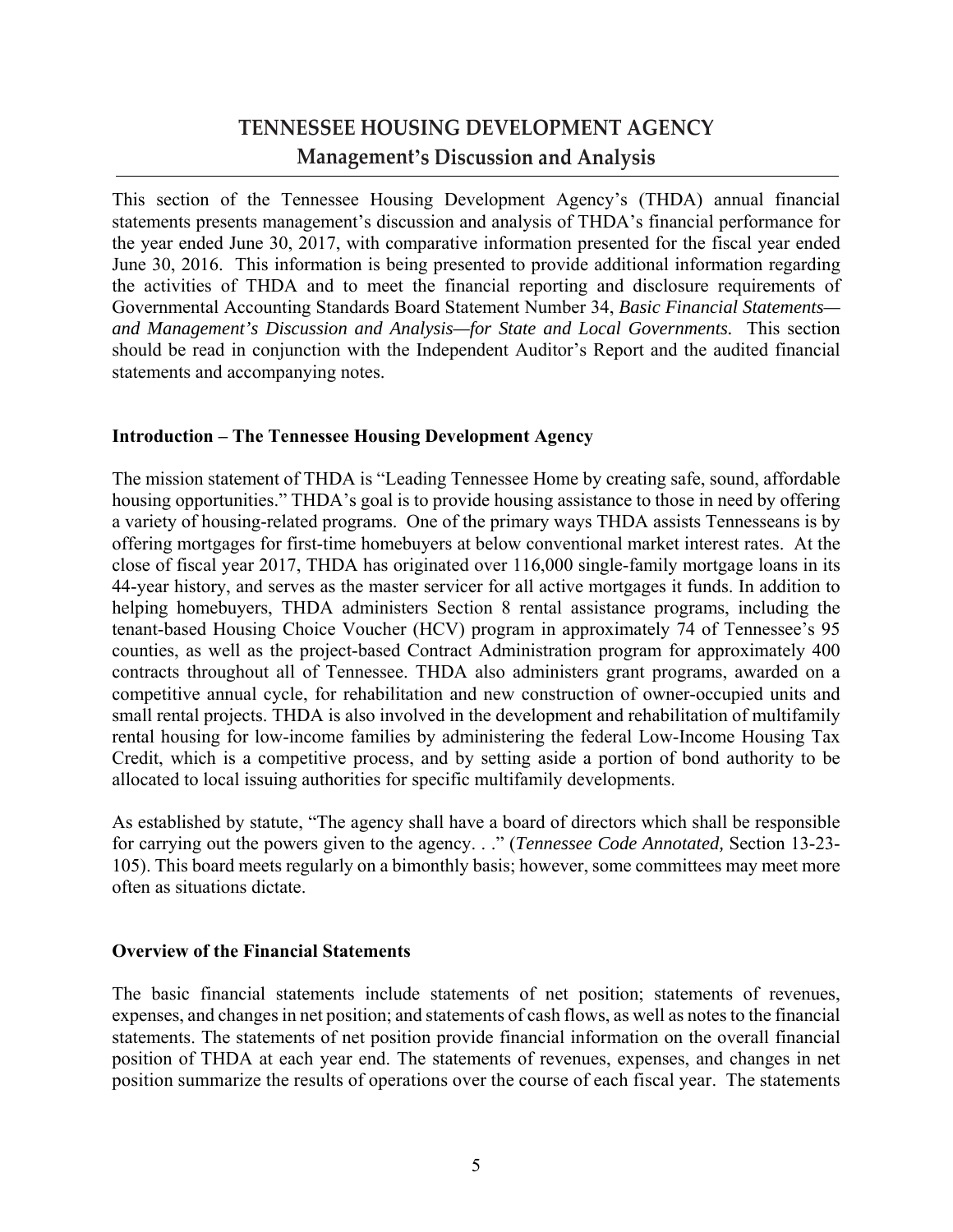of cash flows provide relevant information about THDA's cash receipts and cash payments during each fiscal year.

The notes to the financial statements provide essential information regarding THDA's significant accounting policies, significant account balances and activities, certain material risks, obligations, commitments, contingencies, and subsequent events.

THDA's financial statements are presented using the accrual basis of accounting and the flow of economic resources measurement focus. In addition to the basic financial statements, required and other supplementary information is included.

THDA is also considered to be a discretely presented "component unit" for the State of Tennessee, and therefore, its financial information is reported in the State of Tennessee's government-wide *Comprehensive Annual Financial Report*. This report may be viewed at [http://www.tn.gov/finance/article/fa-accfin-cafr.](http://www.tn.gov/finance/article/fa-accfin-cafr) 

### **Financial Highlights**

### **Year Ended June 30, 2017**

- Total assets increased by \$99.1 million, or 4.0%.
- Total liabilities increased by \$102.4 million, or 5.2%.
- Net position was \$510.0 million. This is a decrease of \$1.0 million, or 0.2%, from fiscal year 2016.
- Cash and cash equivalents increased by \$137.3 million, or 59.2%.
- Total investments decreased by \$68.5 million, or 24.9%.
- Bonds payable increased by \$74.0 million, or 3.9%.
- THDA originated \$325.9 million in new loans, which is an increase of \$32.4 million, or 11.0%, from the prior year.

### **Financial Analysis of the Agency**

Net Position – The following table focuses on the changes in net position between fiscal years (expressed in thousands):

|                                           | 2017               | 2016               |
|-------------------------------------------|--------------------|--------------------|
| Current assets                            | \$427,265          | \$ 393,675         |
| Capital assets<br>Other noncurrent assets | 1,809<br>2,146,413 | 1,175<br>2,081,560 |
| Total assets                              | 2,575,487          | 2,476,410          |
| Deferred outflows of resources            | 4,726              | 3,142              |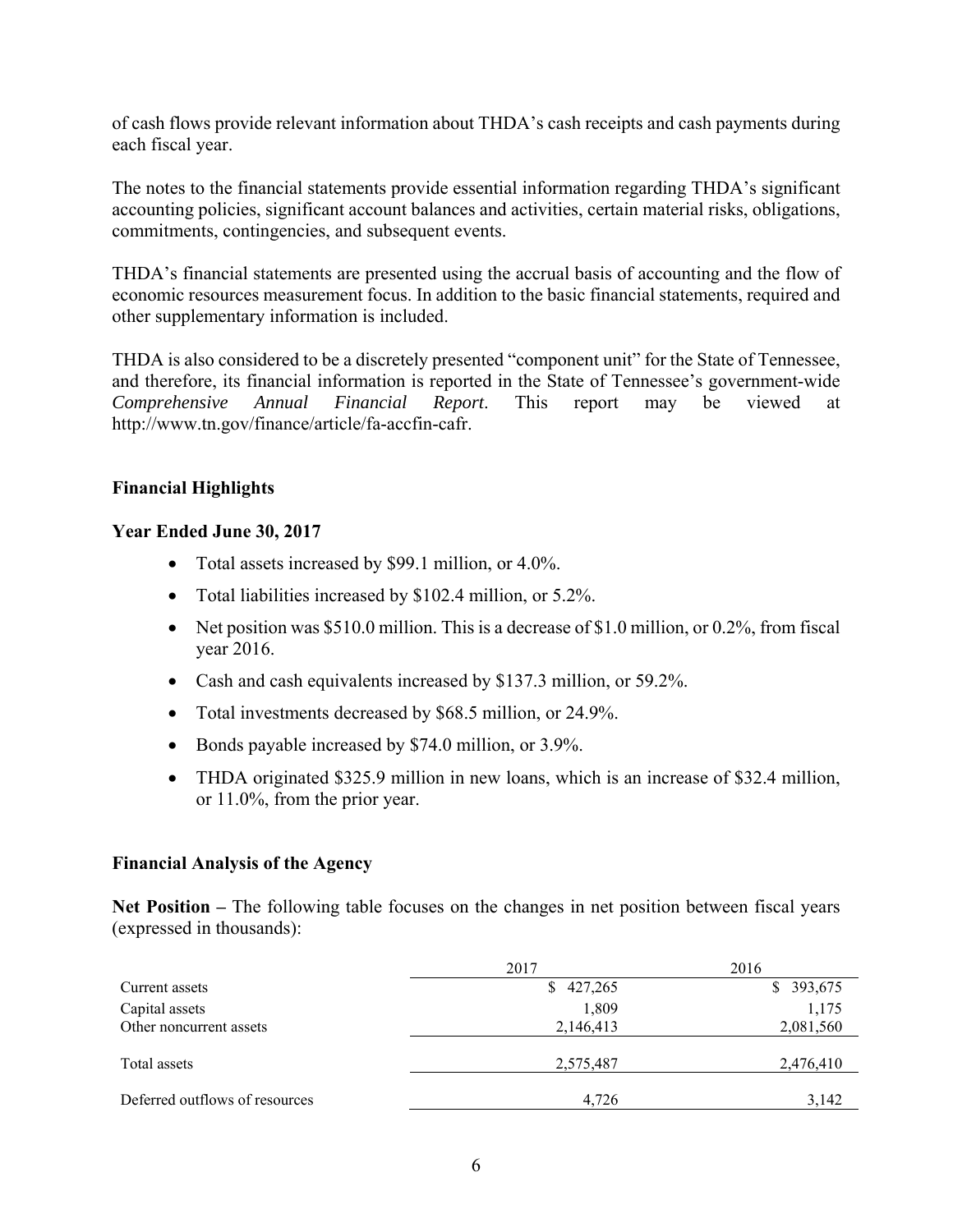| Current liabilities<br>Noncurrent liabilities                                      | 185,772<br>1,883,961       | 149,798<br>1,817,534       |
|------------------------------------------------------------------------------------|----------------------------|----------------------------|
| Total liabilities                                                                  | 2,069,733                  | 1,967,332                  |
| Deferred inflows of resources                                                      | 514                        | 1,288                      |
| Invested in capital assets<br>Restricted net position<br>Unrestricted net position | 1,809<br>430,633<br>77,524 | 1,175<br>430,114<br>79,643 |
| Total net position                                                                 | 509,966                    | 510,932                    |

### 2017 to 2016

THDA's total net position decreased by \$1.0 million because operating income was less than the amount by which nonoperating expenses exceeded nonoperating revenues.

First and second mortgage loans (net of allowance for forgivable second mortgages) receivable increased by \$31.7 million. During fiscal year 2017, single-family mortgage loan originations increased by \$32.4 million, whereas mortgage loan payoffs decreased by \$23.1 million and mortgage loan repayments decreased \$2.4 million. In addition, THDA recognized an allowance for future forgiveness of forgivable second mortgages of \$10.0 million for fiscal year 2017.

Total liabilities increased \$102.4 million. The increase is primarily due to a \$74.0 million increase of bonds payable at June 30, 2017, as compared to June 30, 2016.

**Changes in Net Position** – The following table summarizes the changes in revenues, expenses, and changes in net position between fiscal years (expressed in thousands):

|                                        | 2017        | 2016           |
|----------------------------------------|-------------|----------------|
| Operating revenues                     |             |                |
| Mortgage interest income               | \$87,963    | \$90,235       |
| Investment income                      | 1,743       | 5,872          |
| Other                                  | 18,546      | 17,052         |
| Total operating revenues               | 108,252     | 113,159        |
| Operating expenses                     |             |                |
| Interest expense                       | 56,892      | 62,045         |
| Other                                  | 41,980      | 41,916         |
| Total operating expenses               | 98,872      | 103,961        |
| Operating income                       | 9,380       | 9,198          |
| Nonoperating revenues (expenses)       |             |                |
| Grant revenues                         | 277,877     | 269,226        |
| Grant expenses                         | (288, 223)  | (281, 899)     |
| Total nonoperating revenues (expenses) | (10, 346)   | (12, 673)      |
| Change in net position                 | \$<br>(966) | (3, 475)<br>S. |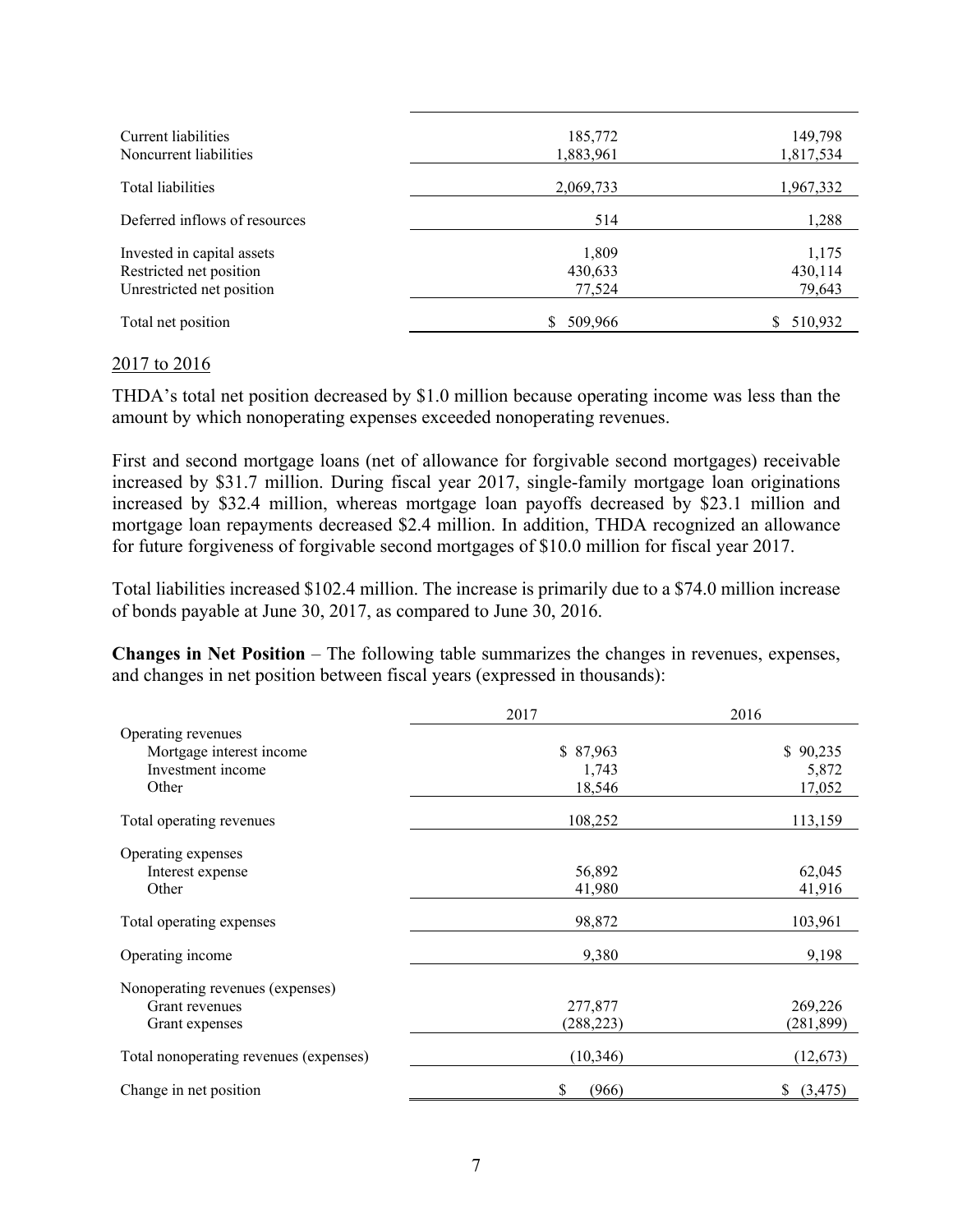### 2017 to 2016

Total operating revenues decreased \$4.9 million, primarily due to a decrease in investment income of \$4.1 million. During fiscal year 2017, certain long-term investments with high interest yields matured, which were re-invested into other investments having contemporary investment yields. In addition, fair value of investments decreased by \$3.8 million in fiscal year 2016 and decreased by \$5.6 million in fiscal year 2017.

Total operating expenses decreased \$5.1 million. This is primarily due to a bond debt strategy to use mortgage loan prepayments to call bonds on a monthly basis, as well as refunding outstanding bonds with new bonds bearing a lower interest rate.

**Debt Activity** – Bonds outstanding at June 30 were as follows (expressed in thousands):

2017 2016 Bonds payable \$1,980,456 \$1,906,494

### Year Ended June 30, 2017

Total bonds payable increased \$74.0 million, which is deemed an insignificant year-over-year variance. During the fiscal year, THDA issued debt totaling \$462.0 million, with activity arising from four bond issues.

With interest rates remaining at historically low levels, THDA continued to call bonds with proceeds from mortgage repayments and prepayments. THDA refunded \$47.7 million of outstanding bonds into new bond originations with lower interest rates. In addition to the nominal tax-exempt mortgage revenue bonds issued, THDA also issued one taxable bond issue primarily for economic refunding opportunities.

### Bond Ratings

For bonds issued under the Homeownership Program Bonds, Moody's Investor Service, Inc. (Moody's) has assigned THDA's bonds a rating of Aa1, and Standard & Poor's Ratings Services (S&P), a division of The McGraw-Hill Companies, Inc., has assigned THDA's bonds a rating of  $AA^+$ .

For bonds issued under the Housing Finance Program Bonds, Moody's has assigned THDA's bonds a rating of Aa2. These bonds are not rated by S&P.

For bonds issued under the Residential Finance Program Bonds, Moody's has assigned THDA's bonds a rating of Aa1 and S&P has assigned THDA's bonds a rating of AA+.

There were no revisions to THDA's bond ratings during fiscal year 2017 or fiscal year 2016.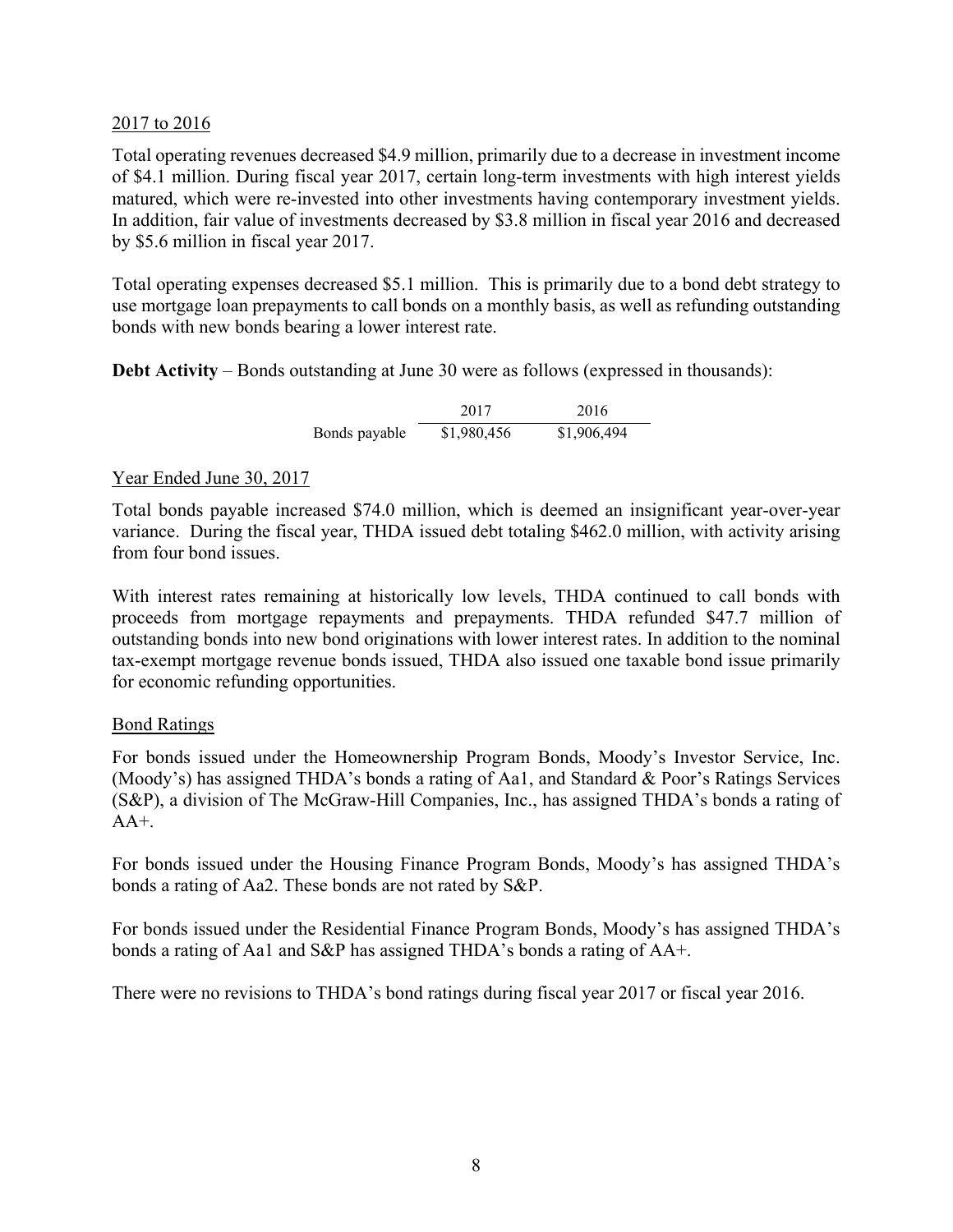#### Debt Limits

In accordance with *Tennessee Code Annotated,* Section 13-23-121, THDA operates under a "debt ceiling" of \$2,930,000,000.

### **Grant Programs**

During fiscal year 2007 through fiscal year 2009, the General Assembly appropriated revenue to THDA for grant programs. Likewise, THDA's board of directors allocated additional THDA funds for grants. These funds established a grant program that was titled by THDA the "Tennessee Housing Trust Fund."

The four-level model for funding this grant program includes state appropriations, THDA funds, private sector investment, and matching funds from local grantees. The purpose of this grant program is to serve the needs of low and/or very low income, elderly, and special needs Tennesseans. Funding and uses for the Housing Trust Fund are as follows:

|                                  | 2017        | 2016        | 2015 and Prior | Total        |
|----------------------------------|-------------|-------------|----------------|--------------|
| <b>Funding Sources:</b>          |             |             |                |              |
| <b>THDA</b>                      | \$7,500,000 | \$7,500,000 | \$59,800,000   | \$74,800,000 |
| State Appropriation              |             |             | 4.350,000      | 4,350,000    |
| Totals                           | \$7,500,000 | \$7,500,000 | \$64,150,000   | \$79,150,000 |
|                                  |             |             |                |              |
| <b>Approved Uses:</b>            |             |             |                |              |
| Rural Repair Program (USDA)      | \$          | \$<br>-     | \$6,300,000    | \$6,300,000  |
| Ramp Programs & Hsg Modification | 300,000     |             | 1,350,000      | 1,650,000    |
| <b>Emergency Repairs</b>         | 2.700,000   | 2.700,000   | 15,800,000     | 21,200,000   |
| <b>Competitive Grants</b>        | 3,500,000   | 2,800,000   | 34,800,000     | 41,100,000   |
| Rebuild & Recover                | 500,000     | 500,000     | 2,800,000      | 3,800,000    |
| <b>Other Grants</b>              | 500,000     | 1,500,000   | 3,100,000      | 5,100,000    |
| Totals                           | \$7,500,000 | \$7,500,000 | \$64,150,000   | \$79,150,000 |

### **Current Mortgage Products and Environment**

In October of 2013, THDA made a significant change to its mortgage lending program. On October 1, 2013, the Great Choice and the Great Choice Plus loan programs were introduced and the Great Rate, Great Advantage, and Great Start loan programs were eliminated. The Great Choice loan program offers THDA the opportunity to offer a more competitive interest rate on its 30-year fixed rate mortgage product while still offering down payment assistance with the addition of the Great Choice Plus loan program, which is a second mortgage at a 0% interest rate for a term of 10 years. During fiscal year 2015, the Great Choice Plus loan product was modified to a forgivable second mortgage, in which 100% of the loan amount must be repaid if the home is sold or the associated first mortgage is refinanced within the first nine years of closing. Beginning in year 10, the loan is forgiven at the rate of 20% per year. The loan is fully forgiven at the end of year 15. Subsequently, in October of 2016, the Great Choice Loan product was revised to feature a 30-year forgiveness requirement, in which 100% of the loan amount must be repaid if the home is sold or the associated first mortgage is refinanced or otherwise paid in full within the first 30 years of closing.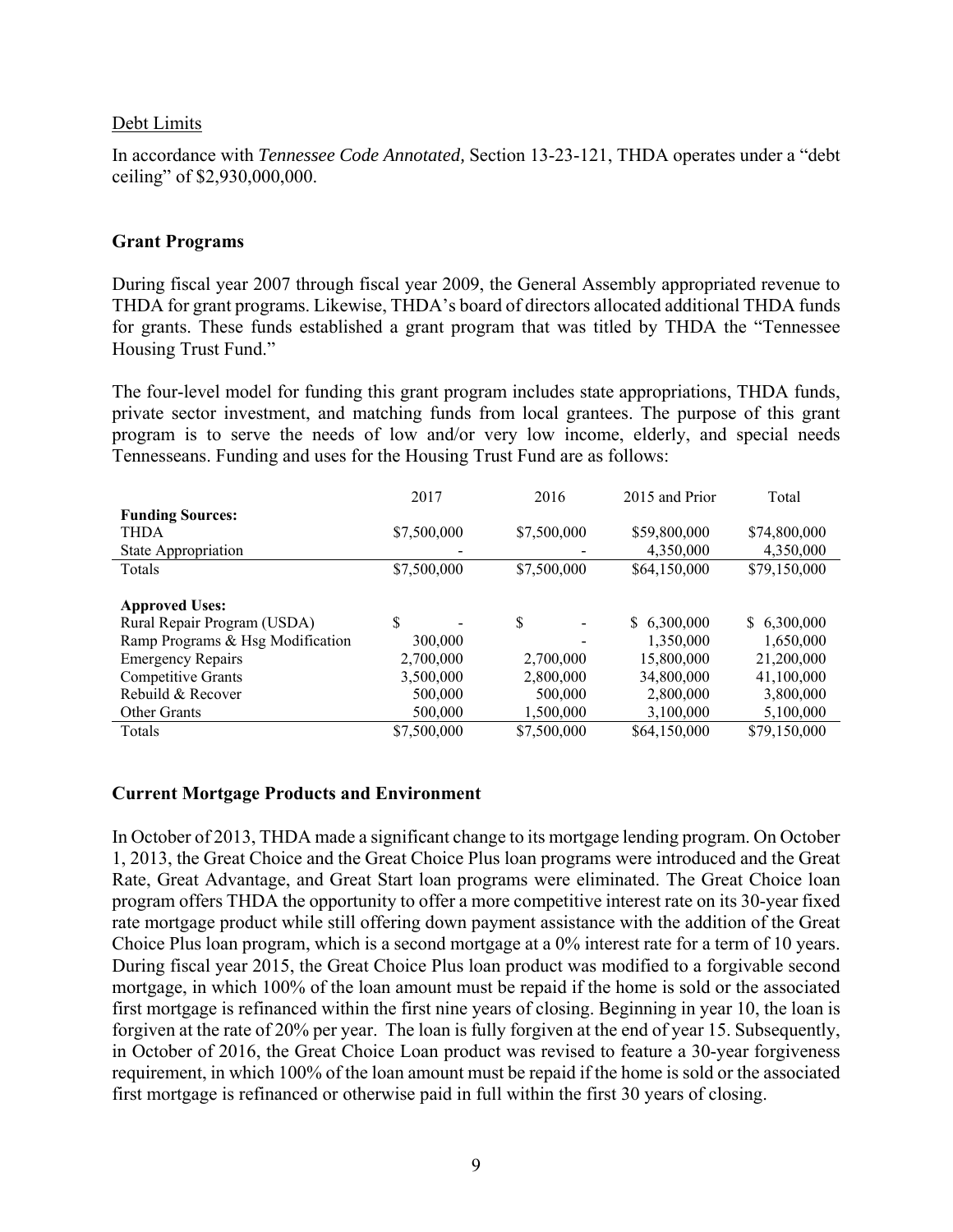A special interest rate reduction on the Great Choice loan program has been designated to ensure that qualified service men and women have access to affordable homeownership opportunities. This special offer, referred to as "Homeownership for the Brave," provides a 0.5% rate reduction on the current interest rate for Great Choice loans. In addition to the rate reduction, Homeownership for the Brave applicants are eligible for optional down payment and closing cost assistance through the Great Choice Plus second mortgage loan at a 0% interest rate.

All first mortgage loans made or purchased by THDA are fixed-rate mortgages with a maximum loan term of 360 months (30 years), and must conform to insurer/guarantor underwriting guidelines. THDA does not make or purchase adjustable rate mortgages, interest-only mortgages, "buy-down" loans, mortgages with a future lump-sum payment due (balloon-type mortgages), or with other similar mortgage terms. THDA does not make or purchase "sub-prime" mortgage loans. Single-family mortgage loans purchased by THDA with loan-to-value (LTV) ratios between 78% and 97% must have an acceptable insurer/guarantor, which includes:

- FHA (United States Department of Housing and Urban Development);
- VA (Veterans Administration Guaranty Program);
- USDA/RD (the United States Department of Agriculture Rural Development, formerly Farmers Home Administration); and
- private mortgage insurance.

THDA will accept private mortgage insurance provided from private mortgage insurers who are licensed by the Tennessee Commissioner of Commerce and Insurance to do business in Tennessee and are rated at least AA by Standard & Poor's Rating Group. THDA will allow privately insured loans underwritten using nationally accepted underwriting guidelines established by Fannie Mae or Freddie Mac. These loans must be approved through an automated underwriting system such as Desktop Underwriter or Loan Prospector with no expanded approvals. Such privately insured mortgage loans may have LTV ratios up to and including 97% of the lesser of the purchase price or the appraised value. Loans with a 78% LTV or lower do not require mortgage insurance. A detailed chart of these mortgage loan products and primary mortgage loan terms may be obtained from THDA's Internet site at [https://thda.org/homebuyers/homebuyers.](https://thda.org/homebuyers/homebuyers) 

For the past several years, THDA has closely monitored its loan portfolio for delinquency and foreclosures. This monitoring has included analysis based on loan type (Great Choice, Great Choice Plus, Homeownership for the Brave), insurer/guarantor (FHA, VA, RECD, private mortgage insurer), mortgage loan servicer, down-payment assistance, and other factors as deemed necessary.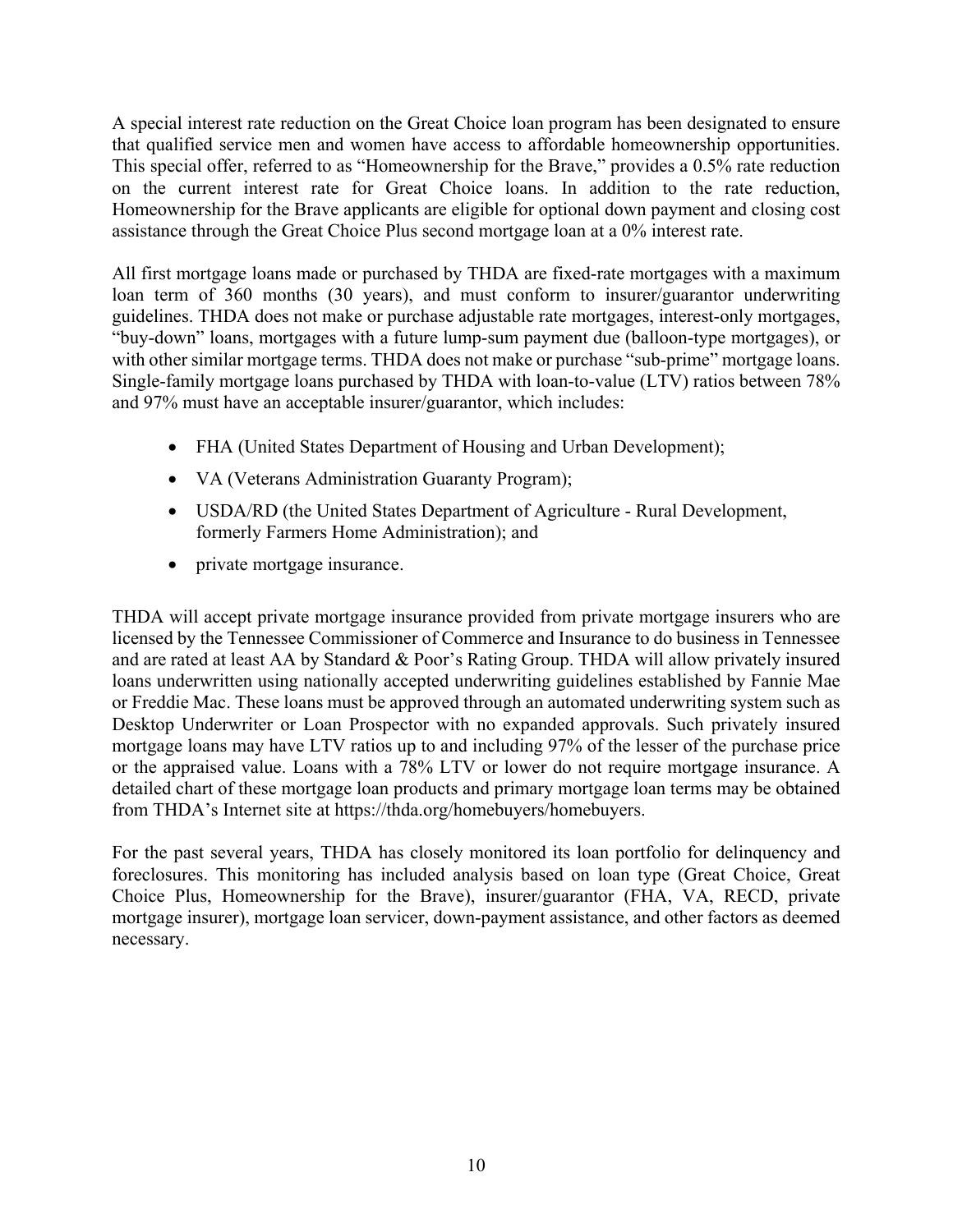As of June 30, 2017, the delinquency and foreclosure rates for its single-family loan portfolio are as follows:

|                         | Total Number of | Number of Loans | Principle Amount |                         |
|-------------------------|-----------------|-----------------|------------------|-------------------------|
| Loan Status             | Loans Serviced  | in Status       | Outstanding      | Percentage <sup>1</sup> |
| $60 - 89$ Days Past Due | 23,187          | 413             | \$ 33,195,660    | 1.78%                   |
| 90+ Days Past Due       | 23.187          | 1,388           | 108,494,506      | 5.99%                   |
| In Foreclosure          | 23,187          | 163             | 15.139.374       | $0.69\%$                |

### **Economic Factors**

In accordance with THDA's investment policy, THDA typically invests in short-term and longterm fixed-rate debt securities from federal agencies. As a benchmark, THDA uses the one-, three-, and five-year Constant Maturity Treasury rates as established by the United States Treasury.

The continuation of relatively low interest rates from a historic perspective increases the likelihood of negative arbitrage, in which the interest rates on THDA's bond issues exceeds the current investment interest rates. THDA monitors prepayments and bond investment yields, and seeks to reduce negative arbitrage by calling bonds with the funds from prepayments.

### **Direct Loan Servicing**

 $\overline{a}$ 

During FY 2017, THDA began the direct servicing of mortgage loans under the name of Volunteer Mortgage Loan Servicing ("VMLS"). On November 1, 2016, the servicing of approximately 1,800 THDA mortgage loans having an outstanding principal balance of \$91.5 million was transferred to VMLS from an existing THDA mortgage servicer.

### **Contacting THDA's Financial Management**

This financial report is designed to provide THDA's stakeholders with a general overview of THDA's finances and to show accountability for the funds that it receives, invests, and expends. If you have questions about this report or need additional financial information, contact Trent Ridley, Chief Financial Officer, at (615) 815-2012 or via e-mail at [TRidley@thda.org.](mailto:TRidley@thda.org) 

<sup>1</sup> Percentage is calculated by dividing the "Number of Loans in Status" by the "Total Number of Loans Serviced."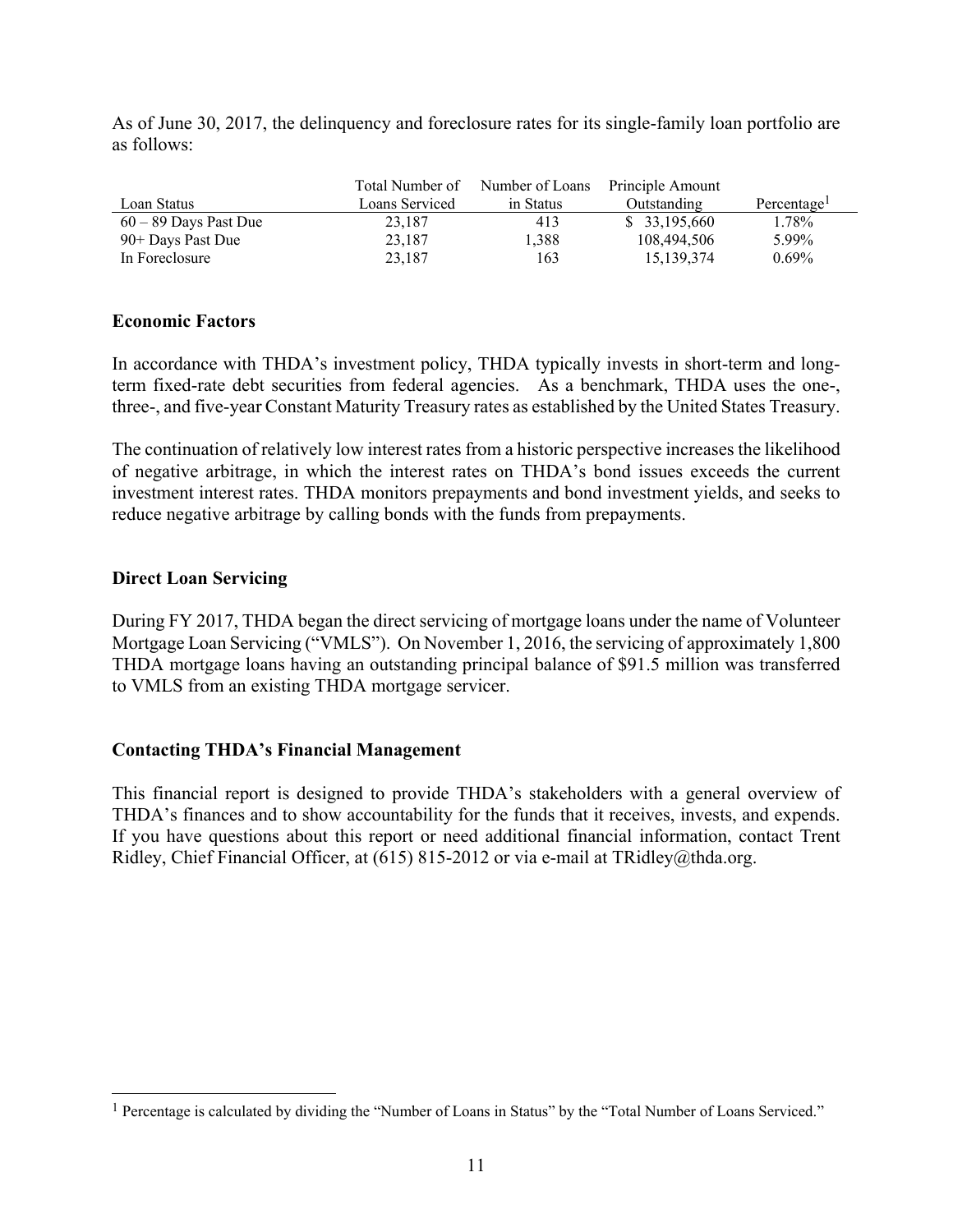### **TENNESSEE HOUSING DEVELOPMENT AGENCY**

### **Statement of Net Position**

**June 30, 2017**

| (Expressed in Thousands)                       |           |
|------------------------------------------------|-----------|
| <b>Assets</b>                                  |           |
| Current assets:                                |           |
| Cash and cash equivalents (Note 2)             | \$262,872 |
| Investments (Note 2)                           | 61,346    |
| Receivables:                                   |           |
| Accounts                                       | 993       |
| Interest                                       | 11,531    |
| First mortgage loans                           | 62,336    |
| Due from federal government                    | 28,186    |
| Prepaid expenses                               |           |
| Total current assets                           | 427,265   |
| Noncurrent assets:                             |           |
| Restricted assets:                             |           |
| Cash and cash equivalents (Note 2)             | 106,050   |
| Investments (Note 2)                           | 95,738    |
| Investment interest receivable                 | 881       |
| Investments (Note 2)                           | 49,135    |
| First mortgage loans receivable                | 1,870,877 |
| Second mortgage loans receivable               | 30,559    |
| Allowance for forgivable second mortgages      | (9,984)   |
| Advance to local government                    | 3,124     |
| Net pension asset (Note 5)                     | 33        |
| Capital assets:                                |           |
| Furniture and equipment                        | 3,565     |
| Less accumulated depreciation                  | (1,756)   |
| Total noncurrent assets                        | 2,148,222 |
| Total assets                                   | 2,575,487 |
| <b>Deferred Outflows of Resources</b>          |           |
| Deferred amount on refundings                  | 862       |
| Deferred outflows related to pensions (Note 5) | 3,864     |
| Total deferred outflows of resources           | 4,726     |

*(Continued)*

*The Notes to the Financial Statements are an integral part of this statement.*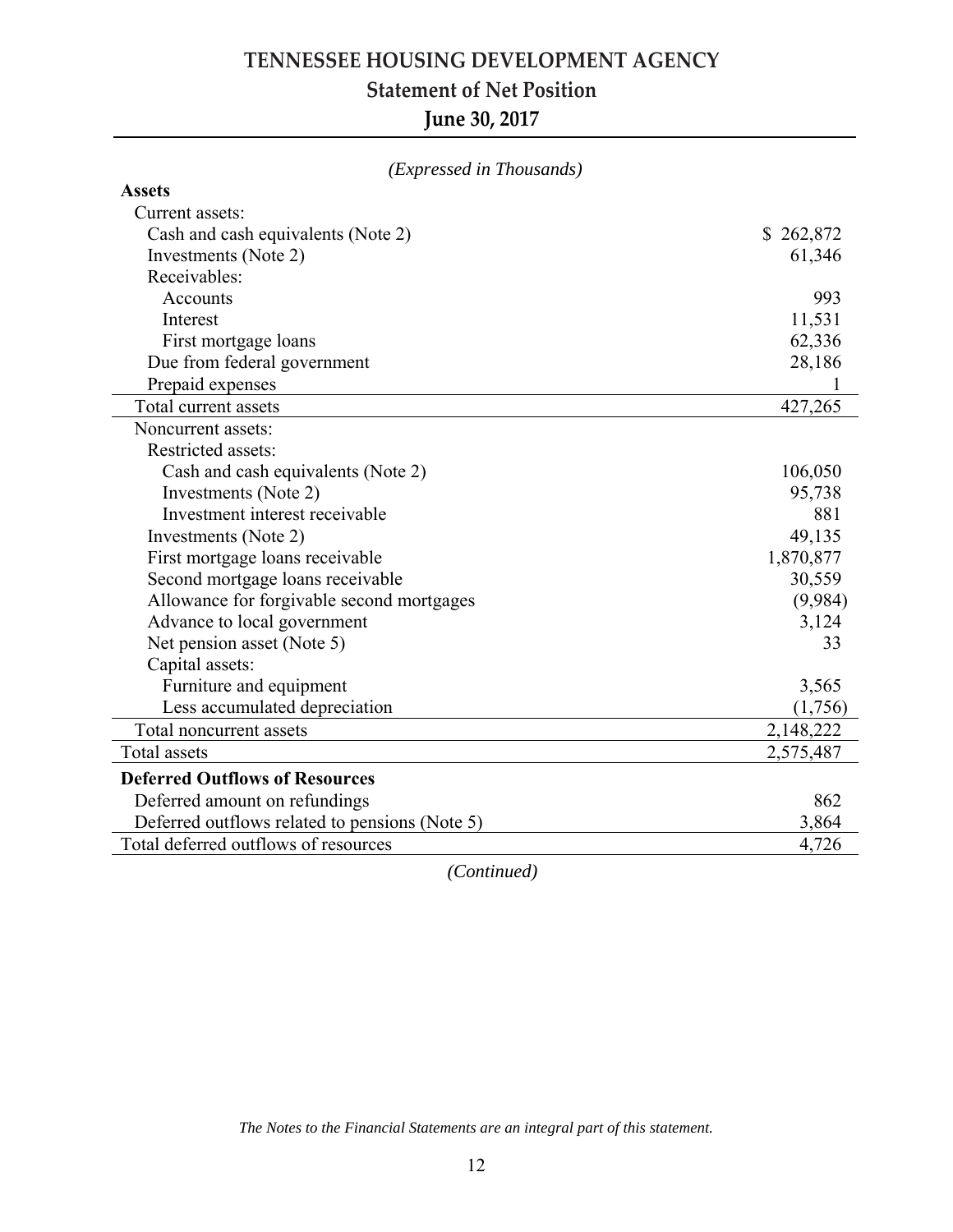# **TENNESSEE HOUSING DEVELOPMENT AGENCY**

# **Statement of Net Position (Continued)**

**June 30, 2017**

| (Expressed in Thousands)                                       |                         |
|----------------------------------------------------------------|-------------------------|
| <b>Liabilities</b>                                             |                         |
| <b>Current liabilities:</b>                                    |                         |
| Accounts payable                                               | $\mathbb{S}$<br>13,359  |
| Accrued payroll and related liabilities                        | 632                     |
| Compensated absences                                           | 667                     |
| Due to primary government                                      | 723                     |
| Interest payable                                               | 29,855                  |
| <b>Escrow</b> deposits                                         | 1,536                   |
| Prepayments on mortgage loans                                  | 1,279                   |
| Due to federal government                                      | 26,301                  |
| Bonds payable (Note 3)                                         | 111,420                 |
| Total current liabilities                                      | 185,772                 |
| Noncurrent liabilities:                                        |                         |
| Bonds payable (Note 3)                                         | 1,869,036               |
| Compensated absences                                           | 647                     |
| Net pension liability (Note 5)                                 | 7,652                   |
| Net OPEB obligation (Note 9)                                   | 1,661                   |
| <b>Escrow</b> deposits                                         | 3,855                   |
| Arbitrage rebate payable                                       | 1,110                   |
| Total noncurrent liabilities                                   | 1,883,961               |
| <b>Total liabilities</b>                                       | 2,069,733               |
| <b>Deferred Inflows of Resources</b>                           |                         |
| Deferred inflows related to pensions (Note 5)                  | 514                     |
| Total deferred inflows of resources                            | 514                     |
| <b>Net Position</b>                                            |                         |
| Net investment in capital assets                               | 1,809                   |
| Restricted for single family bond programs (Note 4 and Note 7) | 418,137                 |
| Restricted for grant programs (Note 4)                         | 9,310                   |
| Restricted for Homebuyers Revolving Loan Program (Note 4)      | 3,153                   |
| Restricted for net pension asset (Note 5)                      | 33                      |
| Unrestricted (Note 7)                                          | 77,524                  |
| Total net position                                             | $\mathbb{S}$<br>509,966 |

*(Expressed in Thousands)*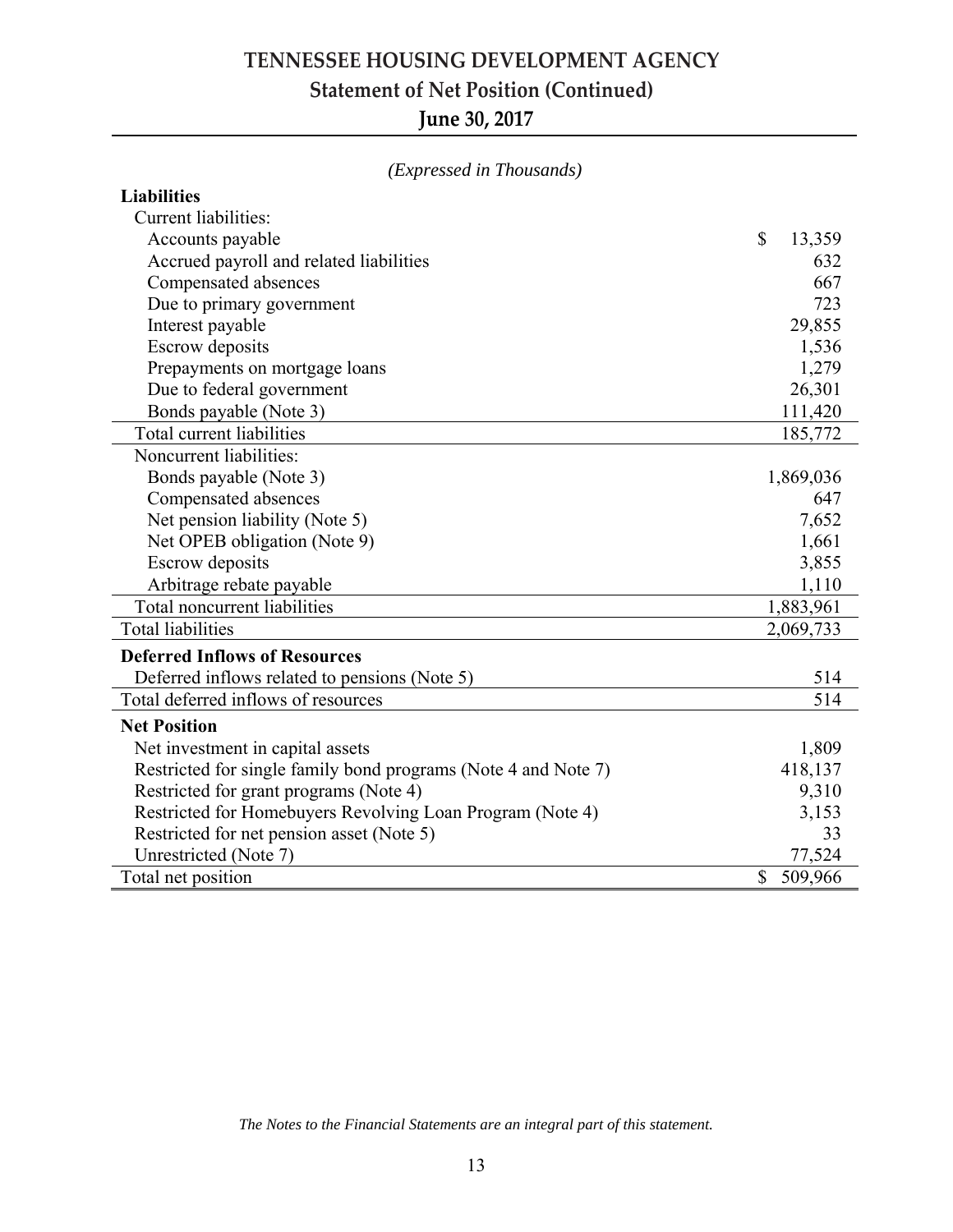# **TENNESSEE HOUSING DEVELOPMENT AGENCY Statement of Revenues, Expenses, and Changes in Net Position For the Year Ended June 30, 2017**

| (Expressed in Thousands)                        |            |
|-------------------------------------------------|------------|
| <b>Operating Revenues</b>                       |            |
| Mortgage interest income                        | \$87,963   |
| Investment income:                              |            |
| Interest                                        | 7,319      |
| Net (decrease) in the fair value of investments | (5,576)    |
| Federal grant administration fees               | 13,784     |
| Fees and other income                           | 4,762      |
| Total operating revenues                        | 108,252    |
| <b>Operating Expenses</b>                       |            |
| Salaries and benefits                           | 18,404     |
| Contractual services                            | 5,665      |
| Materials and supplies                          | 1,576      |
| Rentals and insurance                           | 25         |
| Other administrative expenses                   | 694        |
| Other program expenses                          | 5,273      |
| Interest expense                                | 56,892     |
| Mortgage service fees                           | 6,391      |
| Issuance costs                                  | 3,602      |
| Depreciation                                    | 350        |
| Total operating expenses                        | 98,872     |
| Operating income                                | 9,380      |
| <b>Nonoperating Revenues (Expenses)</b>         |            |
| Federal grants revenue                          | 277,873    |
| Other grants revenue                            | 4          |
| Federal grants expenses                         | (277, 717) |
| Local grants expenses                           | (10, 506)  |
| Total nonoperating revenues (expenses)          | (10, 346)  |
|                                                 |            |
| <b>Change in net position</b>                   | (966)      |
| <b>Total net position, July 1</b>               | 510,932    |
| <b>Total net position, June 30</b>              | \$509,966  |

*The Notes to the Financial Statements are an integral part of this statement.*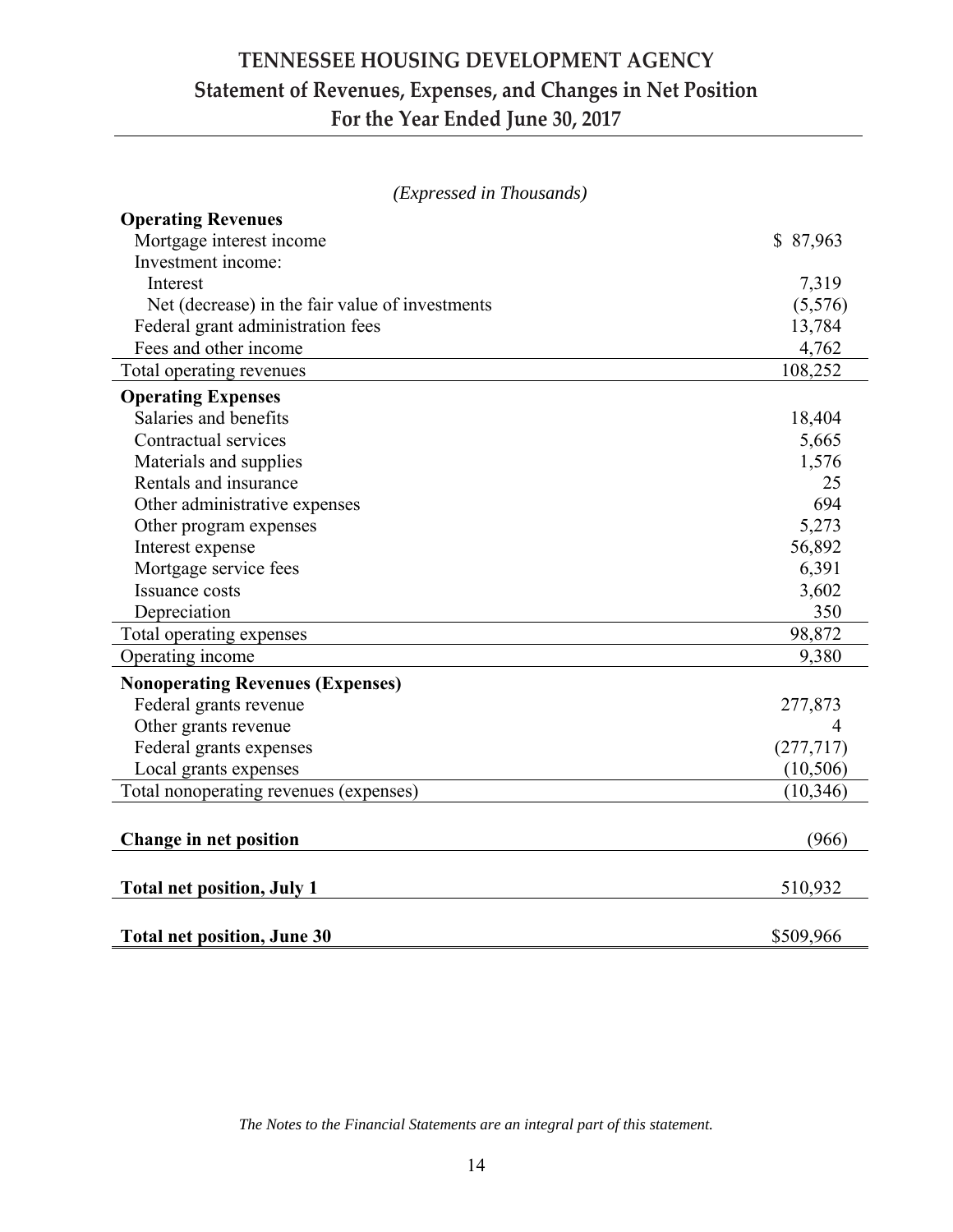# **TENNESSEE HOUSING DEVELOPMENT AGENCY Statement of Cash Flows For the Year Ended June 30, 2017**

| (Expressed in Thousands)                                                  |            |
|---------------------------------------------------------------------------|------------|
| Cash flows from operating activities:                                     |            |
| Receipts from customers                                                   | \$386,565  |
| Receipts from federal government                                          | 13,867     |
| Receipts from other funds                                                 | 551        |
| Other miscellaneous receipts                                              | 4,762      |
| Acquisition of mortgage loans                                             | (325, 857) |
| Payments to service mortgages                                             | (6,391)    |
| Payments to suppliers                                                     | (9,197)    |
| Payments to federal government                                            | (3,684)    |
| Payments to other funds                                                   | (551)      |
| Payments to or for employees                                              | (18, 852)  |
| Net cash provided by operating activities                                 | 41,213     |
| Cash flows from non-capital financing activities:                         |            |
| Operating grants received                                                 | 300,591    |
| Proceeds from sale of bonds                                               | 473,792    |
| Operating grants paid                                                     | (285, 422) |
| Call premium paid                                                         | (36)       |
| Cost of issuance paid                                                     | (3,602)    |
| Principal payments                                                        | (393,570)  |
| Interest paid                                                             | (65, 442)  |
| Net cash provided by non-capital financing activities                     | 26,311     |
| Cash flows from capital and related financing activities:                 |            |
| Purchases of capital assets                                               | (983)      |
| Net cash used by capital and related financing activities                 | (983)      |
| <b>Cash flows from investing activities:</b>                              |            |
| Proceeds from sales and maturities of investments                         | 389,882    |
| Purchases of investments                                                  | (327, 170) |
| Investment interest received                                              | 7,780      |
| Increase in fair value of investments subject to fair value reporting and |            |
| classified as cash equivalents                                            | 219        |
| Net cash provided by investing activities                                 | 70,711     |
| Net increase in cash and cash equivalents                                 | 137,252    |
| Cash and cash equivalents, July 1                                         | 231,670    |
| Cash and cash equivalents, June 30                                        | \$368,922  |

*(Continued)*

*The Notes to the Financial Statements are an integral part of this statement.*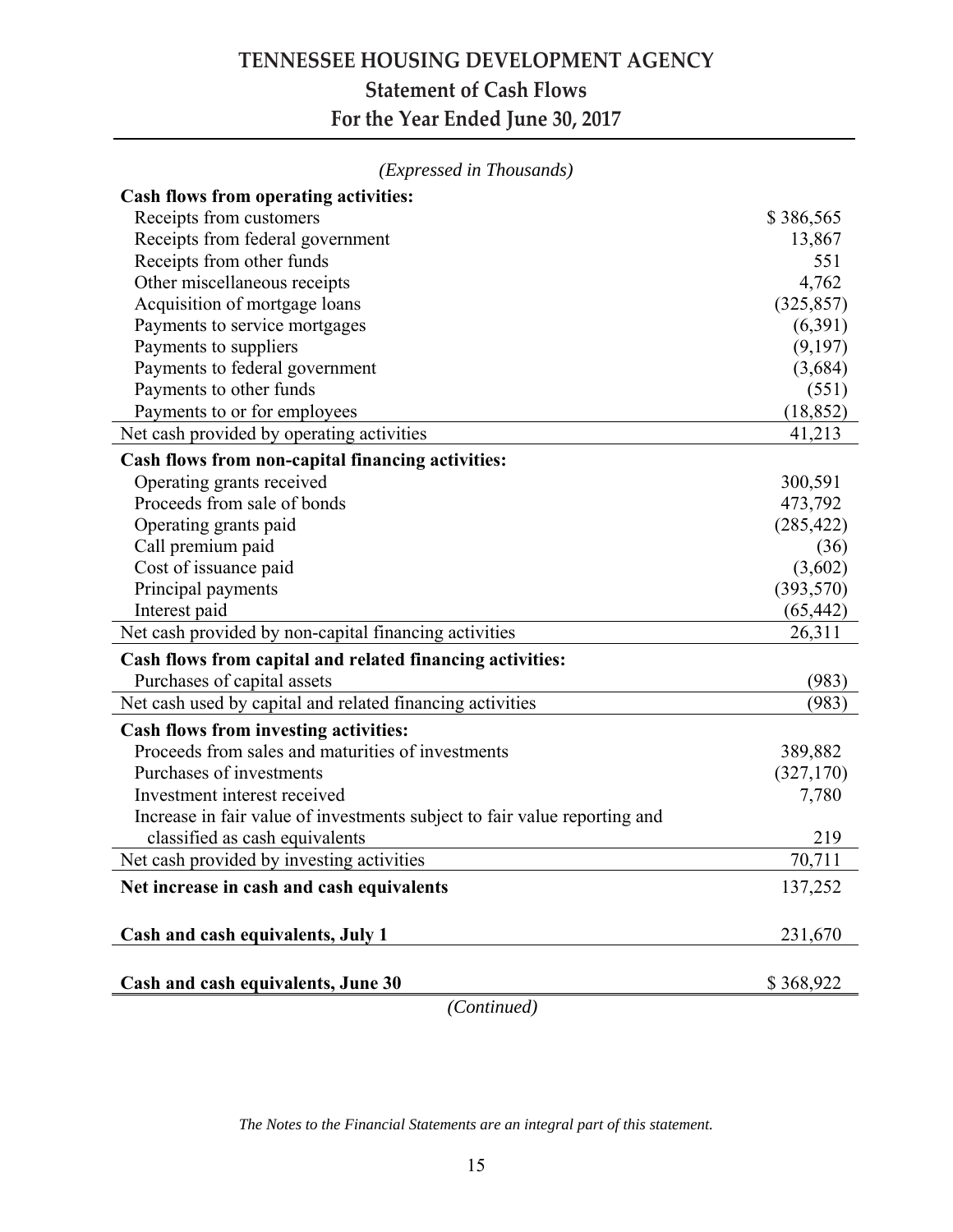# **TENNESSEE HOUSING DEVELOPMENT AGENCY**

# **Statement of Cash Flows (Continued)**

**For the Year Ended June 30, 2017**

### *(Expressed in Thousands)*

| Reconciliation of operating income to net cash provided by operating        |             |
|-----------------------------------------------------------------------------|-------------|
| activities:                                                                 |             |
| Operating income                                                            | \$<br>9,380 |
| Adjustments to reconcile operating income to net cash provided by operating |             |
| activities:                                                                 |             |
| Depreciation                                                                | 350         |
| Changes in assets and liabilities:                                          |             |
| Decrease in accounts receivable                                             | 3,067       |
| Decrease in mortgage interest receivable                                    | 398         |
| (Increase) in pension asset                                                 | (20)        |
| (Increase) in deferred pension outflows                                     | (1,703)     |
| (Increase) in mortgage loans receivable                                     | (31,780)    |
| Decrease in due from federal government                                     | 83          |
| Increase in accounts payable                                                | 3,395       |
| Increase in accrued payroll/compensated absences                            | 176         |
| Increase in due to primary government                                       | 651         |
| (Decrease) in arbitrage rebate liability                                    | (2,984)     |
| Increase in pension liability                                               | 2,223       |
| (Decrease) in deferred pension inflows                                      | (774)       |
| Investment income included as operating revenue                             | (1,743)     |
| Interest expense included as operating expense                              | 56,892      |
| Issuance cost included as operating expense                                 | 3,602       |
| Total adjustments                                                           | 31,833      |
| Net cash provided by operating activities                                   | \$41,213    |
|                                                                             |             |
| Noncash investing, capital, and financing activities:                       |             |
| (Decrease) in fair value of investments                                     | \$(3,111)   |

| Decrease) in fair value of investments                     |  |
|------------------------------------------------------------|--|
| Total noncash investing, capital, and financing activities |  |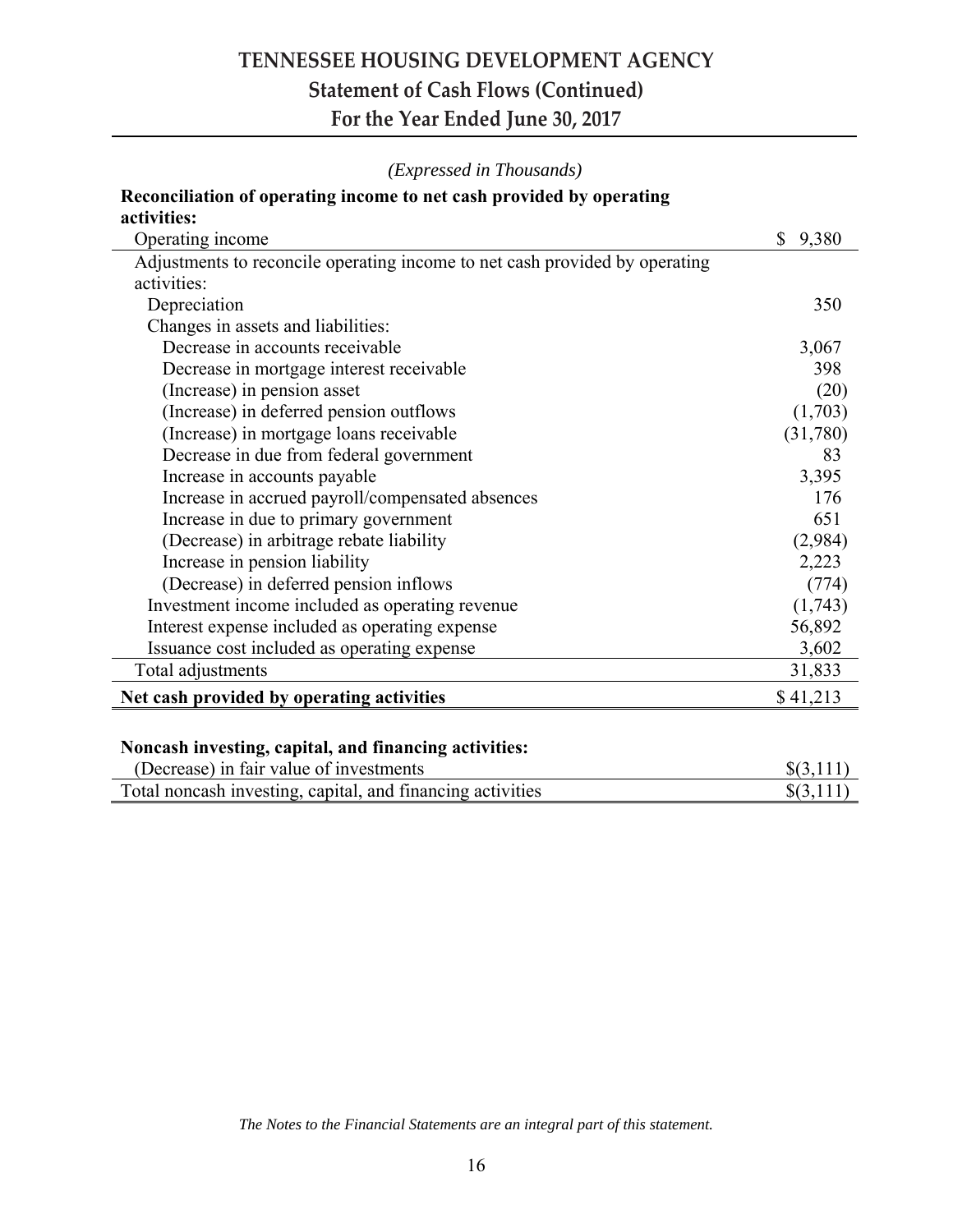# **TENNESSEE HOUSING DEVELOPMENT AGENCY Notes to the Financial Statements June 30, 2017**

### **Note 1. Summary of Significant Accounting Policies**

### **Reporting Entity**

The Tennessee Housing Development Agency (THDA) was created by an act of the legislature (Chapter 241, Public Acts, 1973). The act was approved by the Governor on May 14, 1973. The enabling legislation can be found in *Tennessee Code Annotated*, Section 13-23-101 et seq. The purpose of the agency is to improve housing and living conditions for lower- and moderate-income persons and families in Tennessee by making loans and mortgages to qualified sponsors, builders, developers, and purchasers of low- and moderate-income family dwellings.

The agency is governed by a board of directors. The Comptroller of the Treasury, the Secretary of State, the State Treasurer, the Commissioner of the Department of Finance and Administration, and a Staff Assistant to the Governor serve as ex officio board members of the agency. The remaining members are appointed by the Governor, the Speaker of the State Senate, and the Speaker of the State House of Representatives. Board members are to be representatives of the housing, real estate, or home building industries; the mortgage profession; local governments; or one of the three grand divisions of the state, and must be knowledgeable about the problems of inadequate housing conditions in Tennessee. One member of the board is a resident board member as required by Section 505 of the Quality Housing and Work Responsibility Act of 1998 and Title 24*, Code of Federal Regulations*, Part 964, Subpart E. *Tennessee Code Annotated* Section 13-23- 101 et seq. was amended to revise the composition of the board of directors, effective July 1, 2013.

In order to accomplish its objectives, the agency is authorized to raise funds through the issuance of bonds and notes. Bonds and notes issued by the agency are not general obligations of the State of Tennessee or any of its political subdivisions, and neither the faith and credit nor the taxing power of the state or any political subdivision is pledged for payment of the principal or interest on such bonds or notes.

THDA is a component unit of the State of Tennessee. Although the agency is a separate legal entity, the state appoints a majority of its governing body and approves its operating budget. The agency is discretely presented in the *Tennessee Comprehensive Annual Financial Report*.

### **Basis of Presentation**

The accompanying financial statements have been prepared in accordance with accounting principles generally accepted in the United States of America as prescribed by the Governmental Accounting Standards Board (GASB).

Certain accounting policies and procedures are stipulated in the agency's Mortgage Finance Program, Single Family Program, Homeownership Program, Housing Finance Program, and General Residential Finance Program bond resolutions and the Single Family Mortgage Notes trust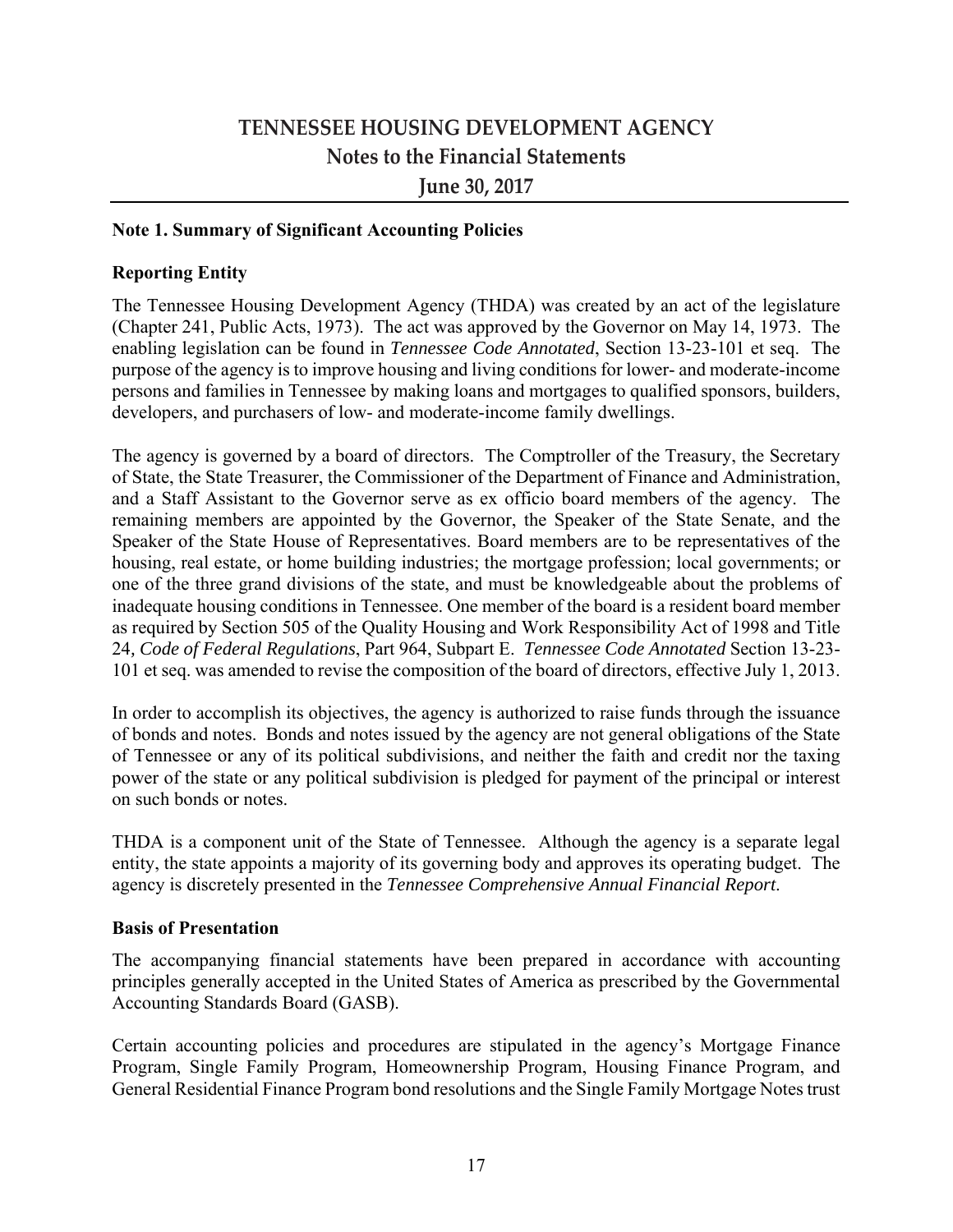indenture. The agency follows these procedures in establishing and maintaining the various funds and accounts for its programs. Revenues and expenses applicable to each fund and account are recorded therein.

### **Basis of Accounting and Measurement Focus**

The accompanying financial statements have been prepared using the accrual basis of accounting and the flow of economic resources measurement focus. Under this basis, revenues are recorded when earned and expenses are recorded when liabilities are incurred, regardless of the timing of related cash flows. When both restricted and unrestricted resources are available for use, it is the agency's policy to use the restricted resources first. All significant interfund transactions have been eliminated.

### **Capital Assets**

Capital assets, which include furniture and office equipment, are defined by the agency as assets with an initial, individual cost of \$5,000 or more.

Capital assets are depreciated on a straight-line basis over the following estimated useful lives of the assets.

| Description        | <b>Estimated Life</b> |
|--------------------|-----------------------|
| Furniture          | 10 years              |
| Computer equipment | 3 years               |

### **Restricted Assets**

Restricted assets are comprised of the Debt Service Reserve Funds, Bond Reserve Funds, the Tax and Insurance Holding/Escrow account, Payment Clearing and Disbursement accounts, and Net Pension Assets (see Note 4).

The bond resolutions require the agency to establish a Debt Service Reserve Fund or a Bond Reserve Fund for each bond issue. The bond resolutions require that if the Debt Service and Expense Funds or the Revenue Funds of a bond issue are not sufficient to provide for interest or principal and sinking fund requirements of that issue that funds be transferred from the Debt Service Reserve Fund or the Bond Reserve Fund to cover any deficiency.

The Tax and Insurance Holding/Escrow account is used to service mortgage accounts. These funds are tax and insurance escrows held on behalf of various mortgagors from payments collected on mortgages. The agency is obligated to expend these monies on escrowed items. The Payment Clearing and Disbursement accounts are also used to service mortgages.

### **Deferred Amount on Refundings and Bond Premiums and Discounts**

Deferred Amounts on Refundings: The agency amortizes the deferred amount on refundings using the straight-line method.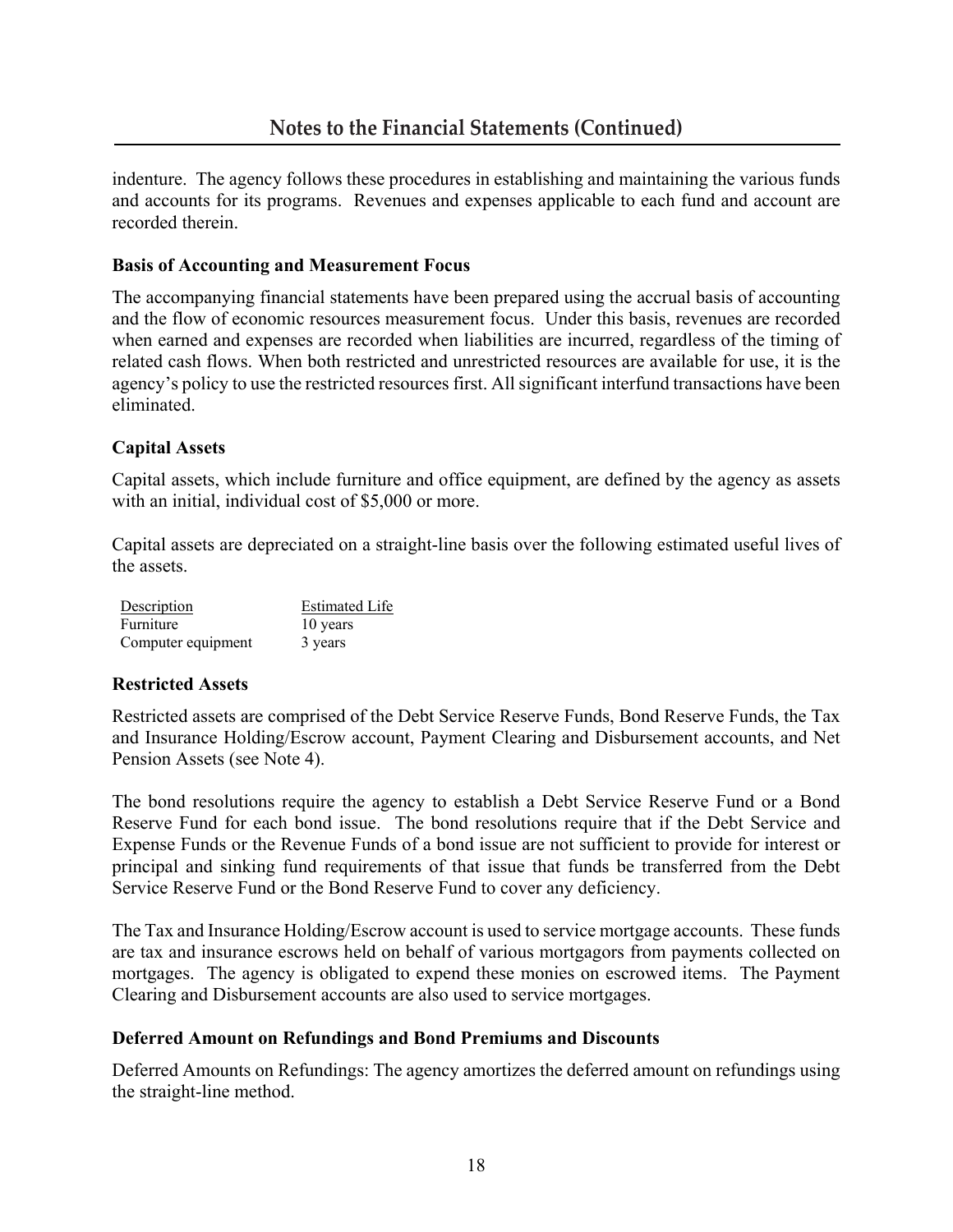Bond Premiums and Discounts: Bond premiums and discounts are deferred and amortized over the life of the bonds using the interest method. Bonds payable are reported net of the applicable unamortized bond premium or discount.

### **Cash and Cash Equivalents**

In addition to demand deposits and deposits in the pooled investment fund administered by the State Treasurer, this classification includes short-term investments with original maturities of three months or less from the date of acquisition.

### **Investments**

The agency has established guidelines for its funds to meet the requirements of the bond resolutions and to comply with the statutes of the State of Tennessee. Permitted investments include the following: direct obligations of the U.S. Treasury and U.S. Agencies, obligations guaranteed by the U.S., public housing bonds secured by contracts with the U.S., direct and general obligations of the State of Tennessee or obligations guaranteed by the State of Tennessee, obligations of other states or instrumentalities thereof which are rated in either of the two highest rating categories by Moody's Investor Service or Standard & Poor's Corporation, interest bearing time or demand deposits, collateralized certificates of deposit in authorized state depositories, and repurchase agreements collateralized by authorized securities.

Investments are stated at fair value, except for repurchase agreements, which are reported at cost.

### **Accrual of Interest Income**

Interest on first mortgage loans receivable and investment securities is credited to income as earned and classified as interest receivable.

### **Mortgages**

Mortgages are carried at their original amount less collected principal.

### **Loan Servicing**

On November 1, 2016, THDA began servicing the mortgage loans previously serviced by an approved THDA Loan Servicer and in May of 2017 began servicing the loans originated from THDA's Originating Agents.

### **Operating Revenues and Expenses**

The agency was created with the authority to issue bonds to the investing public in order to create a flow of private capital through the agency into mortgage loans to certain qualified individuals and qualified housing sponsors. The agency's primary operation is to borrow funds in the bond market and issue those funds to make single-family and multi-family loans. The primary operating revenue is the interest income on outstanding mortgages and the investment income from proceeds of bonds. The primary operating expense of the agency is the interest expense on bonds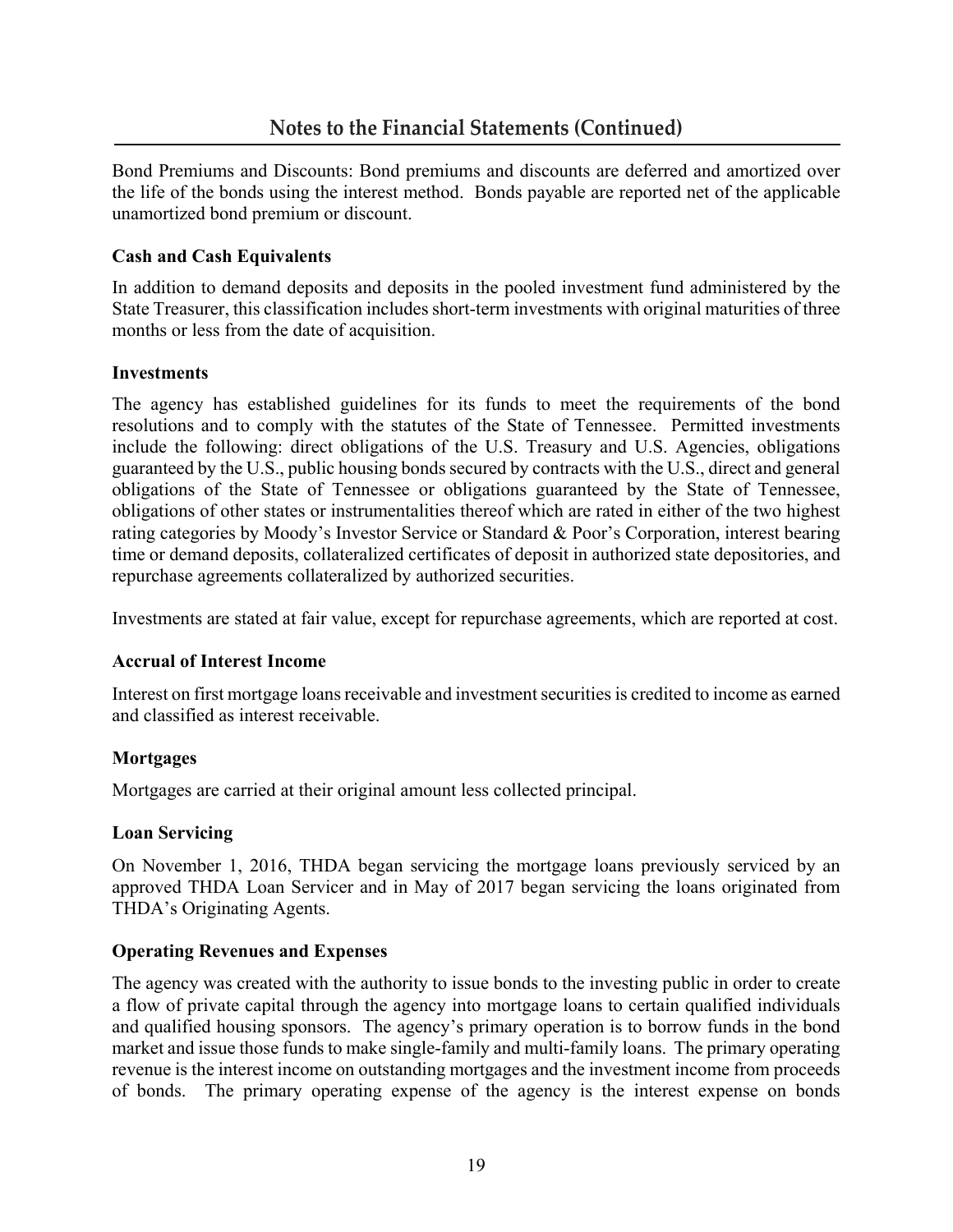outstanding. All revenues and expenses not meeting this definition are reported as nonoperating revenues and expenses.

### **Allowance for Forgivable Second Mortgages**

THDA has offered the Down Payment Assistance product for several years. Beginning in October 2014, this product changed to a 0% forgivable second mortgage loan, of which 100% of the original principal amount is repayable to THDA if the loan is repaid within ten years of the origination date. Beginning on the eleventh anniversary of the origination date, 20% of the original principal amount will be forgiven. The amount of forgiveness increases an additional 20% on the loan anniversary thereafter. On the 15th anniversary of the origination date, 100% of the original principal amount becomes forgiven. Because of the likelihood that some amount of the original principal amount will be forgiven in the course of time, an allowance account has been established for those loans that may enter the forgivable period.

Beginning in April 2017 this product changed to 100% forgivable second mortgage loan for the 30-year term of the first mortgage. It is 100% repayable in the event the home is sold, refinanced or owners move out of the home. Because of the likelihood that the majority of second mortgage loans will be repaid in the course of the 30-year term, the allowance account established for the second mortgage loans beginning October 2014 will not be used for any second mortgages made after March 2017.

### **Pensions**

For purposes of measuring the net pension liability (asset), deferred outflows of resources and deferred inflows of resources related to pensions, and pension expense, information about the fiduciary net position of the Closed State and Higher Education Employee Pension Plan and the State and Higher Education Employee Retirement Plan in the Tennessee Consolidated Retirement System (TCRS) and additions to/deductions from the plan's fiduciary net position have been determined on the same basis as they are reported by the TCRS. For this purpose, benefits (including refunds of employee contributions) are recognized when due and payable in accordance with the benefit terms of the Closed State and Higher Education Employee Pension Plan and the State and Higher Education Employee Retirement Plan. Investments are reported at fair value.

### **Note 2. Deposits and Investments**

### **Deposits**

Custodial Credit Risk – Custodial credit risk for deposits is the risk that in the event of a bank failure, the agency's deposits may not be returned.

The laws of the State of Tennessee require that collateral be pledged to secure all uninsured deposits. The agency's bond resolutions require deposits to be fully secured.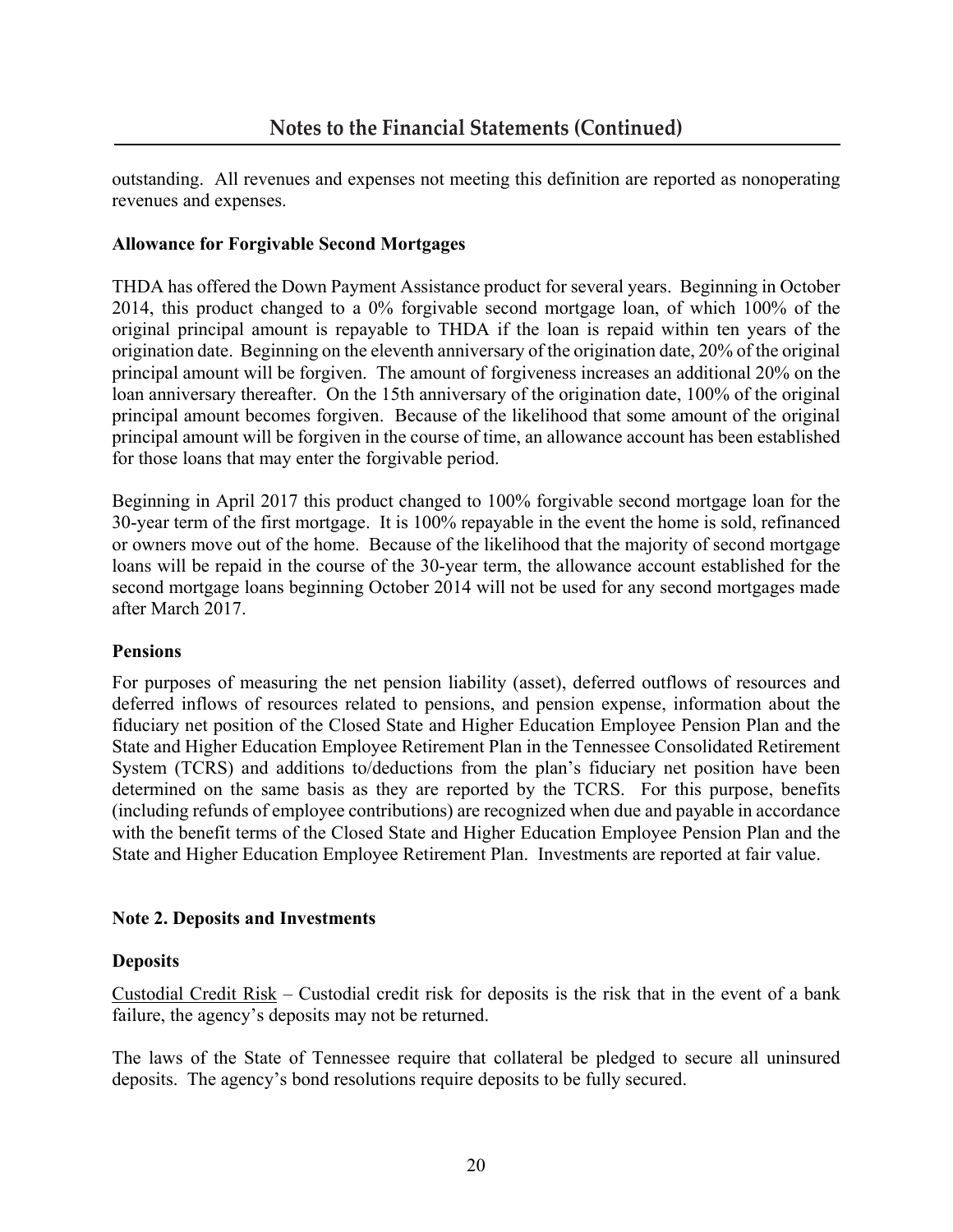The agency's deposits are in financial institutions which participate in the bank collateral pool administered by the State Treasurer, except as noted below. The securities pledged to protect these accounts are pledged in the aggregate rather than against each individual account. The members of the pool may be required by agreement to pay an assessment to cover any deficiency. Under this additional assessment agreement, public fund accounts covered by the pool are considered to be insured for purposes of credit risk disclosure.

At June 30, 2017, the bank balance was \$32,272,907. This amount includes \$1,744,933; which is held in a T&I Escrow account to pay taxes, insurance and mortgage insurance premiums on the mortgagor's behalf. All bank balances at June 30, 2017, were insured, except the Bank of New York Mellon (BNYM) accounts. U.S. Department of the Treasury requires the funds for the Hardest Hit Fund program to be deposited in the BNYM accounts. THDA has no obligation to ensure that the funds in the accounts are collateralized should the amount of money in the account be in excess of the FDIC insurance coverage of \$250,000. THDA will not be responsible for a loss of the funds due to the bank's failure and the lack of adequate collateral. Of the bank balance at June 30, 2017, \$28,690,966 was in the BNYM. Of this amount, \$28,440,966 exceeded the FDIC insurance coverage. The agency has deposits in the State Pooled Investment Fund administered by the State Treasurer. The fund's investments are measured at amortized cost. The fund is not rated by a nationally recognized statistical rating organization. The fund's investment policy and required risk disclosures are presented in the State of Tennessee Treasurer's Report. That report is available on the state's website at [www.treasury.tn.gov.](http://www.treasury.tn.gov) 

### **Investments**

As stated in the agency's investment policy, the "prudent man rule" shall be the standard of prudence used by all officials responsible for the investment of assets. Investments are made as a prudent person would be expected to act in the management of his or her own affairs, with consideration of the safety of capital and the probability of income, and avoidance of speculative investments.

The agency's investment policy states that the agency's portfolios will be diversified in order to reduce the risk of loss resulting from concentration of assets in a specific maturity, a specific issuer, or a specific class of securities. The agency may invest 100% of its portfolio in U.S. government securities. A minimum of 5% of the par value of total investments must mature within five years. No more than 50% of the par value of the combined portfolios can be invested in maturities greater than 15 years without approval of the Bond Finance Committee.

Portfolio maturities shall be staggered in a way that avoids undue concentrations of assets in a specific maturity sector. Maturities shall be selected which provide for stability of income and reasonable liquidity. It is the intent of this policy that sufficient investments be scheduled to mature to provide for the required liquidity for debt service and other expenditures per resolution requirements.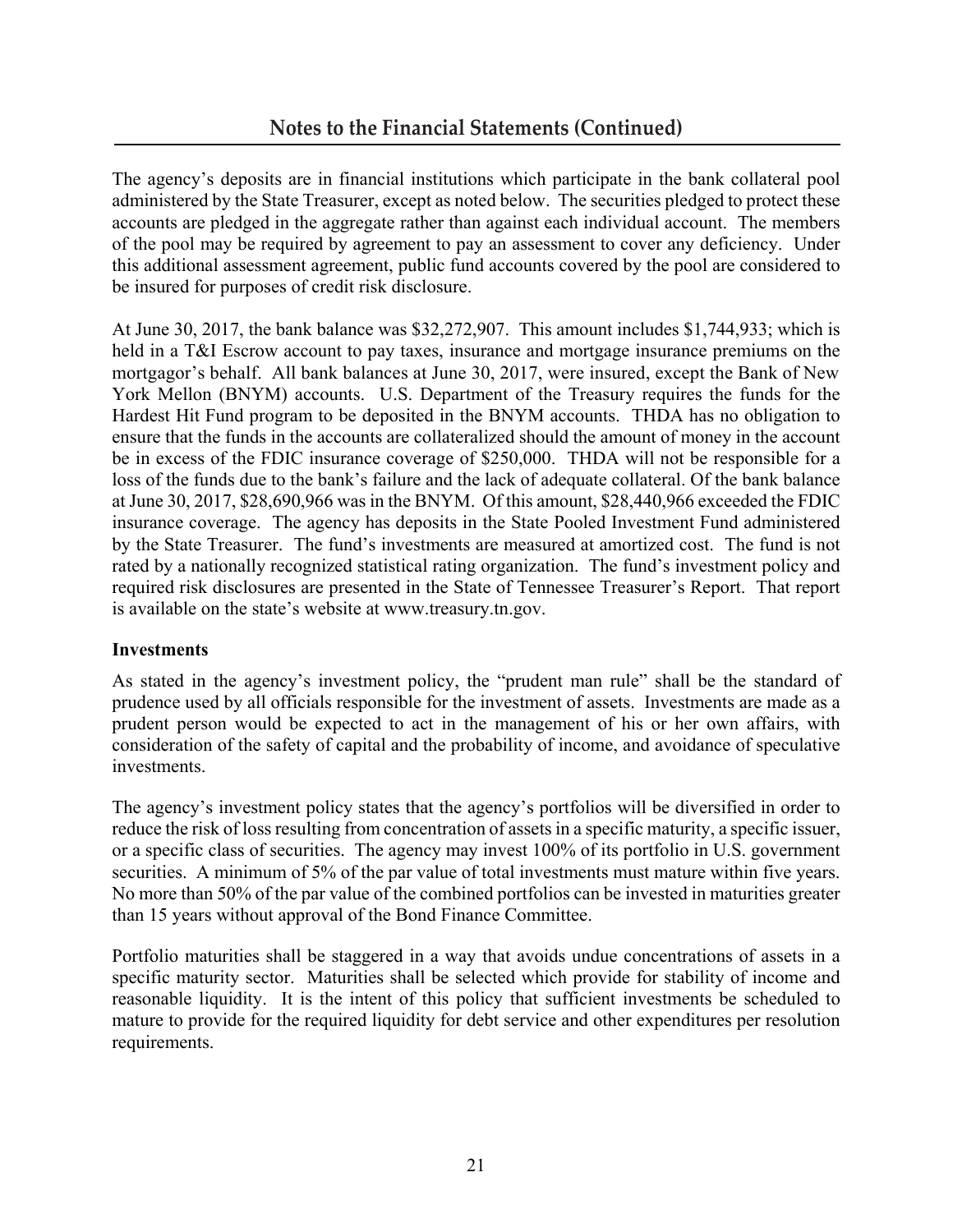Interest Rate Risk – Interest rate risk is the risk that changes in interest rates of debt investments will adversely affect the fair value of an investment.

Duration is a measure of a debt investment's exposure to fair value changes arising from changing interest rates. It uses the present value of cash flows, weighted for those cash flows as a percentage of the investment's full price.

|                        | June 30, 2017 |                           |
|------------------------|---------------|---------------------------|
|                        |               | <b>Effective Duration</b> |
| <b>Investment Type</b> | Fair Value    | (Years)                   |
| U.S. Agency Coupon     | \$124,172,337 | 1.728                     |
| U.S. Treasury Coupon   | 27,114,235    | 2.056                     |
| U.S. Agency Discount   | 162,862,870   | 0.084                     |
|                        |               |                           |
| Total                  | \$314,149,442 | 0.905                     |

Fair Value Measurements – THDA implemented GASB Statement 72, *Fair Value Measurement and Application*. GASB 72 was issued to address accounting and financial reporting issues related to fair value measurements. THDA categorizes its fair value measurements within the fair value hierarchy established by accounting principles generally accepted in the United States of America. THDA has the following recurring fair value measurements as of June 30, 2017, (expressed in thousands):

|                                   | June 30, 2017   |                       |                   |              |  |
|-----------------------------------|-----------------|-----------------------|-------------------|--------------|--|
|                                   |                 | Quoted Prices in      |                   |              |  |
|                                   |                 | <b>Active Markets</b> |                   | Significant  |  |
|                                   |                 | for Identical         | Significant Other | Unobservable |  |
|                                   | Total Assets at | Assets                | Observable Inputs | Inputs       |  |
| <b>Assets by Fair Value Level</b> | Fair Value      | (Level 1)             | (Level 2)         | (Level 3)    |  |
| Debt securities                   |                 |                       |                   |              |  |
| U.S. Agency Coupon                | \$124,172       | S                     | \$124,172         | \$-          |  |
| U.S. Treasury Coupon              | 27,114          | 27,114                |                   |              |  |
| U.S. Agency Discount              | 162,863         |                       | 162,863           |              |  |
|                                   |                 |                       |                   |              |  |
| Total debt securities             | \$314,149       | \$27,114              | \$287,035         |              |  |

Assets classified in Level 1 of the fair value hierarchy are valued using prices quoted in active markets for identical assets as those securities. Assets classified in Level 2 of the fair value hierarchy are valued using prices quoted in active markets for similar assets as those securities. Level 3 valuations are derived from valuation techniques in which significant inputs are unobservable.

Credit Risk – Credit risk is the risk that an issuer or other counterparty to an investment will not fulfill its obligations. Refer to the Investments section of Note 1 for further explanation of the agency's permitted investments. Credit quality ratings for the agency's investments as of June 30, 2017, are included in the schedules below. Securities are rated using Standard and Poor's and/or Moody's and are presented below using the Standard and Poor's rating scale.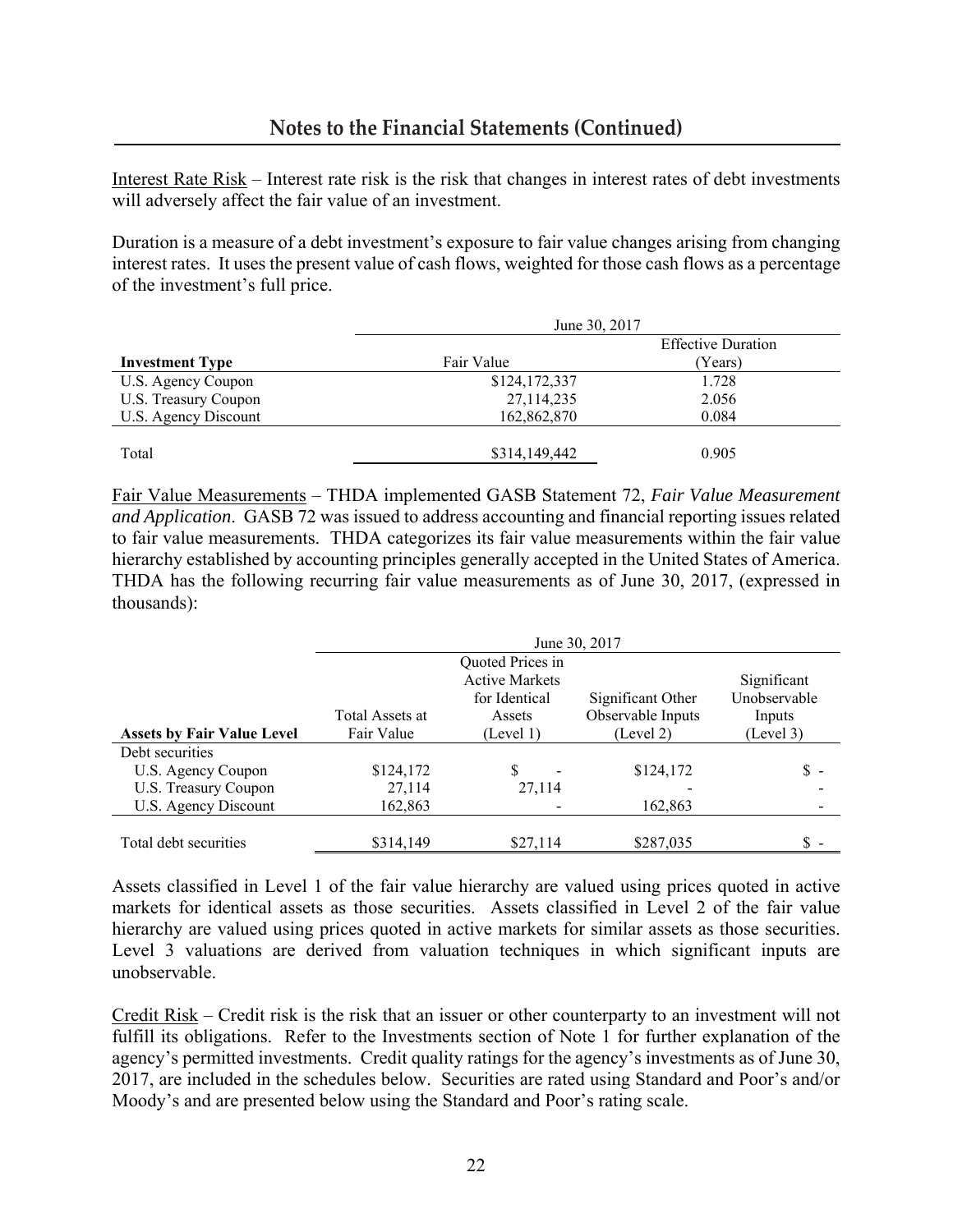|                        |                   | June 30, 2017            |                          |                          |                        |  |  |
|------------------------|-------------------|--------------------------|--------------------------|--------------------------|------------------------|--|--|
|                        |                   | U.S.                     |                          |                          |                        |  |  |
| <b>Investment Type</b> | <b>Fair Value</b> | Treasury <sup>2</sup>    | AAA                      | $AA+$                    | Not Rated <sup>3</sup> |  |  |
| U.S. Agency Coupon     | \$124,172,337     | \$.                      | $S-$                     | \$121,738,787            | 2,433,550              |  |  |
| U.S. Treasury Coupon   | 27,114,235        | 27,114,235               | $\overline{\phantom{a}}$ | $\overline{\phantom{0}}$ |                        |  |  |
| U.S. Agency Discount   | 162,862,870       | $\overline{\phantom{a}}$ | $\overline{\phantom{a}}$ | $\overline{\phantom{a}}$ | 162,862,870            |  |  |
|                        |                   |                          |                          |                          |                        |  |  |
| Total                  | \$314,149,442     | \$27,114,235             | $S-$                     | \$121,738,787            | \$165,296,420          |  |  |

In addition to these investments, the agency has \$229,226,502 invested in a money market fund. This fund is measured at amortized cost and has a Standard and Poor's rating of AAA.

Concentration of Credit Risk – Concentration of credit risk is the risk of loss attributed to the magnitude of the agency's investment in a single issuer.

More than 5% of the agency's investments are invested in the following single issuers:

|                                  |                   | June 30, 2017  |
|----------------------------------|-------------------|----------------|
|                                  | <b>Fair Value</b> |                |
| <i><u><b>Issuer</b></u></i>      | (Thousands)       | % of Portfolio |
| Federal Home Loan Bank           | \$178,179         | 56.72          |
| Federal Home Loan Mortgage Corp. | \$31,734          | 10.10          |
| Federal National Mortgage Assoc. | 74,688            | 23.77          |

GASB 79 Disclosures – During fiscal year 2016, THDA implemented GASB Statement 79, *Certain External Investment Pools and Pool Participants*. The State of Tennessee, by law, requires that THDA participate in the State Pool Investment Fund (SPIF). SPIF values financial instruments at amortized cost. There are no minimum or maximum limitations on withdrawals with the exception of a 24-hour notification period for withdrawals of \$5 million or more.

### **Note 3. Liabilities**

 $\overline{a}$ 

#### **Bonds Issued and Outstanding**

#### **Homeownership Program Bonds**

 $E = \frac{1}{2}$ 

|               |                       | <b>Issued Amount</b> | Interest Rate           | Ending Dalance<br>6/30/2017 |
|---------------|-----------------------|----------------------|-------------------------|-----------------------------|
| <b>Series</b> | <b>Maturity Range</b> | (Thousands)          | (Percent)               | (Thousands)                 |
| 2007-4        | $1/1/2009 - 7/1/2038$ | \$150,000            | 3.75 to 5.50            | \$23,110                    |
| 2008-1        | $7/1/2009 - 1/1/2039$ | 60,000               | 2.45 to 5.70            | 12.920                      |
| 2009-1        | $1/1/2010 - 7/1/2029$ | 50,000               | $0.75$ to $5.00$        | 17,060                      |
| 2009-2        | $7/1/2010 - 7/1/2030$ | 75,000               | $0.90 \text{ to } 5.00$ | 22,125                      |

<sup>&</sup>lt;sup>2</sup> This column includes obligations of the U.S. government or obligations explicitly guaranteed by the U.S. government.

<sup>&</sup>lt;sup>3</sup> This column includes securities that are implicitly guaranteed by the U.S. government, but are not rated by Standard & Poor's or Moody's.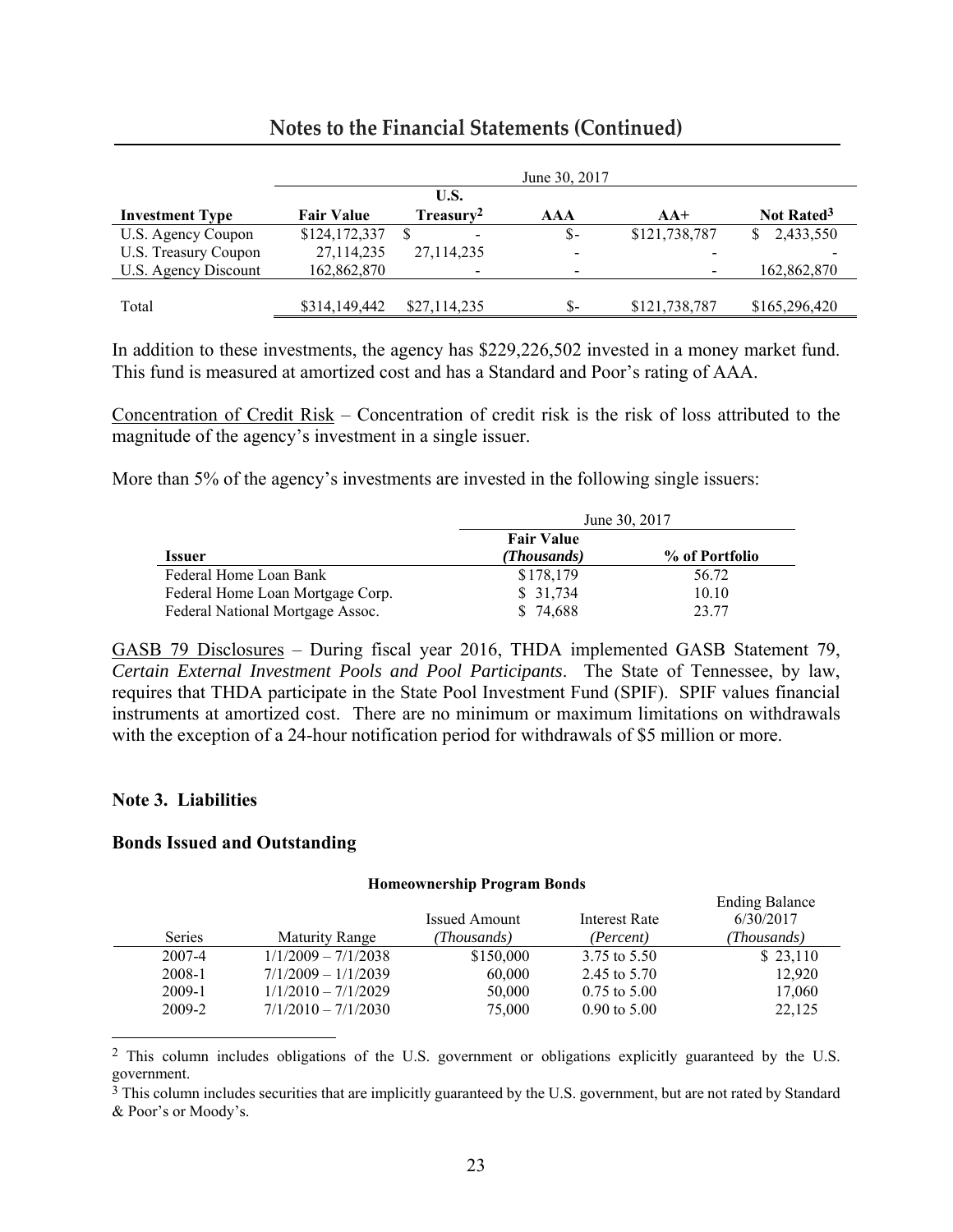| 2010-1                          | $1/1/2011 - 7/1/2025$                                                | 120,700   | $0.35$ to 4.50          | 43,110                          |
|---------------------------------|----------------------------------------------------------------------|-----------|-------------------------|---------------------------------|
| $2011 - 1$                      | $7/1/2012 - 7/1/2042$                                                | 141,255   | $0.60 \text{ to } 4.65$ | 77,430                          |
| $2012 - 1$                      | $1/1/2013 - 7/1/2042$                                                | 133,110   | $0.80 \text{ to } 4.50$ | 71,785                          |
| 2012-2                          | $7/1/2013 - 7/1/2043$                                                | 97,625    | $0.50 \text{ to } 4.00$ | 55,795                          |
| Plus: Unamortized Bond Premiums | Total Homeownership Program Bonds<br>Net Homeownership Program Bonds | \$827,690 |                         | \$323,335<br>2,817<br>\$326,152 |

### **Housing Finance Program Bonds**

| <b>Series</b><br>$2009 - A$<br>$2010-A$ | <b>Maturity Range</b><br>$1/1/2011 - 1/1/2040$<br>$1/1/2011 - 7/1/2041$ | <b>Issued Amount</b><br>(Thousands)<br>\$100,000<br>160,000 | Interest Rate<br>(Percent)<br>$0.90$ to 4.625<br>$0.60 \text{ to } 5.00$ | <b>Ending Balance</b><br>6/30/2017<br>(Thousands)<br>\$11,265<br>16,840 |
|-----------------------------------------|-------------------------------------------------------------------------|-------------------------------------------------------------|--------------------------------------------------------------------------|-------------------------------------------------------------------------|
| $2010 - B$                              | $7/1/2011 - 7/1/2041$                                                   | 100,000                                                     | $0.45$ to $4.50$                                                         | 49.435                                                                  |
| $2011 - A$                              | $7/1/2011 - 7/1/2041$                                                   | 100,000                                                     | $0.45$ to $4.50$                                                         | 14,900                                                                  |
| $2011 - B$                              | $7/1/2012 - 7/1/2041$                                                   | 100,000                                                     | $0.25$ to $4.50$                                                         | 54,985                                                                  |
| $2011 - C$                              | $7/1/2012 - 7/1/2041$                                                   | 100,000                                                     | $0.40 \text{ to } 4.30$                                                  | 52,385                                                                  |
| $2015 - A$                              | $1/1/2016 - 7/1/2045$                                                   | 150,000                                                     | $0.30 \text{ to } 3.85$                                                  | 118,405                                                                 |
| Plus: Unamortized Bond Premiums         | <b>Total Housing Finance Program Bonds</b>                              | \$810,000                                                   |                                                                          | \$318,215<br>3,521                                                      |
| Net Housing Finance Program Bonds       |                                                                         |                                                             |                                                                          | \$321,736                                                               |

#### **Residential Finance Program Bonds**

|                                 |                                         | <b>Issued Amount</b> | <b>Interest Rate</b>    | <b>Ending Balance</b><br>6/30/2017 |
|---------------------------------|-----------------------------------------|----------------------|-------------------------|------------------------------------|
| Series                          | <b>Maturity Range</b>                   | (Thousands)          | (Percent)               | (Thousands)                        |
| $2013 - 1$                      | $1/1/2014 - 7/1/2043$                   | 215,905<br>\$        | $0.40$ to $4.00$        | \$<br>122,355                      |
| 2013-2                          | $7/1/2014 - 7/1/2043$                   | 121,300              | $0.45$ to 4.65          | 79,315                             |
| 2014-1                          | $1/1/2015 - 7/1/2039$                   | 150,000              | $0.32$ to $4.00$        | 110,980                            |
| 2014-2                          | $7/1/2015 - 7/1/2045$                   | 150,000              | $0.25$ to $4.00$        | 122,025                            |
| 2015-1                          | $1/1/2016 - 7/1/2045$                   | 150,000              | $0.50 \text{ to } 4.05$ | 135,000                            |
| 2015-2                          | $7/1/2016 - 1/1/2046$                   | 175,000              | $0.40 \text{ to } 4.00$ | 157,285                            |
| 2016-1                          | $1/1/2017 - 1/1/2047$                   | 125,000              | $0.625$ to 3.50         | 117,765                            |
| 2016-2                          | $7/1/2017 - 1/1/2047$                   | 125,000              | $0.72$ to 3.50          | 120,775                            |
| 2016-3                          | $7/1/2017 - 7/1/2031$                   | 62,000               | 1.00 to $3.50$          | 62,000                             |
| 2017-1                          | $1/1/2018 - 7/1/2042$                   | 100,000              | $0.95$ to $4.00$        | 100,000                            |
| 2017-2                          | $1/1/2018 - 1/1/2042$                   | 175,000              | $0.90 \text{ to } 4.00$ | 175,000                            |
|                                 |                                         |                      |                         |                                    |
|                                 | Total Residential Finance Program Bonds | \$1,549,205          |                         | \$1,302,500                        |
| Plus: Unamortized Bond Premiums |                                         |                      |                         | 30,079                             |
|                                 | Net Residential Finance Program Bonds   |                      |                         | \$1,332,579                        |
|                                 |                                         |                      |                         |                                    |
| Net Total All Bonds             |                                         |                      |                         | \$1,980,467                        |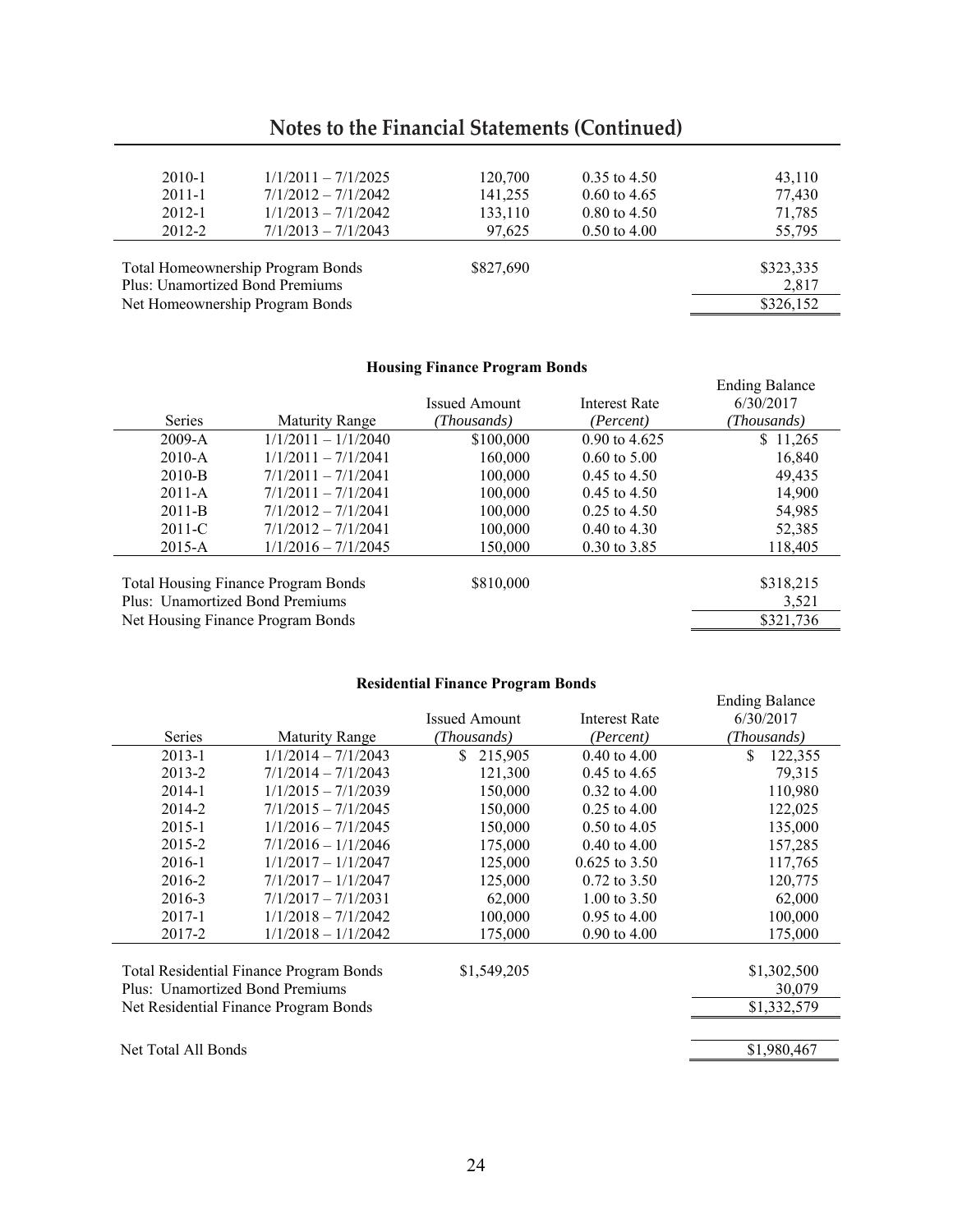Housing Finance Program Bonds – The Housing Finance Program Bonds were established on December 23, 2009, to allow the agency to participate in the U.S. Department of Treasury New Issue Bond Program, which was created to assist state and local housing finance agencies in acquiring cost-effective mortgage loan capital. THDA could release funds from issue 2009-B up to six times before December 31, 2011.

The first release and conversion from 2009-B was on June 17, 2010, in the amount of \$85,290,000. The \$85,290,000 was blended with the market rate 2010-A bonds in the amount of \$74,710,000 for a total of \$160,000,000.

The second release and conversion from 2009-B was on November 10, 2010, in the amount of \$60,000,000. The \$60,000,000 was blended with the market rate 2010-B bonds in the amount of \$40,000,000 for a total of \$100,000,000.

The third release and conversion from 2009-B was on April 14, 2011, in the amount of \$60,000,000. The \$60,000,000 was blended with the market rate 2011-A bonds in the amount of \$40,000,000 for a total of \$100,000,000.

The fourth release and conversion from 2009-B was on August 25, 2011, in the amount of \$60,000,000. The \$60,000,000 was blended with the market rate 2011-B bonds in the amount of \$40,000,000 for a total of \$100,000,000.

The fifth and final release and conversion from 2009-B was on November 3, 2011, in the amount of \$34,710,000. The \$34,710,000 was blended with the market rate 2011-C bonds in the amount of \$65,290,000 for a total of \$100,000,000.

### **Debt Service Requirements**

Debt service requirements to maturity at June 30, 2017, are as follows (expressed in thousands):

| For the $Year(s)$ |              |           | Total          |
|-------------------|--------------|-----------|----------------|
| Ending June 30    | Principal    | Interest  | Requirements   |
| 2018              | \$<br>40,650 | \$62,967  | \$.<br>103,617 |
| 2019              | 70.865       | 65,092    | 135,957        |
| 2020              | 73.235       | 63,386    | 136,621        |
| 2021              | 77,710       | 61,470    | 139,180        |
| 2022              | 76,730       | 59.291    | 136,021        |
| $2023 - 2027$     | 387,255      | 259,290   | 646,545        |
| $2028 - 2032$     | 379,994      | 193.992   | 573.986        |
| $2033 - 2037$     | 374,226      | 123,720   | 497.946        |
| $2038 - 2042$     | 331,540      | 57,686    | 389,226        |
| $2043 - 2047$     | 131,845      | 10.269    | 142,114        |
|                   |              |           |                |
| Total             | \$1,944,050  | \$957,163 | \$2,901,213    |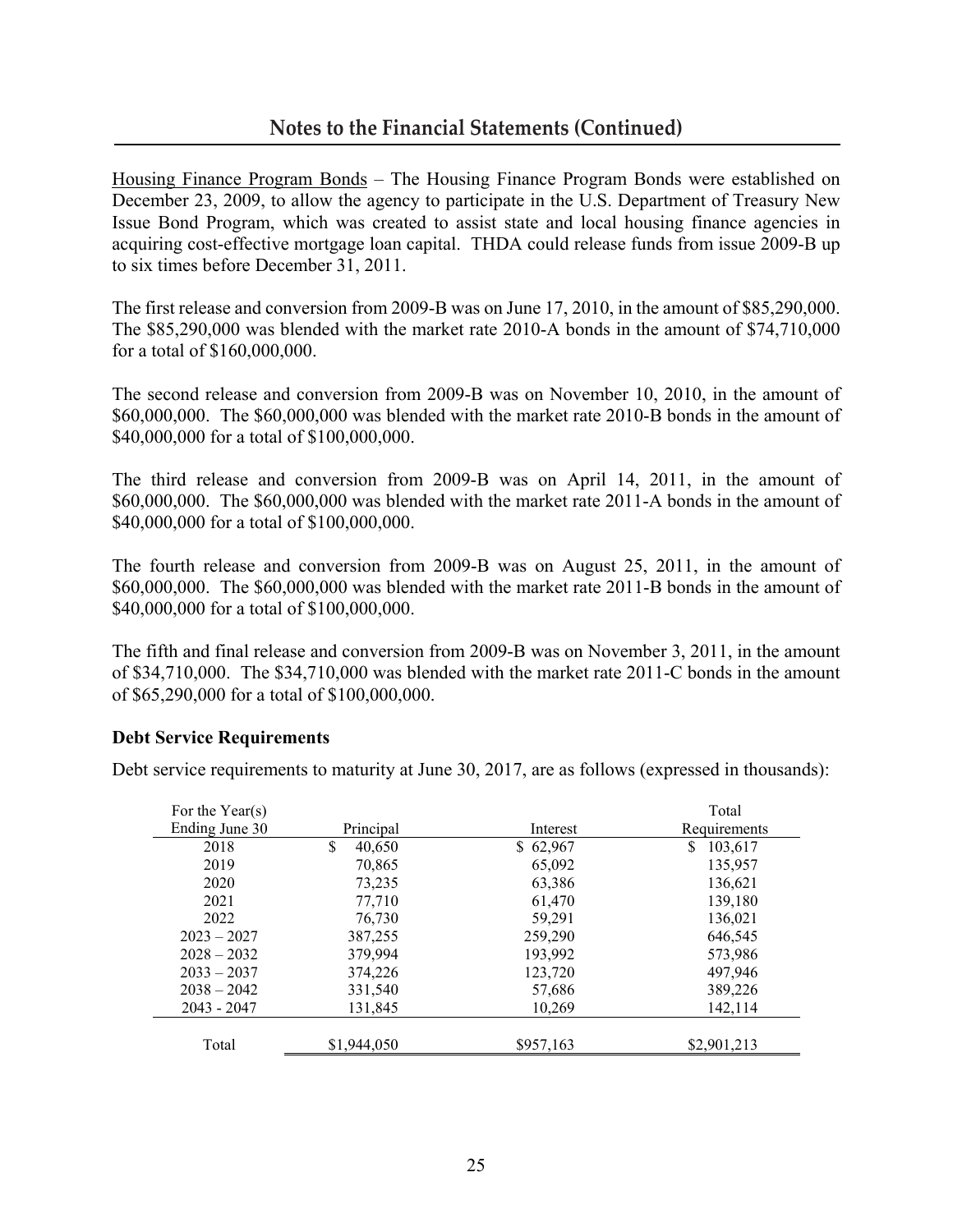### **Redemption of Bonds and Notes**

During the year ended June 30, 2017, bonds were retired at par before maturity in the Homeownership Program in the amount of \$97,236,000, in the Housing Finance Program in the amount of \$70,510,000, and in the Residential Finance Program in the amount of \$111,550,000. The respective carrying values of the bonds were \$98,407,537, \$71,242,629 and \$114,475,759. This resulted in revenue to the Homeownership Program of \$1,171,537, to the Housing Finance Program of \$732,629, and to the Residential Finance Program of \$2,925,759.

On May 18, 2016, the agency issued \$125,000,000 in Residential Finance Program Bonds, Issue 2016-1. On July 1, 2016, the agency used \$24,060,000 of these bonds to refund bonds previously issued in the Homeownership Program (this amount consists of \$24,060,000 early redemption). The carrying amount of these bonds was \$24,060,000. The refunding increased the agency's debt service by \$5,737,592 over the next 20.00 years, and the agency realized an economic gain (the difference between the present values of the old and new debt service payments) of \$3,034,466.

On October 18, 2016, the agency issued \$125,000,000 in Residential Finance Program Bonds, Issue 2016-2. On January 1, 2017, the agency used \$24,205,000 of these bonds to refund bonds previously issued in the Homeownership Program (this amount consists of \$24,205,000 early redemption). The carrying amount of these bonds was \$24,205,000. The refunding reduced the agency's debt service by \$292,971 over the next 20.00 years, and the agency realized an economic gain (the difference between the present values of the old and new debt service payments) of \$3,273,731.

On November 16, 2016, the agency issued \$62,000,000 in Residential Finance Program Bonds, Issue 2016-3. On January 1, 2017, the agency used \$62,000,000 of these bonds to refund bonds previously issued in the Homeownership Program (this amount consists of \$62,000,000 early redemption). The carrying amount of these bonds was \$63,848,048. The refunding reduced the agency's debt service by \$29,424,149 over the next 20.125 years, and the agency realized an economic gain (the difference between the present values of the old and new debt service payments) of \$16,645,830.

On March 30, 2017, the agency issued \$100,000,000 in Residential Finance Program Bonds, Issue 2017-1.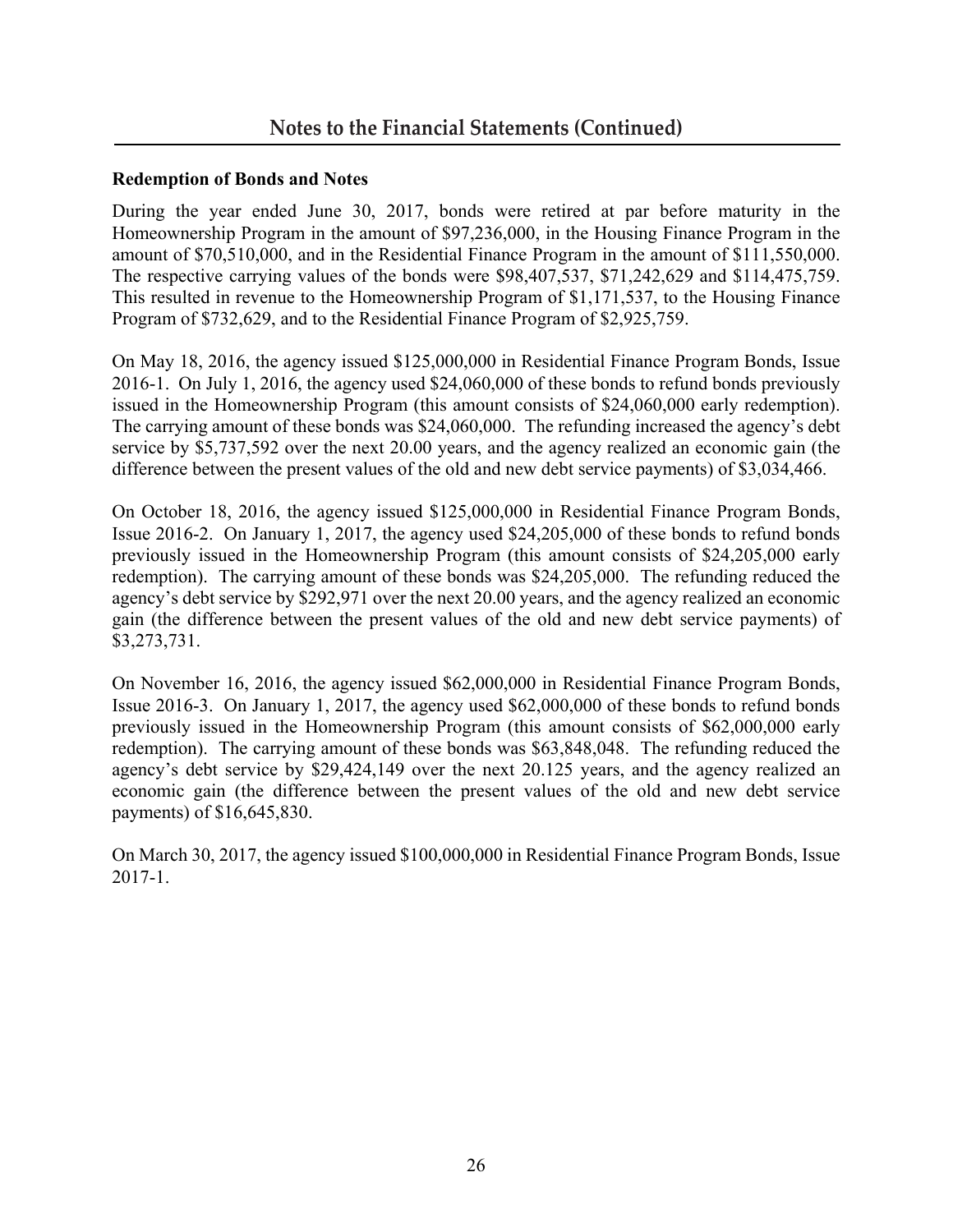### **Long-term Liability Activity**

The following table is a summary of the long-term liability activity for the year ended June 30, 2017 (expressed in thousands).

|                                  | <b>Beginning</b><br><b>Balance</b> |                  |                   | Ending<br><b>Balance</b><br>June 30, | <b>Amounts</b><br>Due<br>Within |
|----------------------------------|------------------------------------|------------------|-------------------|--------------------------------------|---------------------------------|
| <b>Long-term Liability</b>       | <b>July 1, 2016</b>                | <b>Additions</b> | <b>Reductions</b> | 2017                                 | One Year <sup>4</sup>           |
| <b>Bonds Payable</b>             | \$1,875,620                        | \$462,000        | $(\$393,570)$     | \$1,944,050                          | \$111,420                       |
| Plus: Unamortized Bond Premiums  | 30.916                             | 11,995           | (6,505)           | 36,406                               |                                 |
| Less: Unamortized Bond Discounts | (42)                               |                  | 42                |                                      |                                 |
| <b>Compensated Absences</b>      | 1,244                              | 70               |                   | 1,314                                | 667                             |
| Net Pension Liability            | 5,429                              | 3,784            | (1, 561)          | 7,652                                |                                 |
| <b>Escrow Deposits</b>           | 3.437                              | 4.798            | (2,844)           | 5,391                                | 1,536                           |
| Arbitrage Rebate Payable         | 4,094                              | 700              | (3,684)           | 1,110                                |                                 |
| Total                            | \$1,920,698                        | \$483,347        | (\$408,122)       | \$1,995,923                          | \$113,623                       |

### **Note 4. Restricted Net Position**

The amount shown on the statement of net position as Restricted for Single Family Bond Programs is contractually pledged, under the bond resolutions of the agency, to the owners of the bonds issued under such bond resolutions. As pledged assets, the contractual provisions of the bond resolutions restrict the use of such assets. However, the assets may be removed from the lien of the bond resolutions if certain parity tests, as established by the respective bond resolutions, are satisfied. Assets removed from the lien of the respective bond resolutions may be used for other purposes.

The amount shown as Restricted for Grant Programs represents unexpended grant money that has been awarded to grantees through various grant programs administered by the agency.

The amount shown as Restricted for Homebuyers Revolving Loan Program represents the amount of net position restricted for a pilot program that funds zero interest loans for down payment and closing costs. The use of this net position is restricted under legislation enacted in fiscal year 1986.

### **Note 5. Pension Plans**

 $\overline{a}$ 

### **Closed State and Higher Education Employee Pension Plan**

### **General Information About the Pension Plan**

Plan description – State employees and higher education employees with membership in the Tennessee Consolidated Retirement System (TCRS) before July 1, 2014, are provided with

<sup>4</sup>Amounts due within one year include management-authorized bond refundings at June 30.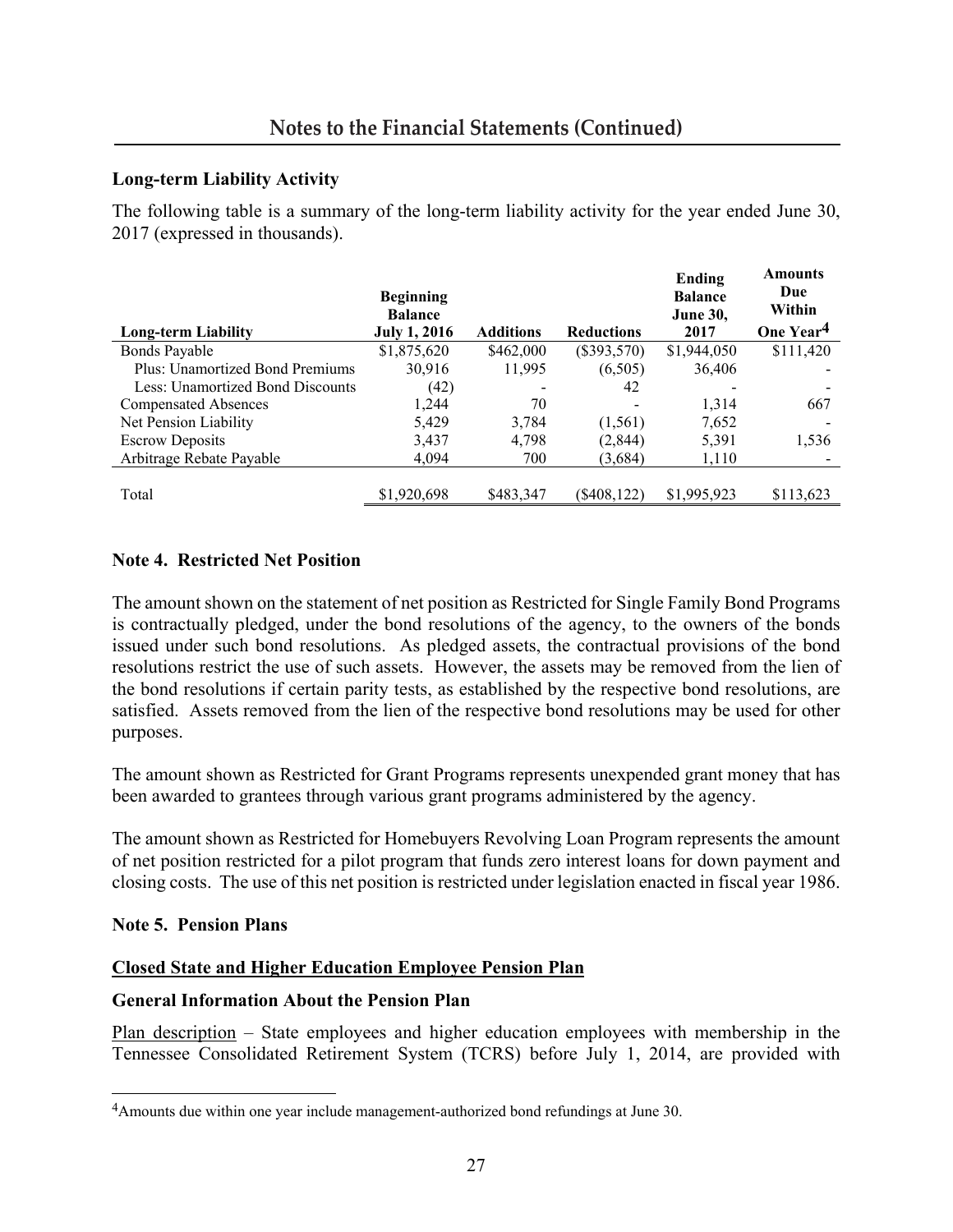pensions through the Closed State and Higher Education Employee Pension Plan. This plan is a component of the Public Employee Retirement Plan, an agent, multiple-employer defined benefit pension plan. The Closed State and Higher Education Employee Pension Plan stopped accepting new membership on June 30, 2014, but will continue providing benefits to existing members and retirees. Beginning July 1, 2014, a new agent defined benefit retirement plan, the State and Higher Education Employee Retirement Plan, became effective for state employees and higher education employees hired on or after July 1, 2014.

The TCRS was created by state statute under Title 8, Chapters 34-37, *Tennessee Code Annotated*. The TCRS Board of Trustees is responsible for the proper operation and administration of all employer pension plans in the TCRS. The Tennessee Treasury Department, an agency in the legislative branch of state government, administers the plans of the TCRS. The TCRS issues a publicly available financial report that can be obtained at [www.treasury.tn.gov/tcrs.](http://www.treasury.tn.gov/tcrs) 

Benefits provided – Title 8, Chapters 34-37, *Tennessee Code Annotated,* establishes the benefit terms and can be amended only by the Tennessee General Assembly. Members of the Closed State and Higher Education Employee Pension Plan are eligible to retire with an unreduced benefit at age 60 with 5 years of service credit or after 30 years of service credit regardless of age. Benefits are determined using the following formula:

| Average of Member's Highest<br>Compensation for 5 Consecutive Years (up<br>to Social Security Integration Level) | $\mathbf{x}$ | 1.50%    | X | Years of Service<br>Credit | 105% |
|------------------------------------------------------------------------------------------------------------------|--------------|----------|---|----------------------------|------|
| Plus:                                                                                                            |              |          |   |                            |      |
| Average of Member's Highest                                                                                      |              |          |   |                            |      |
| Compensation for 5 Consecutive Years                                                                             | X            | $1.75\%$ |   | Years of Service<br>Credit | 105% |
| (over Social Security Integration Level)                                                                         |              |          |   |                            |      |

A reduced early retirement benefit is available at age 55 and vested. Members are vested with five years of service credit. Service related disability benefits are provided regardless of length of service. Five years of service are required for non-service related disability eligibility. The service related and non-service related disability benefits are determined in the same manner as a service retirement benefit but are reduced 10 percent and include projected service credits. A variety of death benefits are available under various eligibility criteria. Member and beneficiary annuitants are entitled to automatic cost of living adjustments (COLAs) after retirement. A COLA is granted each July for annuitants retired prior to the 2nd of July of the previous year. The COLA is based on the change in the consumer price index (CPI) during the prior calendar year, capped at 3 percent, and applied to the current benefit. No COLA is granted if the change in the CPI is less than onehalf percent. A one percent COLA is granted if the CPI change is between one-half percent and one percent. Members who leave employment may withdraw their employee contributions, plus any accumulated interest.

Contributions – Contributions for state employees and higher education employees are established in the statutes governing the TCRS and may only be changed by the Tennessee General Assembly. THDA employees are non-contributory, as are most members in the Closed State and Higher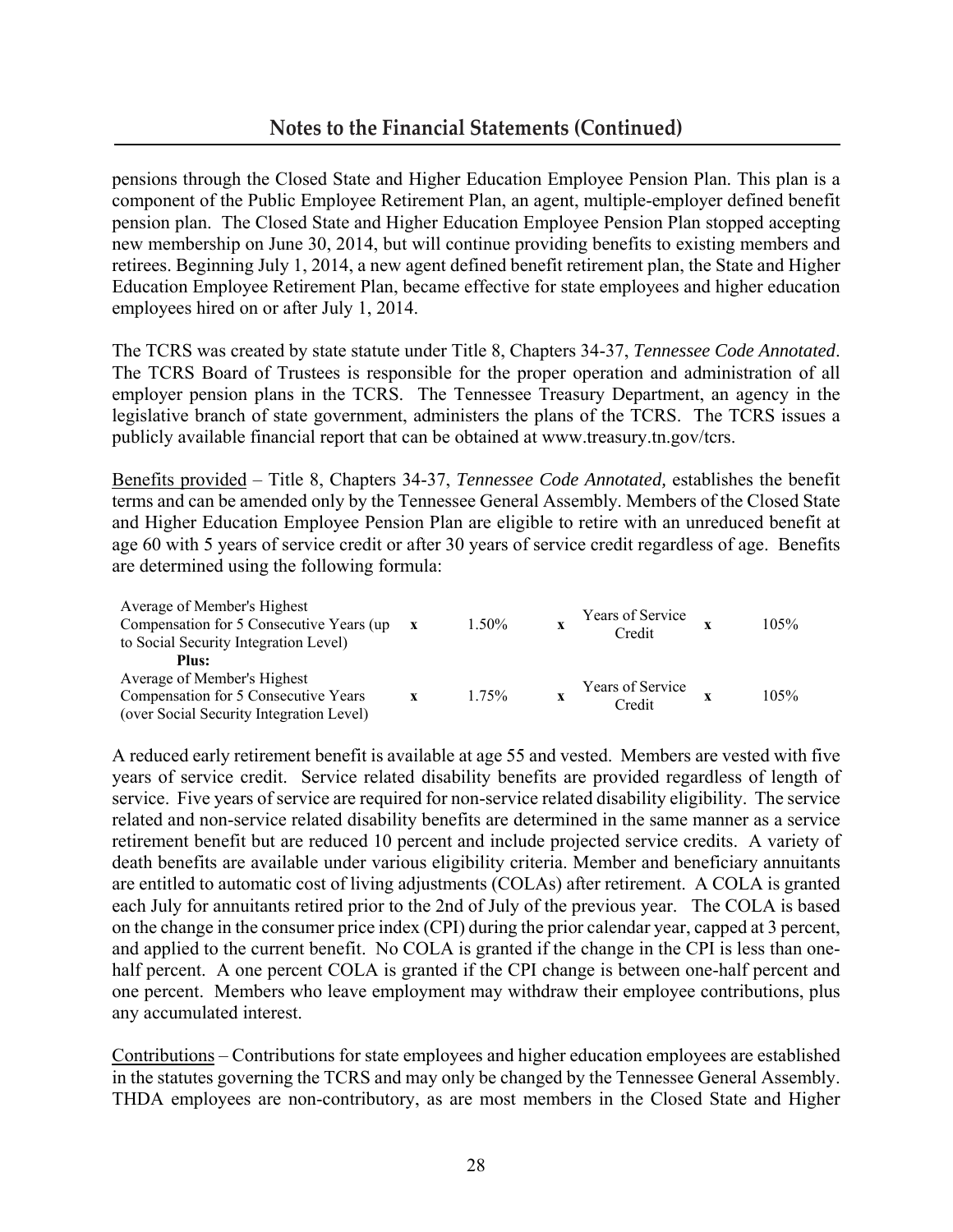Education Employee Pension Plan. State and higher education agencies make employer contributions at the rate set by the Board of Trustees as determined by an actuarial valuation. By law, employer contributions for the Closed State and Higher Education Employee Pension Plan are required to be paid. Employer contributions by THDA for the year ended June 30, 2017, to the Closed State and Higher Education Employee Pension Plan were \$1,542,218, which is 15.02 percent of covered payroll. The employer rate is expected to finance the costs of benefits earned by members during the year, the cost of administration, as well as an amortized portion of any unfunded liability.

### **Pension Liabilities, Pension Expense, and Deferred Outflows of Resources and Deferred Inflows of Resources Related to Pensions**

Pension liability – At June 30, 2017, THDA reported a liability of \$7,652,061 for its proportionate share of the net pension liability. The net pension liability was measured as of June 30, 2016, and the total pension liability used to calculate the net pension liability was determined by an actuarial valuation as of that date. THDA's proportion of the net pension liability was based on a projection of THDA's contributions during the year ended June 30, 2016, to the pension plan relative to the contributions of all participating state and higher education agencies. At the June 30, 2016, measurement date, THDA's proportion was 0.419391 percent. The proportion measured as of June 30, 2015, was 0.421046.

Pension expense – For the year ended June 30, 2017, THDA recognized a pension expense of \$1,285,004. Allocated pension expense was \$1,319,667 before being reduced by \$34,663 due to a change in proportionate share.

Deferred outflows of resources and deferred inflows of resources - For the year ended June 30, 2017, THDA reported deferred outflows of resources and deferred inflows of resources related to pensions from the following sources:

|                                             | Deferred Outflows of Resources Deferred Inflows of Resources |           |
|---------------------------------------------|--------------------------------------------------------------|-----------|
| Differences between expected and actual     |                                                              |           |
| experience                                  | \$429,122                                                    | \$406,599 |
| Net difference between projected and actual |                                                              |           |
| earnings on pension plan investments        | 1,850,632                                                    |           |
| Changes in proportion                       |                                                              | 103,989   |
| Tennessee Housing Development Agency        |                                                              |           |
| contributions subsequent to the measurement |                                                              |           |
| date of June $30, 2016$                     | 1,542,218                                                    |           |
|                                             |                                                              |           |
| Total                                       | \$3,821,972                                                  | \$510,588 |

Deferred outflows of resources, resulting from THDA's employer contributions of \$1,542,218 subsequent to the measurement date will be recognized as a decrease in net pension liability in the year ending June 30, 2018. Other amounts reported as deferred outflows of resources and deferred inflows of resources related to pensions will be recognized in pension expense as follows: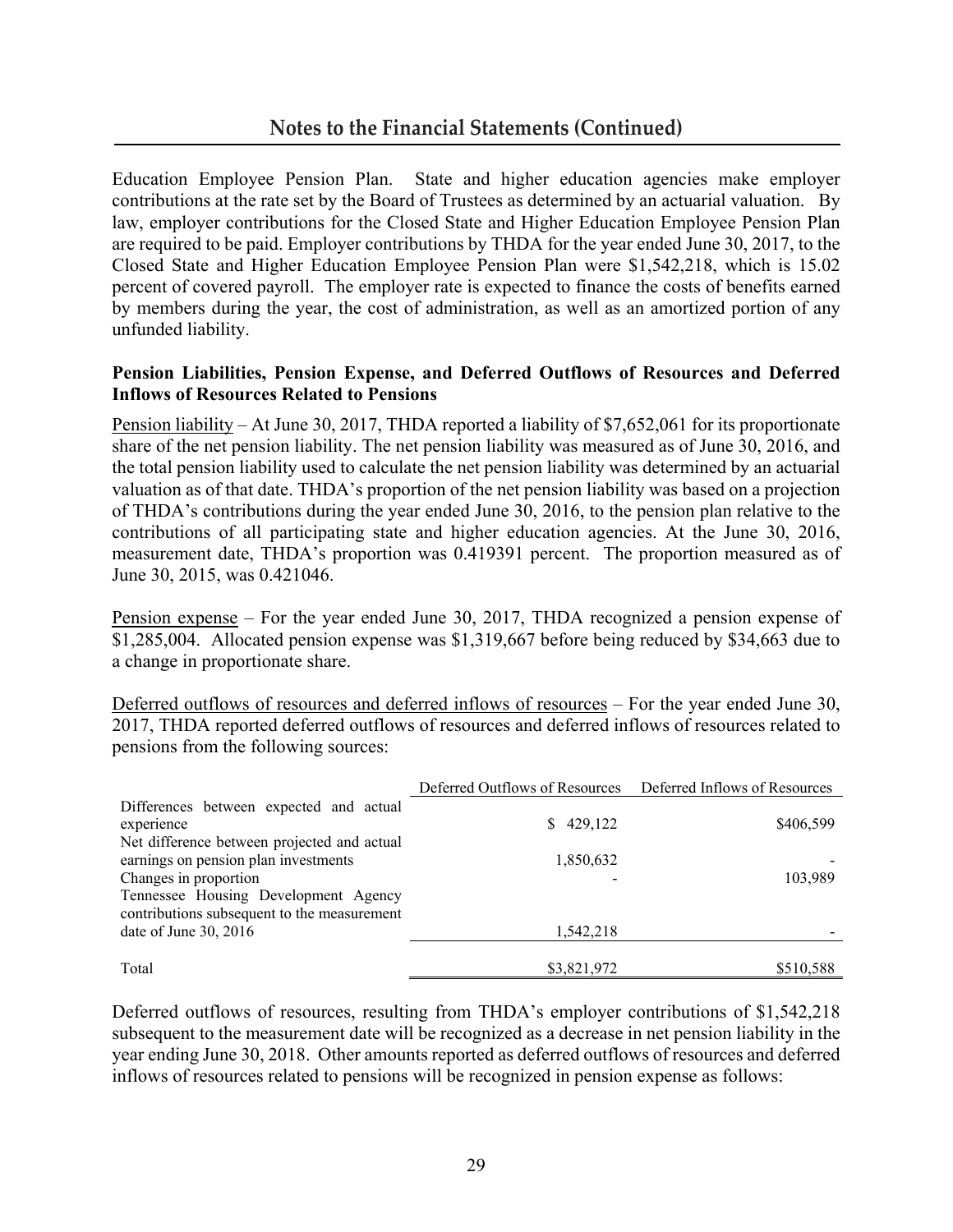| Year Ended June 30: |           |
|---------------------|-----------|
| 2018                | 63,089    |
| 2019                | 63,089    |
| 2020                | 1,105,389 |
| 2021                | 537,600   |
| 2022                |           |
| Thereafter          |           |

In the table above, positive amounts will increase pension expense, while negative amounts will decrease pension expense.

Actuarial assumptions – The total pension liability as of the June 30, 2016, actuarial valuation was determined using the following actuarial assumptions, applied to all periods included in the measurement:

| Inflation                 | 3.0 percent                                                     |
|---------------------------|-----------------------------------------------------------------|
| Salary increases          | Graded salary ranges from 8.97 to 3.71 percent based on age,    |
|                           | including inflation, averaging 4.25 percent                     |
| Investment rate of return | 7.5 percent, net of pension plan investment expenses, including |
|                           | inflation                                                       |
| Cost of living adjustment | 2.5 percent                                                     |

Mortality rates were customized based on the June 30, 2012, actuarial experience study and included some adjustment for expected future improvement in life expectancy.

The actuarial assumptions used in the June 30, 2016, actuarial valuation were based on the results of an actuarial experience study performed for the period July 1, 2008, through June 30, 2012. The demographic assumptions were adjusted to more closely reflect actual and expected future experience.

The long-term expected rate of return on pension plan investments was established by the TCRS Board of Trustees in conjunction with the June 30, 2012, actuarial experience study by considering the following three techniques: (1) the 25-year historical return of the TCRS at June 30, 2012; (2) the historical market returns of asset classes from 1926 to 2012 using the TCRS investment policy asset allocation; and (3) capital market projections that were utilized as a building-block method in which best-estimate ranges of expected future real rates of return (expected returns, net of pension plan investment expense and inflation) are developed for each major asset class. Four sources of capital market projections were blended and utilized in the third technique. The blended capital market projection established the long-term expected rate of return by weighting the expected future real rates of return by the target asset allocation percentage and by adding inflation of 3 percent. The target allocation and best estimates of arithmetic real rates of return for each major asset class are summarized in the following table: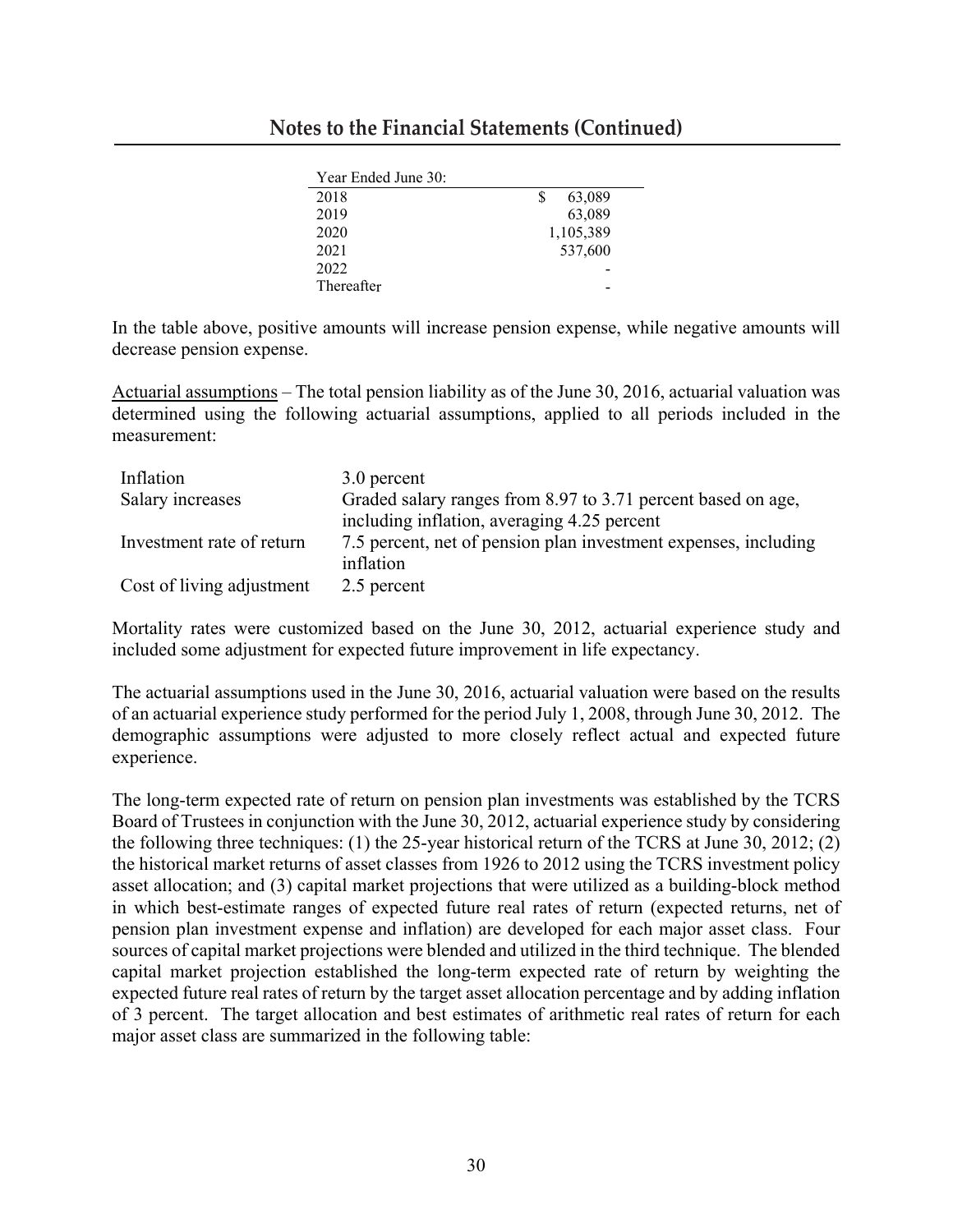|                                       | Long-Term Expected  |                   |
|---------------------------------------|---------------------|-------------------|
| Asset Class                           | Real Rate of Return | Target Allocation |
| U.S. equity                           | $6.46\%$            | 33%               |
| Developed market international equity | $6.26\%$            | 17%               |
| Emerging market international equity  | $6.40\%$            | $5\%$             |
| Private equity and strategic lending  | $4.61\%$            | 8%                |
| U.S. fixed income                     | $0.98\%$            | 29%               |
| Real estate                           | 4.73%               | $7\%$             |
| Short-term securities                 | $0.00\%$            | $1\%$             |
|                                       |                     | 100%              |

The long-term expected rate of return on pension plan investments was established by the TCRS Board of Trustees as 7.5 percent based on a blending of the three factors described above.

Discount rate – The discount rate used to measure the total pension liability was 7.5 percent. The projection of cash flows used to determine the discount rate assumed that employee contributions will be made at the current rate and that contributions from all state and higher education agencies will be made at the actuarially determined contribution rate in accordance with the funding policy of the TCRS Board of Trustees and as required to be paid by state statute. Based on those assumptions, the pension plan's fiduciary net position was projected to be available to make projected future benefit payments of current active and inactive members. Therefore, the longterm expected rate of return on pension plan investments was applied to all periods of projected benefit payments to determine the total pension liability.

Sensitivity of the proportionate share of net pension liability to changes in the discount rate – The following presents THDA's proportionate share of the net pension liability calculated using the discount rate of 7.5 percent, as well as what THDA's proportionate share of the net pension liability would be if it were calculated using a discount rate that is 1 percentage point lower (6.5 percent) or 1 percentage point higher (8.5 percent) than the current rate:

|                                                                                  | Current                      |             |             |
|----------------------------------------------------------------------------------|------------------------------|-------------|-------------|
|                                                                                  | Discount Rate<br>1% Decrease |             | 1% Increase |
|                                                                                  | $(6.5\%)$                    | $(7.5\%)$   | $(8.5\%)$   |
| Tennessee Housing Development Agency's<br>proportionate share of the net pension |                              |             |             |
| liability                                                                        | \$15,037,844                 | \$7,652,061 | \$1,424,149 |

Pension plan fiduciary net position – Detailed information about the pension plan's fiduciary net position is available in a separately issued TCRS financial report at [www.treasury.tn.gov/tcrs.](http://www.treasury.tn.gov/tcrs)

### **Payable to the Pension Plan**

At June 30, 2017, THDA reported a payable of \$61,261 for the outstanding amount of legally required contributions to the pension plan required for the year ended June 30, 2017.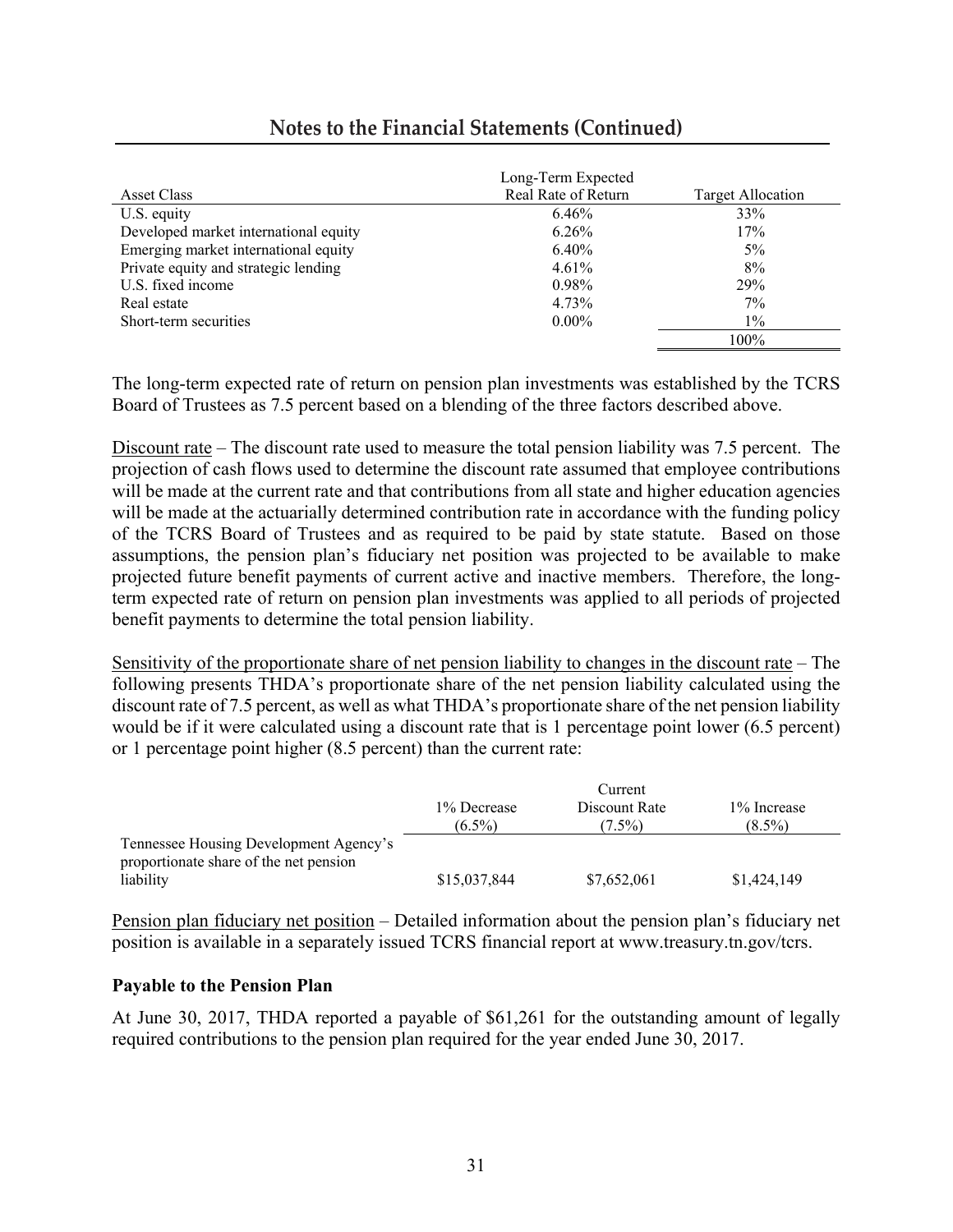### **State and Higher Education Employee Retirement Plan**

### **General Information About the Pension Plan**

Plan description – State and higher education employees with membership in the Tennessee Consolidated Retirement System (TCRS) before July 1, 2014, are provided with pensions through the Closed State and Higher Education Employee Pension Plan, an agent plan within the Public Employee Retirement Plan administered by the TCRS. TCRS is a multiple-employer pension plan. The Closed State and Higher Education Employee Pension Plan was closed effective June 30, 2014, and covers employees hired before July 1, 2014. Employees hired after June 30, 2014, are provided with pensions through a legally separate plan referred to as the State and Higher Education Employee Retirement Plan, an agent plan within the Public Employee Retirement Plan administered by the TCRS. The TCRS was created by state statute under *Tennessee Code Annotated* Title 8, Chapters 34-37.

Benefits provided – *Tennessee Code Annotated* Title 8, Chapters 34-37, establishes the benefit terms and can be amended only by the Tennessee General Assembly. Members of the State and Higher Education Employee Retirement Plan are eligible to retire at age 65 with 5 years of service credit or pursuant to the rule of 90 in which the member's age and service credit total 90. Members are entitled to receive unreduced service retirement benefits, which are determined by a formula using the member's highest five consecutive year average compensation by 1.0 percent multiplied by the member's years of service credit. A reduced early retirement benefit is available at age 60 with 5 years of service credit or pursuant to the rule of 80 in which the member's age and service credit total 80. Service related disability benefits are provided regardless of length of service. Five years of service are required for non-service related disability eligibility. The service related and non-service related disability benefits are determined in the same manner as a service retirement benefit but are reduced 10 percent and include projected service credits. A variety of death benefits are available under various eligibility criteria.

Member and beneficiary annuitants are entitled to automatic cost of living adjustments (COLAs) after retirement. A COLA is granted each July for annuitants retired prior to the 2nd of July of the previous year. The COLA is based on the change in the consumer price index (CPI) during the prior calendar year, capped at 3 percent, and applied to the current benefit. No COLA is granted if the change in the CPI is less than one-half percent. A one percent COLA is granted if the CPI change is between one-half percent and one percent. Members who leave employment may withdraw their employee contributions, plus any accumulated interest. Under the State and Higher Education Employee Retirement Plan, benefit terms and conditions, including COLAs, can be adjusted on a prospective basis. Moreover, there are defined cost controls and unfunded liability controls that provide for the adjustment of benefit terms and conditions on an automatic basis.

Contributions – Contributions for state and higher education employees are established in the statutes governing the TCRS and may only be changed by the Tennessee General Assembly. Employees contribute 5 percent of their salary. The Tennessee Housing Development Agency makes employer contributions at the rate set by the Board of Trustees as determined by an actuarial valuation. Per the statutory provisions governing the TCRS, the employer contribution rate cannot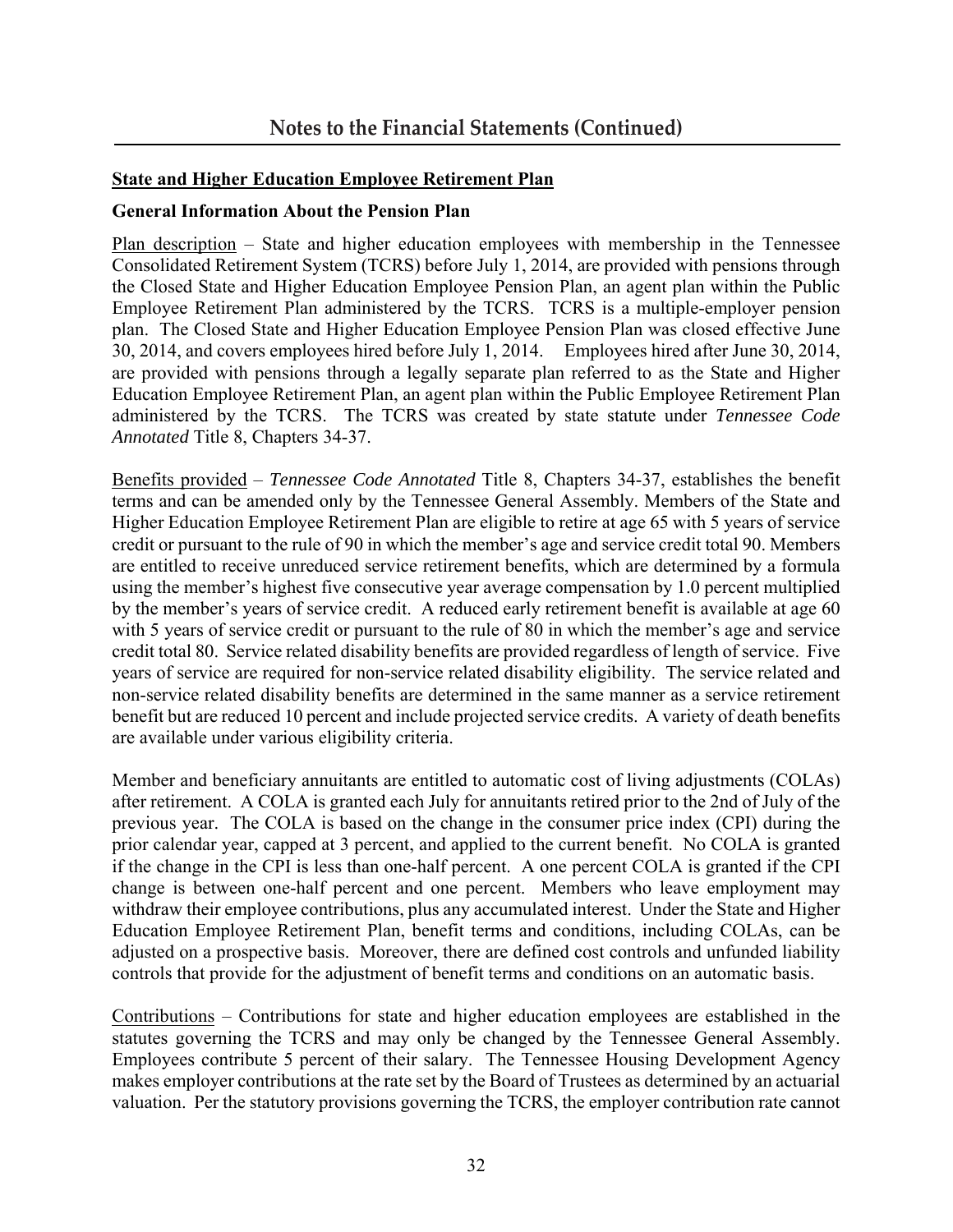be less than 4 percent for all aggregate employee groups, except for in years when the maximum funded level, approved by the TCRS Board of Trustees, is reached. By law, employer contributions for the State and Higher Education Employee Retirement Plan are required to be paid. Employer contributions by the Tennessee Housing Development Agency for the year ended June 30, 2017, to the State and Higher Education Employee Retirement Plan were \$34,927, which is 1.14 percent of covered payroll. The employer rate, when combined with member contributions, is expected to finance the costs of benefits earned by members during the year, the cost of administration, as well as an amortized portion of any unfunded liability.

### **Pension Asset, Pension Expense, and Deferred Outflows of Resources and Deferred Inflows of Resources Related to Pensions**

Pension asset – At June 30, 2017, THDA reported an asset of \$33,000 for its proportionate share of the net pension asset. The net pension asset was measured as of June 30, 2016, and the total pension asset used to calculate the net pension asset was determined by an actuarial valuation as of that date. THDA's proportion of the net pension asset was based on a projection of THDA's contributions during the year ended June 30, 2016, to the pension plan relative to the contributions of all participating state and higher education agencies. At the June 30, 2016, measurement date, THDA's proportion was 0.391715 percent. The proportion measured as of June 30, 2015, was 0.457171.

Pension expense – For the year ended June 30, 2017, THDA recognized a pension expense of \$18,614. Allocated pension expense was \$18,475 before being increased by \$139 due to a change in proportionate share.

Deferred outflows of resources and deferred inflows of resources – For the year ended June 30, 2017, the Tennessee Housing Development Agency reported deferred outflows of resources and deferred inflows of resources related to pensions from the following sources:

|                                             | Deferred Outflows of Resources Deferred Inflows of Resources |         |
|---------------------------------------------|--------------------------------------------------------------|---------|
| Differences between expected and actual     |                                                              |         |
| experience                                  | \$2,401                                                      | \$3,546 |
| Net difference between projected and actual |                                                              |         |
| earnings on pension plan investments        | 3,848                                                        |         |
| Changes in proportion                       | 1,110                                                        |         |
| Tennessee Housing Development Agency        |                                                              |         |
| contributions subsequent to the measurement |                                                              |         |
| date of June $30, 2016$                     | 34,927                                                       |         |
|                                             |                                                              |         |
| Total                                       | \$42,286                                                     | \$3.546 |

Deferred outflows of resources, resulting from THDA's employer contributions of \$34,927 subsequent to the measurement date will be recognized as a decrease in net pension liability in the year ended June 30, 2018. Other amounts reported as deferred outflows of resources and deferred inflows of resources related to pensions will be recognized in pension expense as follows: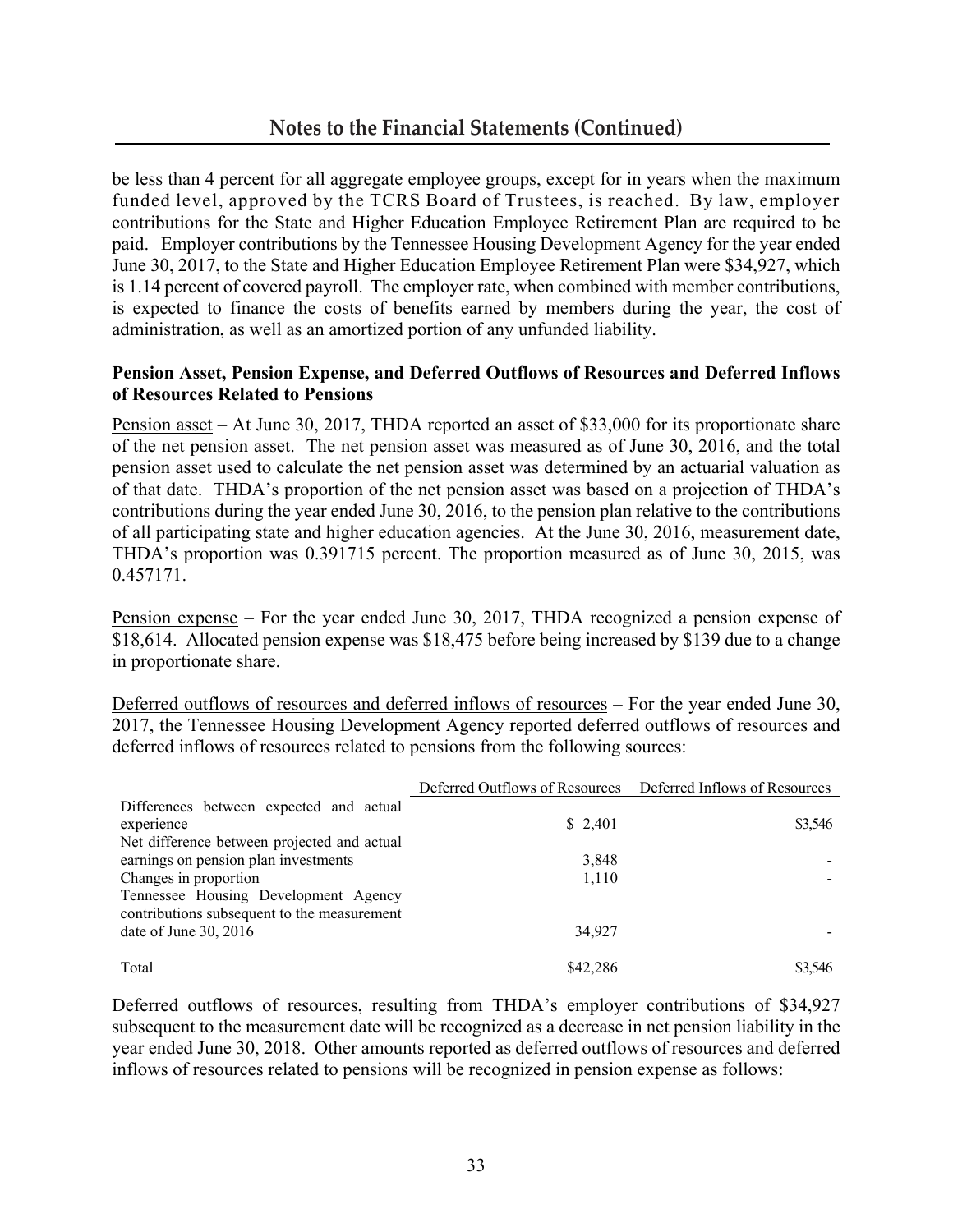| Year Ended June 30: |       |
|---------------------|-------|
| 2018                | \$934 |
| 2019                | 934   |
| 2020                | 934   |
| 2021                | 776   |
| 2022                | (68)  |
| Thereafter          | 303   |

In the table above, positive amounts will increase pension expense, while negative amounts will decrease pension expense.

Actuarial assumptions – The total pension asset as of the June 30, 2016, actuarial valuation was determined using the following actuarial assumptions, applied to all periods included in the measurement:

| Inflation                 | 3.0 percent                                                     |
|---------------------------|-----------------------------------------------------------------|
| Salary increases          | Graded salary ranges from 8.97 to 3.71 percent based on age,    |
|                           | including inflation, averaging 4.25 percent                     |
| Investment rate of return | 7.5 percent, net of pension plan investment expenses, including |
|                           | inflation                                                       |
| Cost of living adjustment | 2.5 percent                                                     |

Mortality rates were customized based on the June 30, 2012, actuarial experience study and included some adjustment for expected future improvement in life expectancy.

The actuarial assumptions used in the June 30, 2016, actuarial valuation were based on the results of an actuarial experience study performed for the period July 1, 2008, through June 30, 2012. The demographic assumptions were adjusted to more closely reflect actual and expected future experience.

The long-term expected rate of return on pension plan investments was established by the TCRS Board of Trustees in conjunction with the June 30, 2012, actuarial experience study by considering the following three techniques: (1) the 25-year historical return of the TCRS at June 30, 2012; (2) the historical market returns of asset classes from 1926 to 2012 using the TCRS investment policy asset allocation; and (3) capital market projections that were utilized as a building-block method in which best-estimate ranges of expected future real rates of return (expected returns, net of pension plan investment expense and inflation) are developed for each major asset class. Four sources of capital market projections were blended and utilized in the third technique. The blended capital market projection established the long-term expected rate of return by weighting the expected future real rates of return by the target asset allocation percentage and by adding inflation of 3 percent. The target allocation and best estimates of arithmetic real rates of return for each major asset class are summarized in the following table: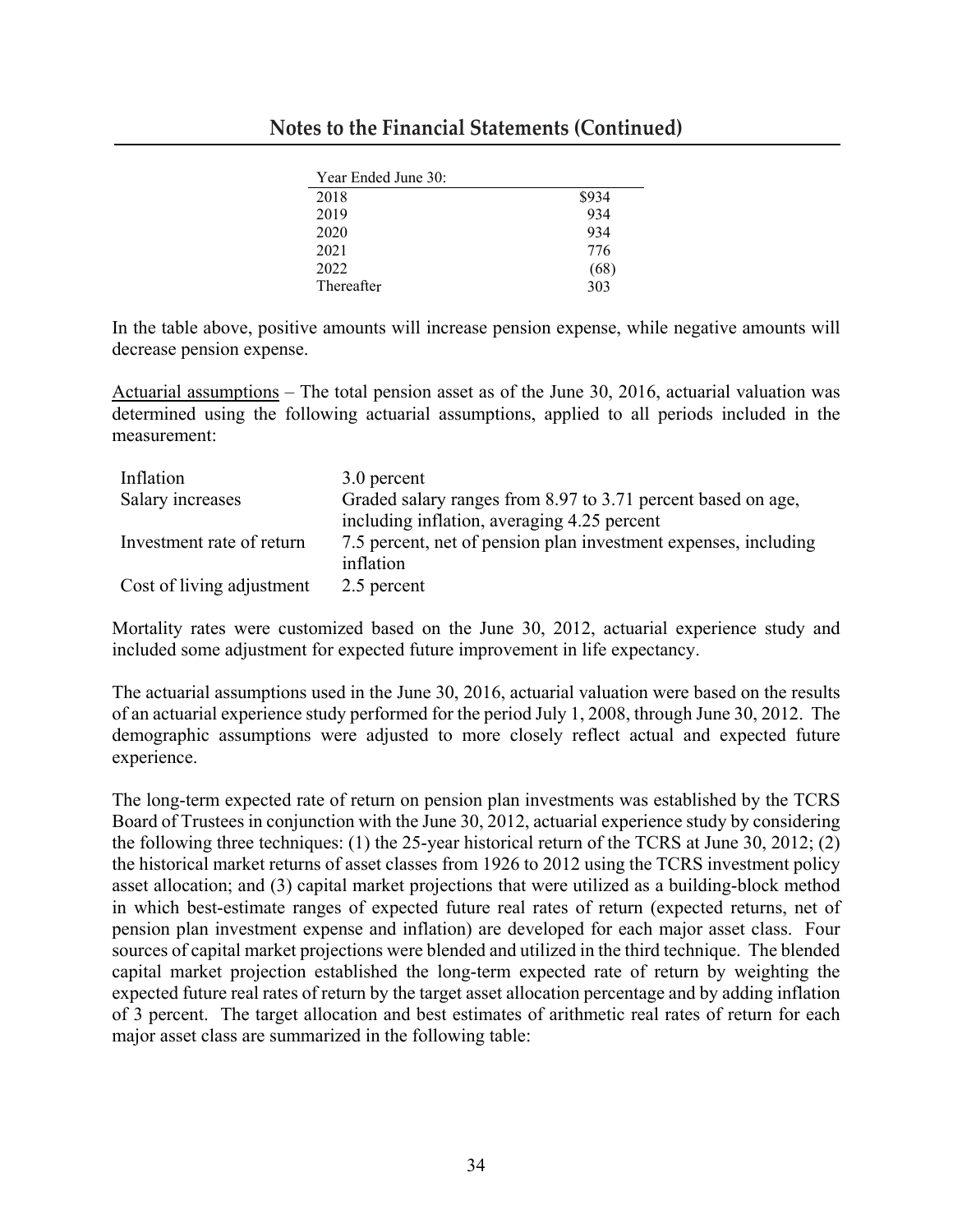|                                       | Long-Term Expected  |                   |
|---------------------------------------|---------------------|-------------------|
| Asset Class                           | Real Rate of Return | Target Allocation |
| U.S. equity                           | 6.46%               | 33%               |
| Developed market international equity | $6.26\%$            | 17%               |
| Emerging market international equity  | $6.40\%$            | $5\%$             |
| Private equity and strategic lending  | $4.61\%$            | 8%                |
| U.S. fixed income                     | $0.98\%$            | 29%               |
| Real estate                           | 4.73%               | $7\%$             |
| Short-term securities                 | $0.00\%$            | $1\%$             |
|                                       |                     | 100%              |

The long-term expected rate of return on pension plan investments was established by the TCRS Board of Trustees as 7.5 percent based on a blending of the three factors described above.

Discount rate – The discount rate used to measure the total pension liability was 7.5 percent. The projection of cash flows used to determine the discount rate assumed that employee contributions will be made at the current rate and that contributions from all state and higher education agencies will be made at the actuarially determined contribution rate in accordance with the funding policy of the TCRS Board of Trustees and as required to be paid by state statute. Based on those assumptions, the pension plan's fiduciary net position was projected to be available to make projected future benefit payments of current active and inactive members. Therefore, the longterm expected rate of return on pension plan investments was applied to all periods of projected benefit payments to determine the total pension asset.

Sensitivity of the proportionate share of net pension asset to changes in the discount rate – The following presents THDA's proportionate share of the net pension asset calculated using the discount rate of 7.5 percent, as well as what THDA's proportionate share of the net pension asset would be if it were calculated using a discount rate that is 1 percentage point lower (6.5 percent) or 1 percentage point higher (8.5 percent) than the current rate:

|                                              | Current                                     |           |           |
|----------------------------------------------|---------------------------------------------|-----------|-----------|
|                                              | 1% Increase<br>Discount Rate<br>1% Decrease |           |           |
|                                              | $(6.5\%)$                                   | $(7.5\%)$ | $(8.5\%)$ |
| Tennessee Housing Development Agency's       |                                             |           |           |
| proportionate share of the net pension asset | \$3,946                                     | \$33,000  | \$54,766  |

### **Payable to the Pension Plan**

At June 30, 2017, THDA reported a payable of \$1,820 for the outstanding amount of contributions to the pension plan required at the year ended June 30, 2017.

### **Total Defined Benefit Pension Expense**

The total pension expense for the year ended June 30, 2017 for both defined benefit pension plans was \$1,303,618.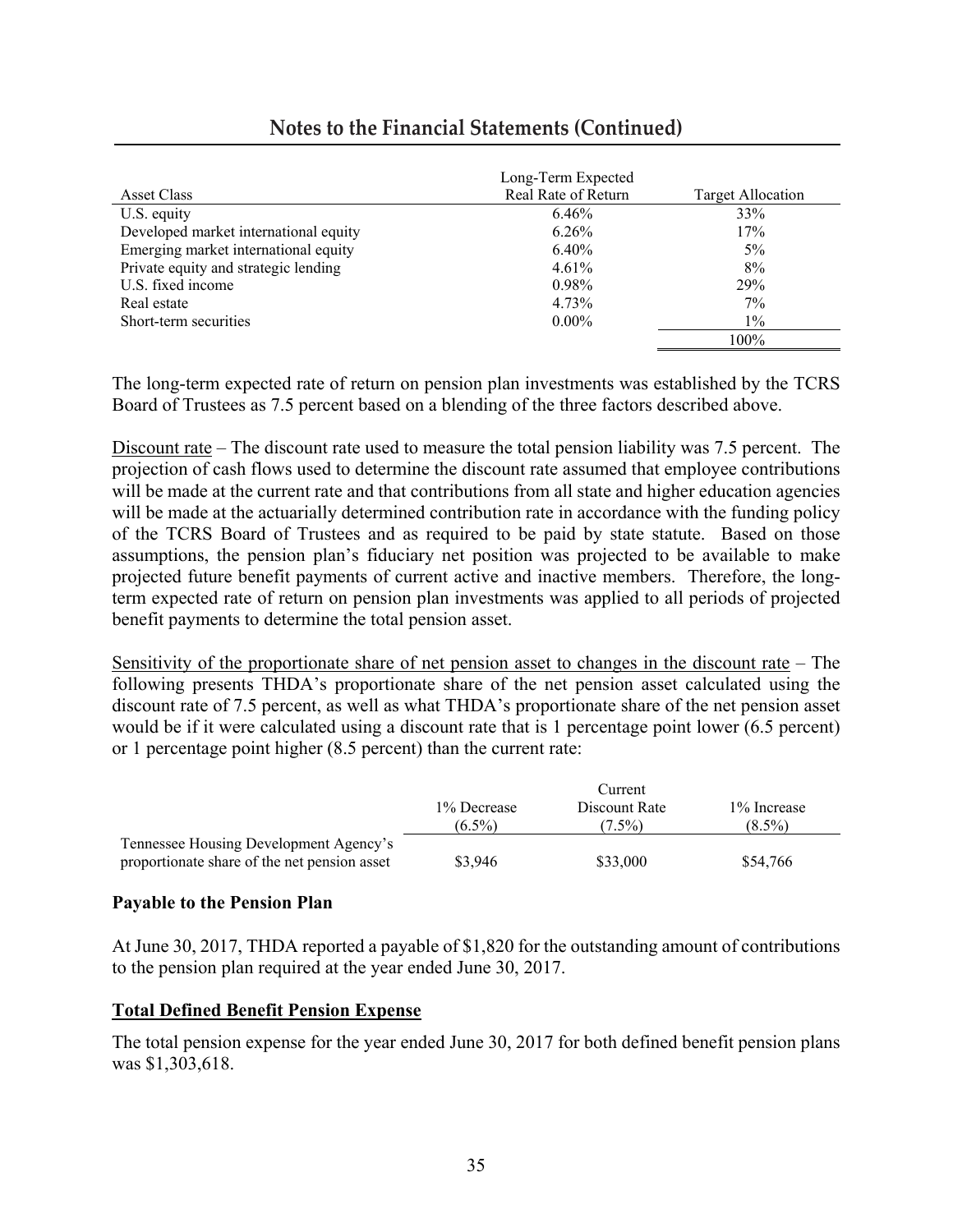### **Note 6. Deferred Compensation Plans**

The THDA, through the State of Tennessee, offers employees two deferred compensation plans, one established pursuant to Internal Revenue Code, Section 457, and the other pursuant to *Internal Revenue Code* (IRC), Section 401(k). The plans are outsourced to third-party vendors, and the administrative costs assessed by the vendors of these plans are the responsibility of plan participants. Section 401(k) and Section 457 plan assets remain the property of the contributing employees; therefore, they are not presented in the accompanying financial statements. IRC Sections 401(k) and 457 establish participation, contribution, and withdrawal provisions for the plans. Participation in the 457 plan is voluntary for employees. The THDA provides up to a \$50 monthly employer match for employees who participate in the state's 401(k) plan. Employees hired before July 1, 2014, voluntarily participate in the state's 401(k) plan. Pursuant to Public Chapter No. 259 of Public Acts of 2013, employees hired after June 30, 2014, are automatically enrolled in the state's 401(k) plan and contribute 2% of their salary with the employer contributing an additional non-matching 5%. Employees may opt out of the 2% auto enrollment. Such contribution rates may only be amended by the Tennessee General Assembly. There are certain automatic cost controls and unfunded liability controls in the defined benefit plan where the employees participate that may impact the non-matching  $5\%$  employer contribution to the  $401(k)$ plan.

Employees are immediately vested in both the employee and employer contributions in both plans. The IRC establishes maximum limits that an employee can contribute to these plans. The employee may increase, decrease, or stop contributions at any time for either plan.

The THDA recognized a pension expense of \$262,539 for employer contributions.

The THDA recognized a pension payable of \$13,001 for employer contributions

### **Note 7. Provisions for Mortgage Loan Losses**

Most mortgage loans are insured by the Federal Housing Administration, an approved private mortgage insurance company, or are guaranteed by the Department of Veterans Affairs. The agency's board of directors has established a loan loss reserve of \$750,000 as a provision for potential loan losses arising from participation in the Rural Economic and Community Development Loan Guarantee Program. An additional \$232,000 was established as a loan loss reserve against potential losses on loans not specifically covered by one of the above programs, and \$500,000 was established as a loan loss reserve for self-insurance of second mortgages.

Since the amount of net position restricted for single-family bond programs exceeds the amounts necessary for these loan loss reserves, it is not necessary to designate unrestricted net position for this purpose.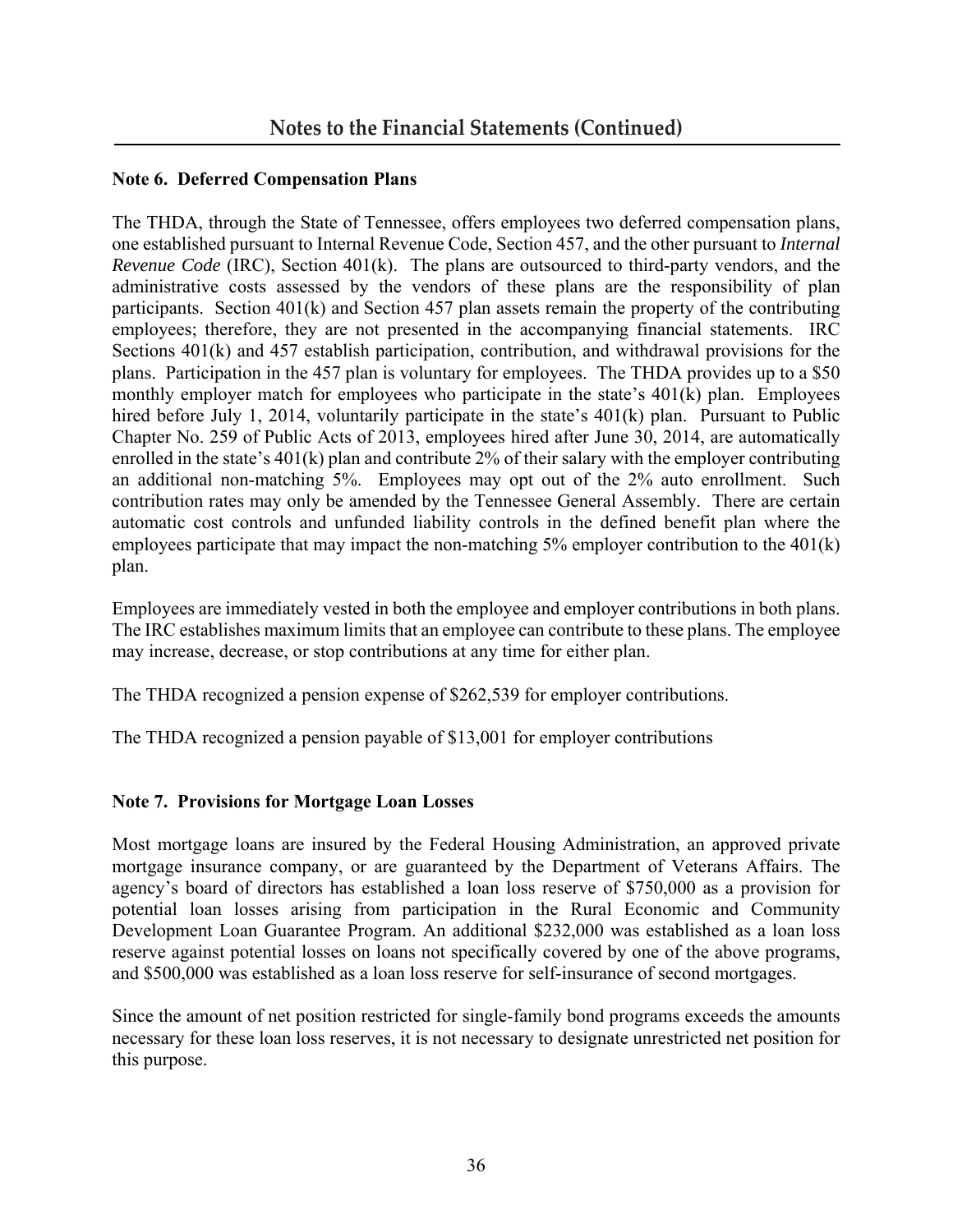### **Note 8. Insurance-Related Activities**

### **Commercial Insurance**

The agency carries commercial insurance for risks of loss related to employee dishonesty; general liability protection; and theft of, damage to, or destruction of real and personal property. Settled claims resulting from these risks have not exceeded commercial insurance coverage in any of the past three fiscal years.

### **Risk Management Fund**

It is the policy of the state not to purchase commercial insurance for the risks associated with casualty losses for general liability, automobile liability, professional medical malpractice, and workers' compensation. The state's management believes it is more economical to manage these risks internally and set aside assets for claim settlement in its internal service fund, the Risk Management Fund. The state purchases commercial insurance for real property; crime and fidelity coverage on the state's officials and employees; and cyber liability coverage. For property coverage, the deductible for an individual state agency is the first \$25,000 of losses. The Risk Management Fund is responsible for property losses for the annual aggregate deductible of \$7.5 million for perils other than earthquakes and flood. Purchased insurance coverage is responsible for losses exceeding the \$7.5 million annual aggregate deductible. For earthquake and flood, there is a deductible of \$10 million per occurrence. The maximum insurance coverage is \$750 million per year for perils other than earthquake and flood. The maximum flood insurance coverage is \$50 million per occurrence, except there is only \$25 million of coverage in flood zones A and V. The maximum earthquake insurance coverage is \$50 million per occurrence. The amounts of settlements have not exceeded insurance coverage for each of the three past fiscal years.

The agency participates in the Risk Management Fund. The fund allocates the cost of providing claims servicing and claims payment by charging a premium to the agency based on a percentage of the agency's expected loss costs, which include both experience and exposures. This charge considers recent trends in actual claims experience of the state as a whole. An actuarial valuation is performed as of fiscal year-end to determine the fund liability and premium allocation. Information regarding the determination of the claims liabilities and the changes in the balances of the claims liabilities for the year ended June 30, 2017, is presented in the *Tennessee Comprehensive Annual Financial Report* (CAFR). The CAFR is available on the state's website at [www.tn.gov/finance/act/cafr.shtml. S](http://www.tn.gov/finance/act/cafr.shtml)ince the agency participates in the Risk Management Fund, it is subject to the liability limitations under the provisions of the Tennessee Claims Commission Act, *Tennessee Code Annotated*, Section 9-8-101 et seq. Liability for negligence of the agency for bodily injury and property damage is limited to \$300,000 per person and \$1,000,000 per occurrence. The limits of liability under workers' compensation are set forth in *Tennessee Code Annotated*, Section 50-6-101 et seq. Claims are paid through the state's Risk Management Fund. At June 30, 2017, the Risk Management Fund held \$167 million in cash designated for payment of claims.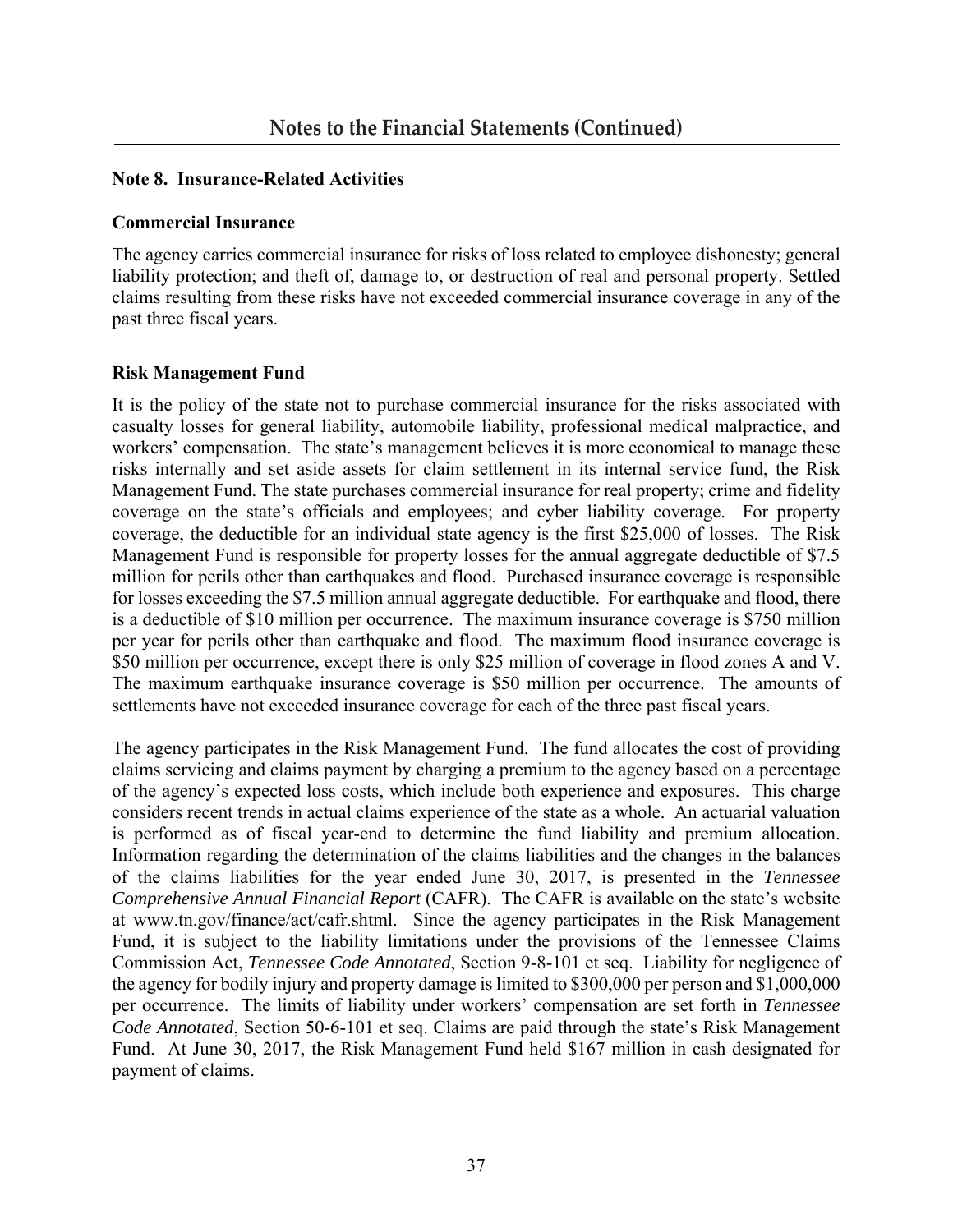### **Employee Group Insurance Fund**

The state has also set aside assets in the Employee Group Insurance Fund, an internal service fund, to provide a program of health insurance coverage for the employees of the state with the risk retained by the state. The agency participates in the Employee Group Insurance Fund. The fund allocates the cost of providing claims servicing and claims payment by charging a premium to the agency based on estimates of the ultimate cost of claims, including the cost of claims that have been reported but not settled and of claims that have been incurred but not reported. Employees and providers have 13 months to file medical claims.

### **Note 9. Other-Postemployment Benefits**

Healthcare is the only other postemployment benefit (OPEB) provided to employees. The State of Tennessee administers a group health insurance program which provides postemployment health insurance benefits to eligible THDA retirees. This program includes two plans—the State Employee Group Plan and the Medicare Supplement Plan. For accounting purposes, the plans are agent multiple-employer defined benefit OPEB plans. Benefits are established and amended by an insurance committee created by *Tennessee Code Annotated,* Section 8-27-201. Prior to reaching the age of 65, members have the option of choosing between the standard or partnership preferred provider organization plan for healthcare benefits. Subsequent to age 65, members who are also in the state's retirement system may participate in the Medicare Supplement Plan. That plan does not include pharmacy. Any employee hired on or after July 1, 2015, is not eligible to continue insurance coverage at retirement in either the Employee Group Plan or the Medicare Supplement Plan. The plans are reported in the *Tennessee Comprehensive Annual Financial Report*. That report is available on the state's website at [www.tn.gov/finance/act/cafr.shtml.](http://www.tn.gov/finance/act/cafr.shtml) 

Special Funding Situation – The State of Tennessee is legally responsible for contributions to the Medicare Supplement Plan that covers the retirees of other governmental entities, including THDA (see Note 10). The state is the sole contributor for the THDA retirees that participate in the Medicare Supplement Plan and, therefore, is acting as the employer.

Funding Policy – The premium requirements of plan members of the State Employment Group Plan are established and may be amended by the insurance committee. The plans are self-insured and financed on a pay-as-you-go basis with the risk shared equally among the participants. Claims liabilities of the plan are periodically computed using actuarial and statistical techniques to establish premium rates. Administrative costs of the plan are allocated to plan participants. In accordance with Section 8-27-205(b), *Tennessee Code Annotated*, retirees in the State Employee Group Plan who have not reached the age of 65 pay the same base premium as active employees in the plan, adjusted for years of service. Retirees with 30 years of service pay 20% of the total premium. Retirees with 25 but less than 30 years of service pay 30% of the total premium. Retirees with less than 20 years of service pay 40% of the total premium. Retires 65 years of age or older are provided flat-rate premium subsidies, based on years of service. Retirees with 30 years of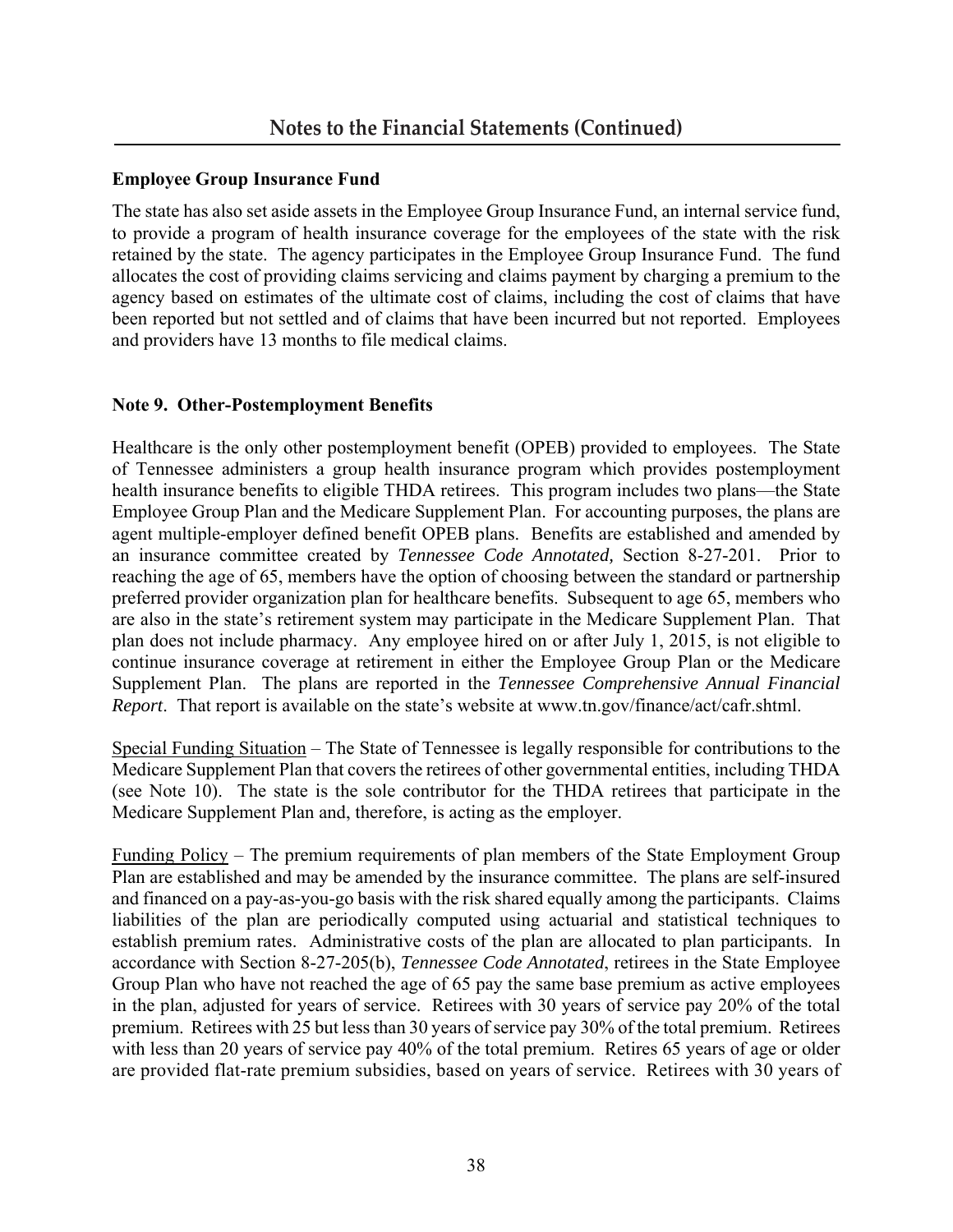service receive \$50 per month; retirees with 25 but less than 30 years of service, \$37.50; and retirees with 15 but less than 20 years of service, \$25.

| THDA Annual OPEB Cost and Net OPEB Obligation |               |
|-----------------------------------------------|---------------|
| State Employee Group Plan                     |               |
| (Thousands)                                   |               |
|                                               | June 30, 2017 |
| Annual Required Contribution (ARC)            | 353<br>S.     |
| Interest on the Net OPEB Obligation           | 60            |
| Adjustment to the ARC                         | (60)          |
| <b>Annual OPEB Cost</b>                       | 353           |
| Amount of Contribution                        | (294)         |
| Increase in Net OPEB Obligation               | 59            |
| Net OPEB Obligation-beginning of year         | 1,602         |
| Net OPEB Obligation-end of year               | \$1,661       |

|           |                           |                  |                         | Net OPEB    |
|-----------|---------------------------|------------------|-------------------------|-------------|
|           |                           |                  | Percentage of           | Obligation  |
|           |                           | Annual OPEB Cost | <b>Annual OPEB Cost</b> | at Year End |
| Year End  | Plan                      | (Thousands)      | Contributed             | (Thousands) |
| 6/30/2017 | State Employee Group Plan | \$353            | 83%                     | \$1,661     |
| 6/30/2016 | State Employee Group Plan | \$341            | 74%                     | \$1,602     |
| 6/30/2015 | State Employee Group Plan | \$357            | 71%                     | \$1,516     |

Funded Status and Funding Progress – The funded status of THDA's portion of the State Employee Group Plan as of July 1, 2015, was as follows (expressed in thousands):

| Actuarial valuation date                    | 7/01/2015 |
|---------------------------------------------|-----------|
| Actuarial accrued liability (AAL)           | \$2,923   |
| Actuarial value of plan assets              |           |
| Unfunded actuarial accrued liability (UAAL) | \$2,923   |
| Actuarial value of assets as a % of the AAL | $0\%$     |
| Covered payroll (active plan members)       | \$10,046  |
| UAAL as a percentage of covered payroll     | 29%       |

Actuarial valuations involve estimates of the value of reported amounts and probability assumptions far into the future, and actuarially determined amounts are subject to continual revision as actual results are compared to past expectations and new estimates are made. The schedule of funding progress, presented as required supplementary information following the notes to the financial statements, presents multiyear trend information about whether the actuarial value of plan assets is increasing or decreasing over time relative to the actuarial accrued liability for benefits.

Actuarial Methods and Assumptions – Calculations are based on the types of benefits provided under the terms of the substantive plan at the time of each valuation and on the pattern of sharing of costs between the employer and plan members to that point. Actuarial calculations reflect a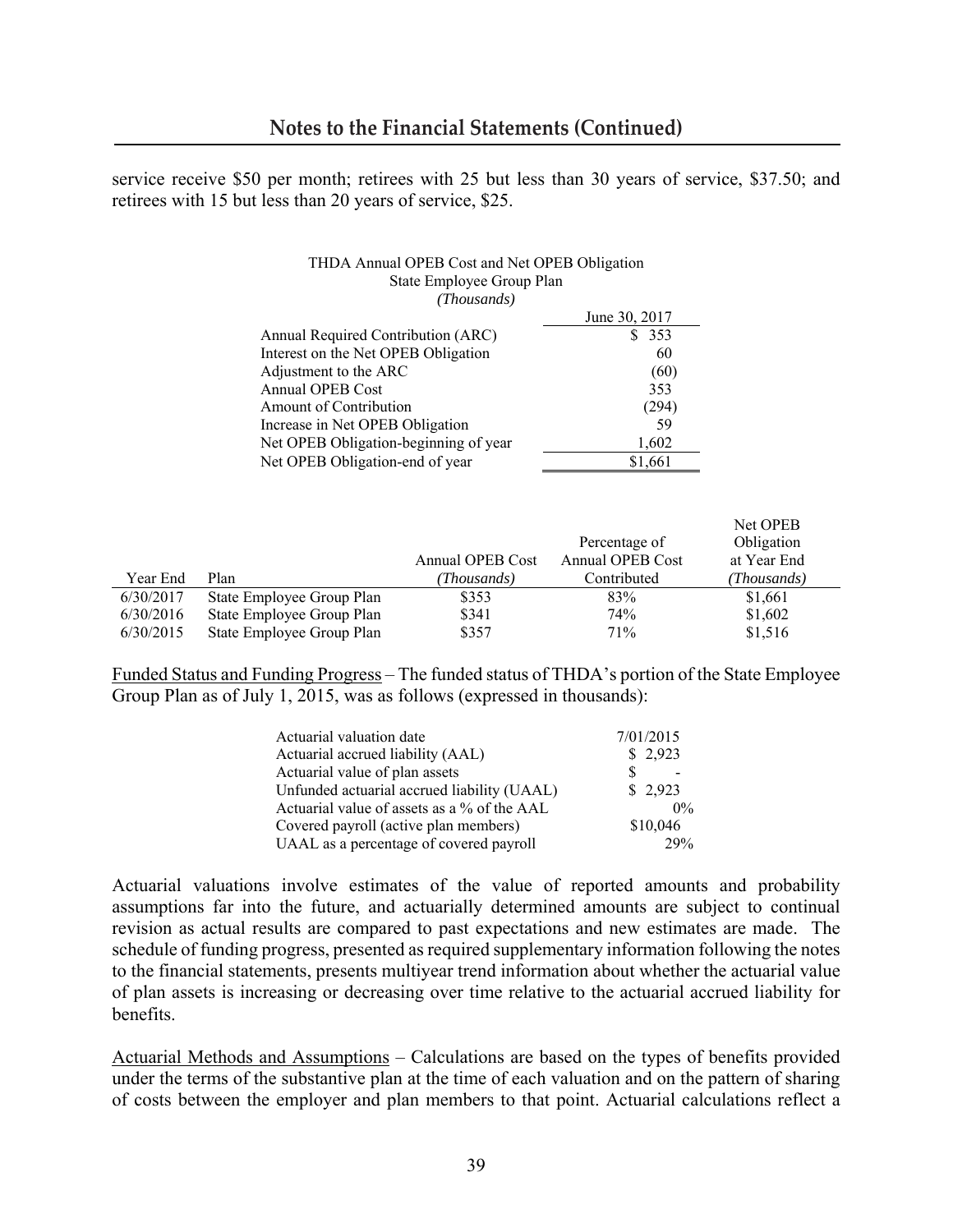long-term perspective. Consistent with that perspective, actuarial methods and assumptions used include techniques that are designed to reduce short-term volatility in actuarial accrued liabilities and the actuarial value of assets.

In the July 1, 2015, actuarial valuation for the Employee Group Plan, the Projected Unit Credit actuarial cost method was used. The actuarial assumptions included a 3.75% investment rate of return (net of administrative expenses) and an annual healthcare cost trend rate of 6.5% initially. The rate decreases to 6% in fiscal year 2016, and then reduces by decrements to an ultimate rate of 4.7% in fiscal year 2050. All rates include a 2.5% inflation assumption. The unfunded actuarial accrued liability is being amortized as a level percentage of payroll on a closed basis over a 30 year period beginning with July 1, 2007. Payroll is assumed to grow at a rate of 3 percent.

### **Note 10. On-Behalf Payments**

During the year ended June 30, 2017, the State of Tennessee made payments of \$7,163 on behalf of THDA for retirees participating in the Medicare Supplement Plan. The Medicare Supplement Plan is a postemployment benefit healthcare plan and is discussed further in Note 9. The plan is reported in the *Tennessee Comprehensive Annual Financial Report*. That report is available on the state's website at [www.tn.gov/finance/act/cafr.shtml.](http://www.tn.gov/finance/act/cafr.shtml) 

### **Note 11. Payments to Primary Government**

From time to time, the State of Tennessee has called upon the agency and its resources, together with resources of other departments, agencies, and organizations in state government, to provide funds to the State General Fund to balance the state budget. The following is a description of these occurrences in relationship to the agency. On June 30, 1995, \$15,000,000 from the agency's Housing Program Reserve Fund was transferred to the State General Fund. On June 30, 1998, \$43,000,000 was transferred from the agency to the State General Fund. The \$43,000,000 transferred from the agency came from the following resources of the agency: (i) \$15,459,157 from tax revenues previously directed to the Housing Program Fund; (ii) \$5,028,761 from the Housing Program Reserve Fund; and (iii) \$22,512,082 from the Assets Fund. On June 30, 2002, a transfer from the agency to the primary government in the amount of \$35,367,449 was made from the Assets Fund for the sole purpose of meeting the requirements of funding the operations of the primary government for the year ended June 30, 2002.

### N**ote 12. Subsequent Events**

Residential Finance Program Bonds, Issue 2017-3, were sold on September 28, 2017. The bond maturities are as follows: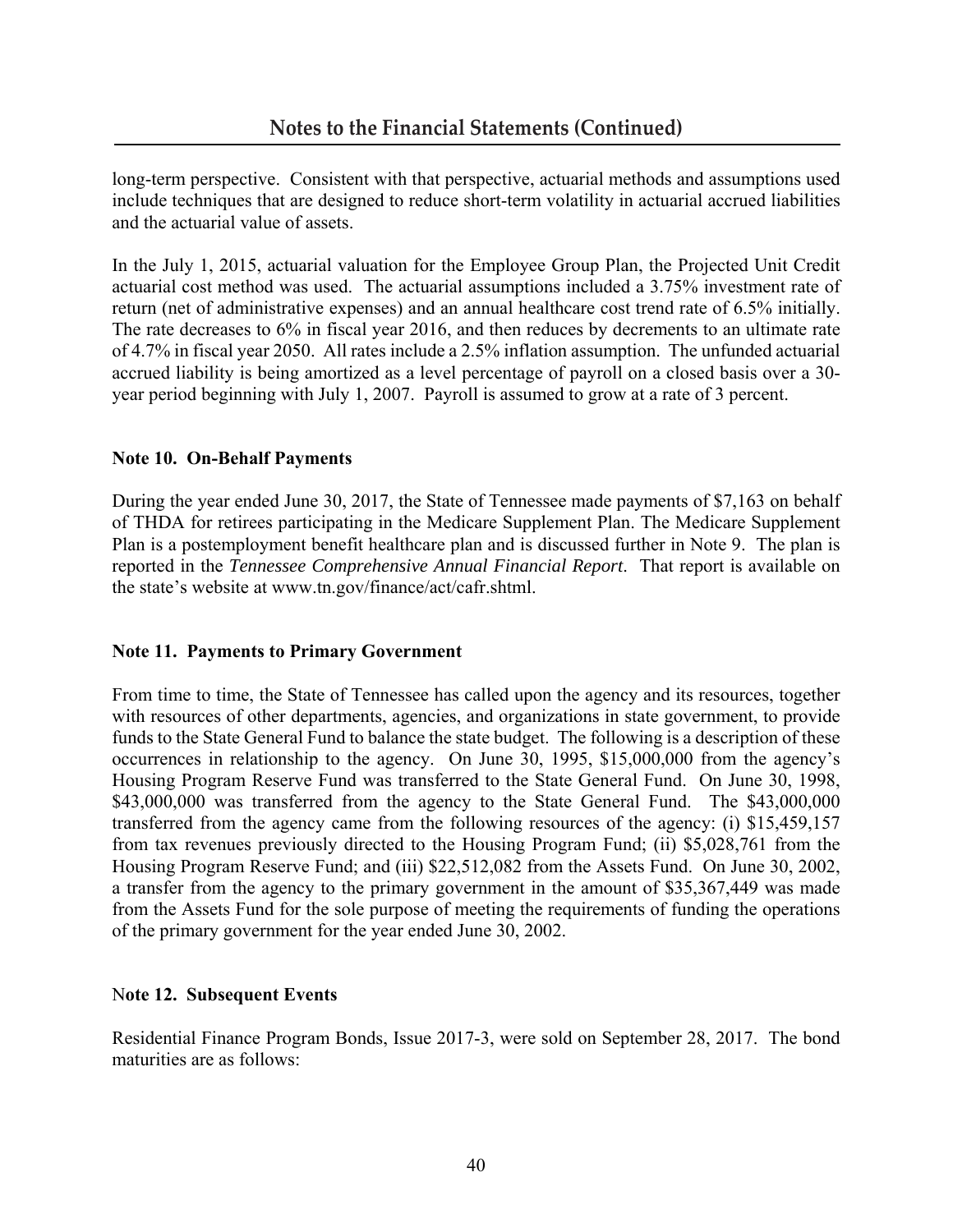| Series | <b>Maturity Range</b>            | Issued Amount | Interest Rate ( <i>Percent</i> ) |
|--------|----------------------------------|---------------|----------------------------------|
|        | $2017 - 3$ $7/1/2018 - 1/1/2048$ | \$99,900,000  | $0.800$ to 3.650                 |

Residential Finance Program Bonds, Issue 2017-4, were authorized by the board of directors on September 22, 2017, not to exceed \$100,000,000. The sale of the bonds will occur no later than February 28, 2018.

In order to preserve Tax-Exempt Private Activity Bond volume capacity, Residential Finance Program Convertible Option Bonds, Issue 2017-5, were authorized by the board of directors on November 14, 2017, not to exceed \$900,000,000. The sale of the bonds will occur no later than December 31, 2017.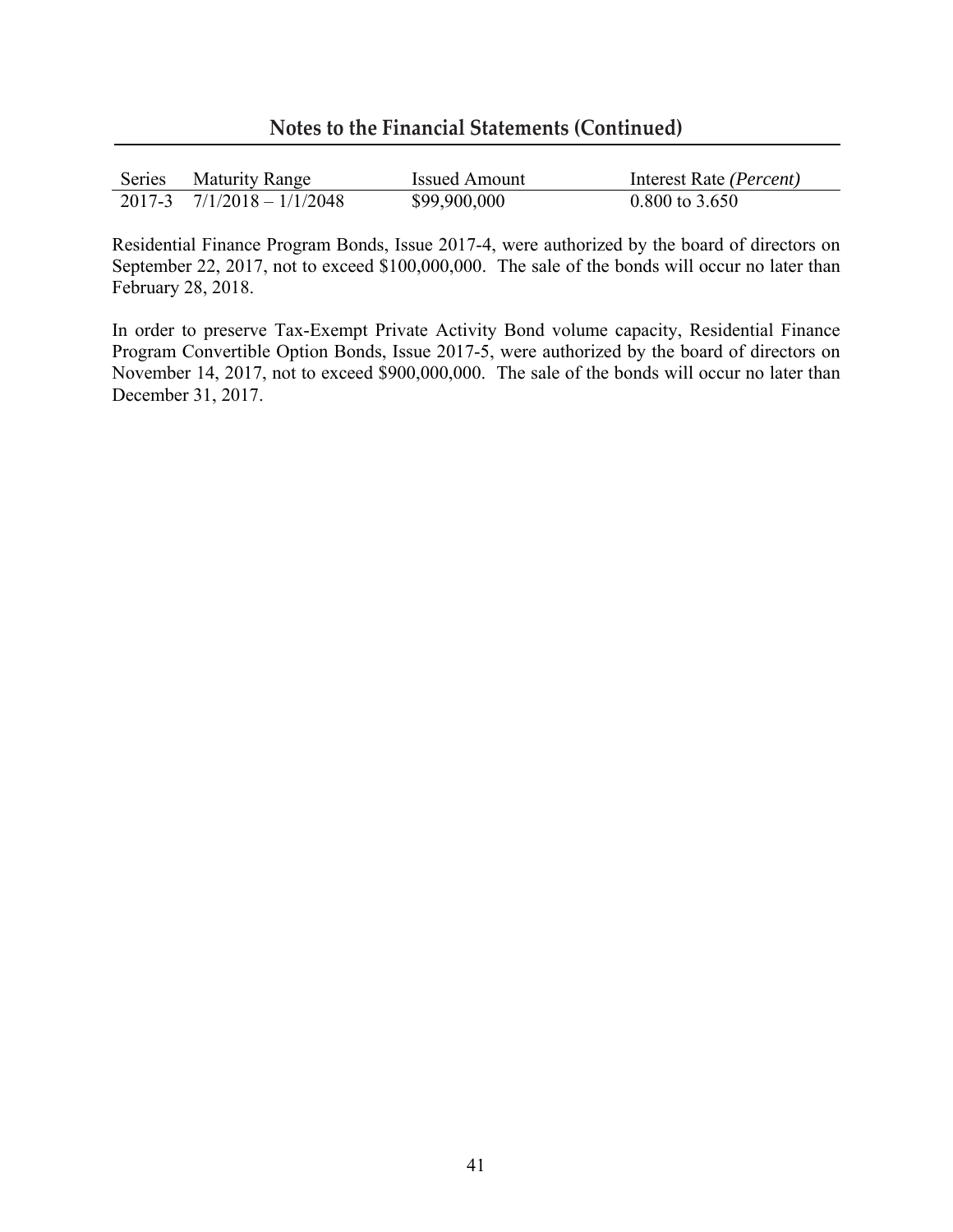# **TENNESSEE HOUSING DEVELOPMENT AGENCY Required Supplementary Information Schedule of THDA's Proportionate Share of the Net Pension Asset State and Higher Education Employee Retirement Plan Within TCRS**

|      |               |               |         | Proportionate | Plan                 |
|------|---------------|---------------|---------|---------------|----------------------|
|      |               |               |         | Share of the  | <b>Fiduciary Net</b> |
|      | THDA's        | THDA's        |         | Net Pension   | Position as a        |
|      | Proportion of | Proportionate |         | Asset as a    | Percentage of        |
|      | the Net       | Share of the  | THDA's  | Percentage of | the Total            |
|      | Pension       | Net Pension   | Covered | Covered       | Pension              |
|      | Asset         | Asset         | Payroll | Payroll       | Asset                |
|      |               |               |         |               |                      |
| 2017 | 0.391715%     | \$33          | \$1,661 | 1.99%         | 130.56%              |
| 2016 | 0.457171%     |               | 498     | 2.60%         | 142.55%              |
|      |               | 13            |         |               |                      |

 *(Expressed in Thousands)* 

\*To correspond with the measurement date, the amounts presented were determined as of June 30 of the prior fiscal year.

This is a 10-year schedule. However, the information in this schedule is not required to be presented retroactively. Years will added to this schedule in future fiscal years until 10 years of information is available.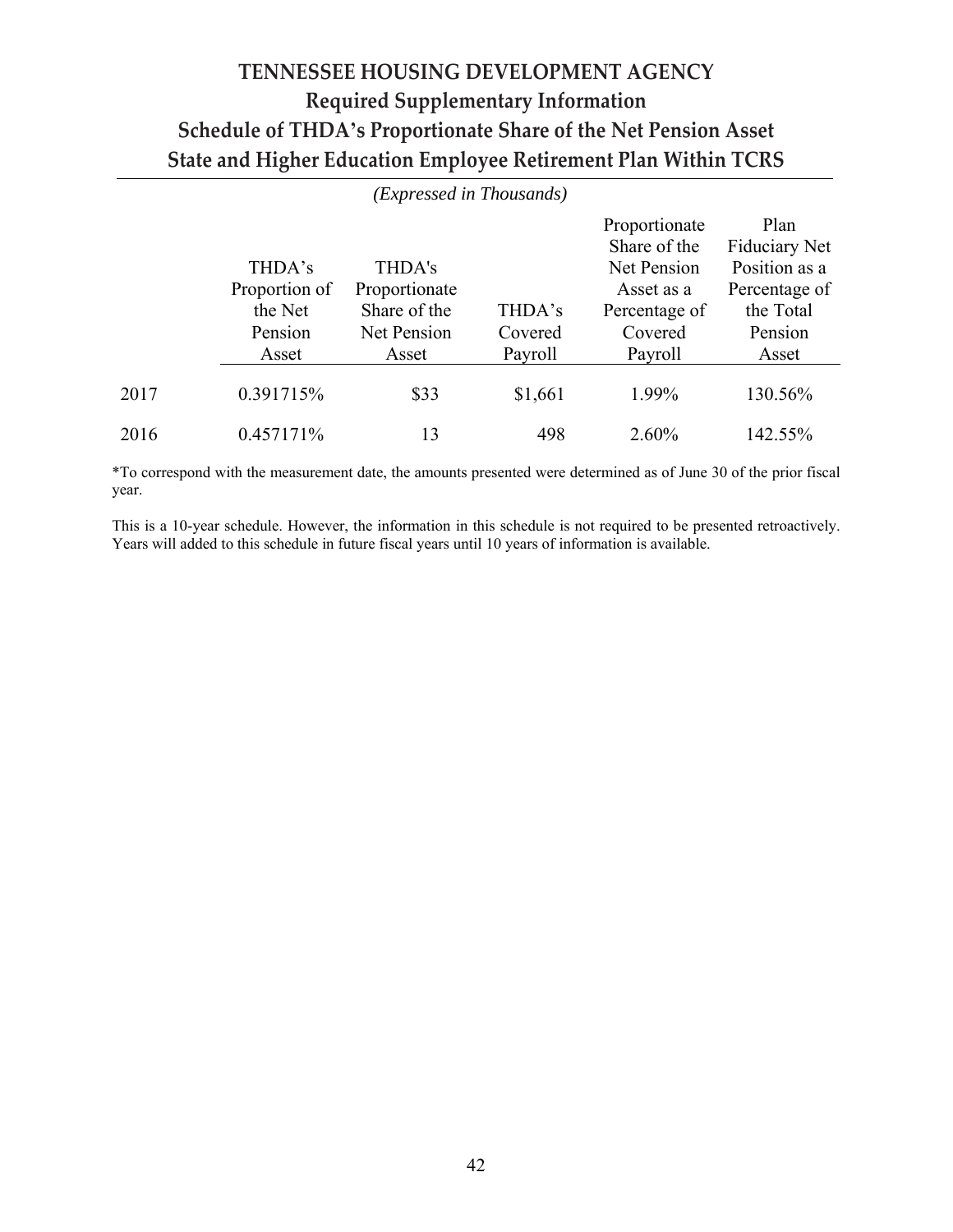# **TENNESSEE HOUSING DEVELOPMENT AGENCY Required Supplementary Information Schedule of THDA's Proportionate Share of the Net Pension Liability Closed State and Higher Education Employee Retirement Plan Within TCRS**

|      |               |               |          | Proportionate<br>Share of the | Plan<br><b>Fiduciary Net</b> |
|------|---------------|---------------|----------|-------------------------------|------------------------------|
|      | THDA's        | THDA's        |          | Net Pension                   | Position as a                |
|      | Proportion of | Proportionate |          | Liability as a                | Percentage of                |
|      | the Net       | Share of the  | THDA's   | Percentage of                 | the Total                    |
|      | Pension       | Net Pension   | Covered  | Covered                       | Pension                      |
|      | Liability     | Liability     | Payroll  | Payroll                       | Liability                    |
| 2017 | 0.419391%     | \$7,652       | \$10,240 | 74.73%                        | 87.96%                       |
| 2016 | 0.421046%     | 5,429         | 10,994   | 49.38%                        | 91.26%                       |
| 2015 | 0.429581%     | 2,964         | 11,601   | 25.55%                        | 95.11%                       |

 *(Expressed in Thousands)* 

\*To correspond with the measurement date, the amounts presented were determined as of June 30 of the prior fiscal year.

This is a 10-year schedule. However, the information in this schedule is not required to be presented retroactively. Years will added to this schedule in future fiscal years until 10 years of information is available.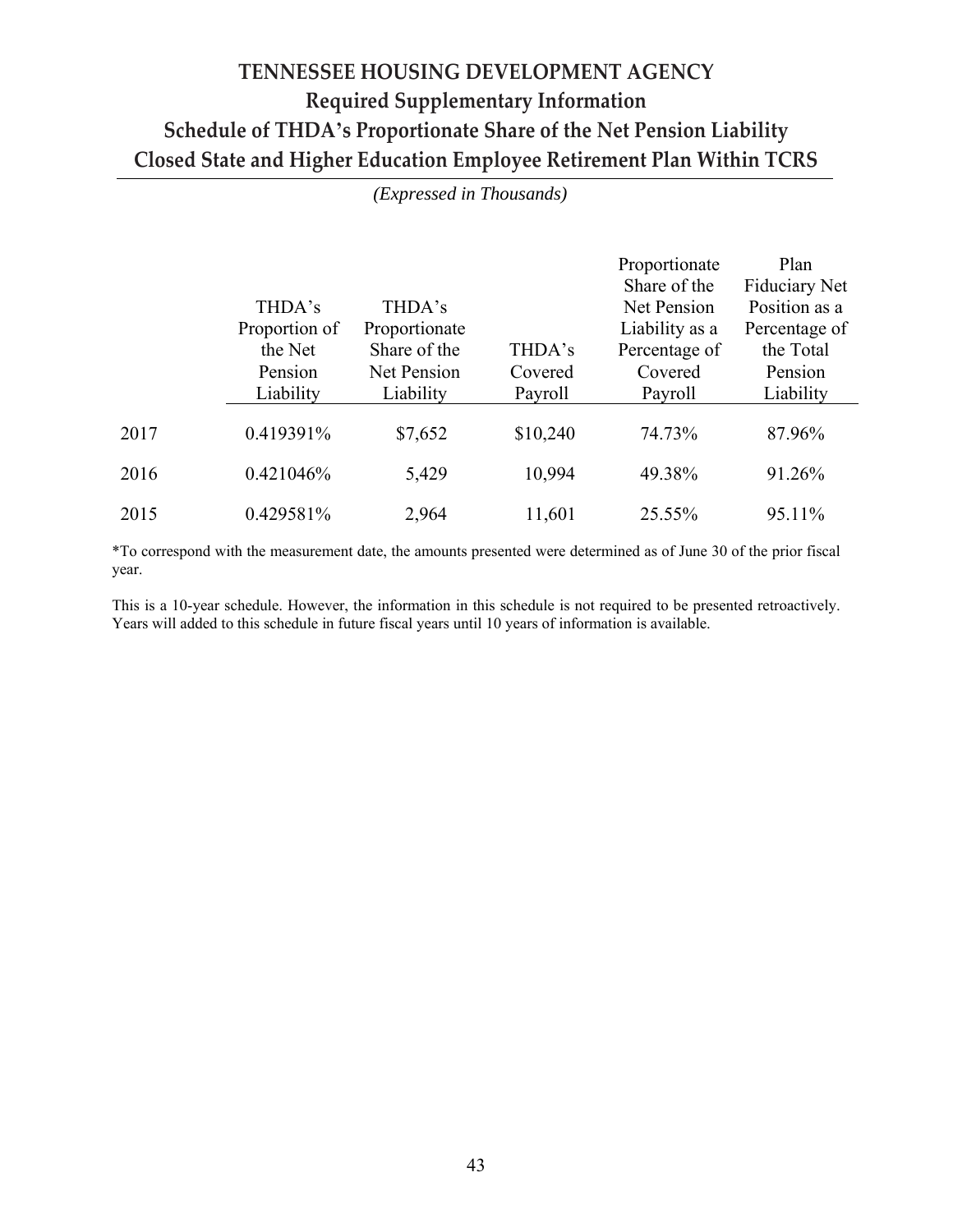# **TENNESSEE HOUSING DEVELOPMENT AGENCY Required Supplementary Information Schedule of THDA's Contributions State and Higher Education Employee Retirement Plan Within TCRS**

|      | THDA's<br>Contractually<br>Determined<br>Contributions | THDA's<br>Contributions in<br>Relation to<br>Contractually<br>Determined<br>Contribution | Contribution<br>Deficiency<br>Excess) | THDA's<br>Covered<br>Payroll | Contributions<br>as a Percentage<br>of THDA's<br>Covered<br>Payroll |
|------|--------------------------------------------------------|------------------------------------------------------------------------------------------|---------------------------------------|------------------------------|---------------------------------------------------------------------|
| 2017 | \$35                                                   | \$35                                                                                     | $\mathbb{S}$ -                        | \$3,068                      | 1.14%                                                               |
| 2016 | 47                                                     | 47                                                                                       | $\overline{\phantom{a}}$              | 1,661                        | 2.81%                                                               |
| 2015 | 19                                                     | 19                                                                                       |                                       | 498                          | 3.82%                                                               |

*(Expressed in Thousands)* 

This is a 10-year schedule. However, the information in this schedule is not required to be presented retroactively. Years will added to this schedule in future fiscal years until 10 years of information is available.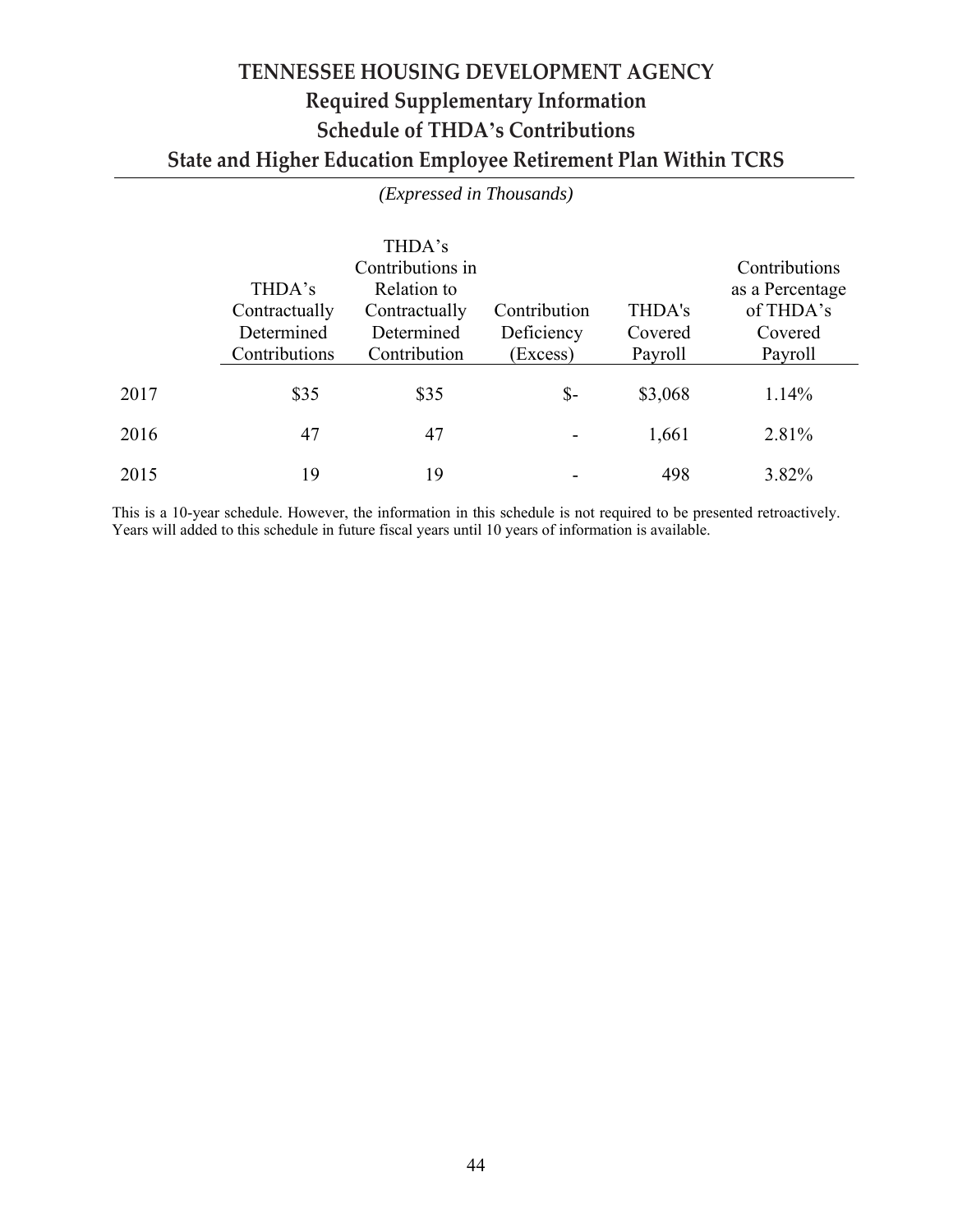# **TENNESSEE HOUSING DEVELOPMENT AGENCY Required Supplementary Information Schedule of THDA's Contributions Closed State and Higher Education Employee Retirement Plan Within TCRS**

|      | THDA's<br>Contractually<br>Determined<br>Contributions | THDA's<br>Contributions<br>in Relation to<br>Contractually<br>Determined<br>Contribution | Contribution<br>Deficiency<br>(Excess) | THDA's<br>Covered<br>Payroll | Contributions<br>as a<br>Percentage of<br>THDA's<br>Covered<br>Payroll |
|------|--------------------------------------------------------|------------------------------------------------------------------------------------------|----------------------------------------|------------------------------|------------------------------------------------------------------------|
| 2017 | \$1,542                                                | \$1,542                                                                                  | $\mathcal{S}$ -                        | \$10,268                     | 15.02%                                                                 |
| 2016 | 1,539                                                  | 1,539                                                                                    |                                        | 10,240                       | 15.03%                                                                 |
| 2015 | 1,652                                                  | 1,652                                                                                    |                                        | 10,994                       | 15.03%                                                                 |
| 2014 | 1,744                                                  | 1,744                                                                                    |                                        | 11,601                       | 15.03%                                                                 |
| 2013 | 1,693                                                  | 1,693                                                                                    |                                        | 11,264                       | 15.03%                                                                 |
| 2012 | 1,632                                                  | 1,632                                                                                    |                                        | 10,946                       | 14.91%                                                                 |
| 2011 | 1,586                                                  | 1,586                                                                                    |                                        | 10,637                       | 14.91%                                                                 |
| 2010 | 1,295                                                  | 1,295                                                                                    |                                        | 9,946                        | 13.02%                                                                 |
| 2009 | 1,201                                                  | 1,201                                                                                    |                                        | 9,224                        | 13.02%                                                                 |
| 2008 | 1,297                                                  | 1,297                                                                                    |                                        | 9,522                        | 13.62%                                                                 |

*(Expressed in Thousands)*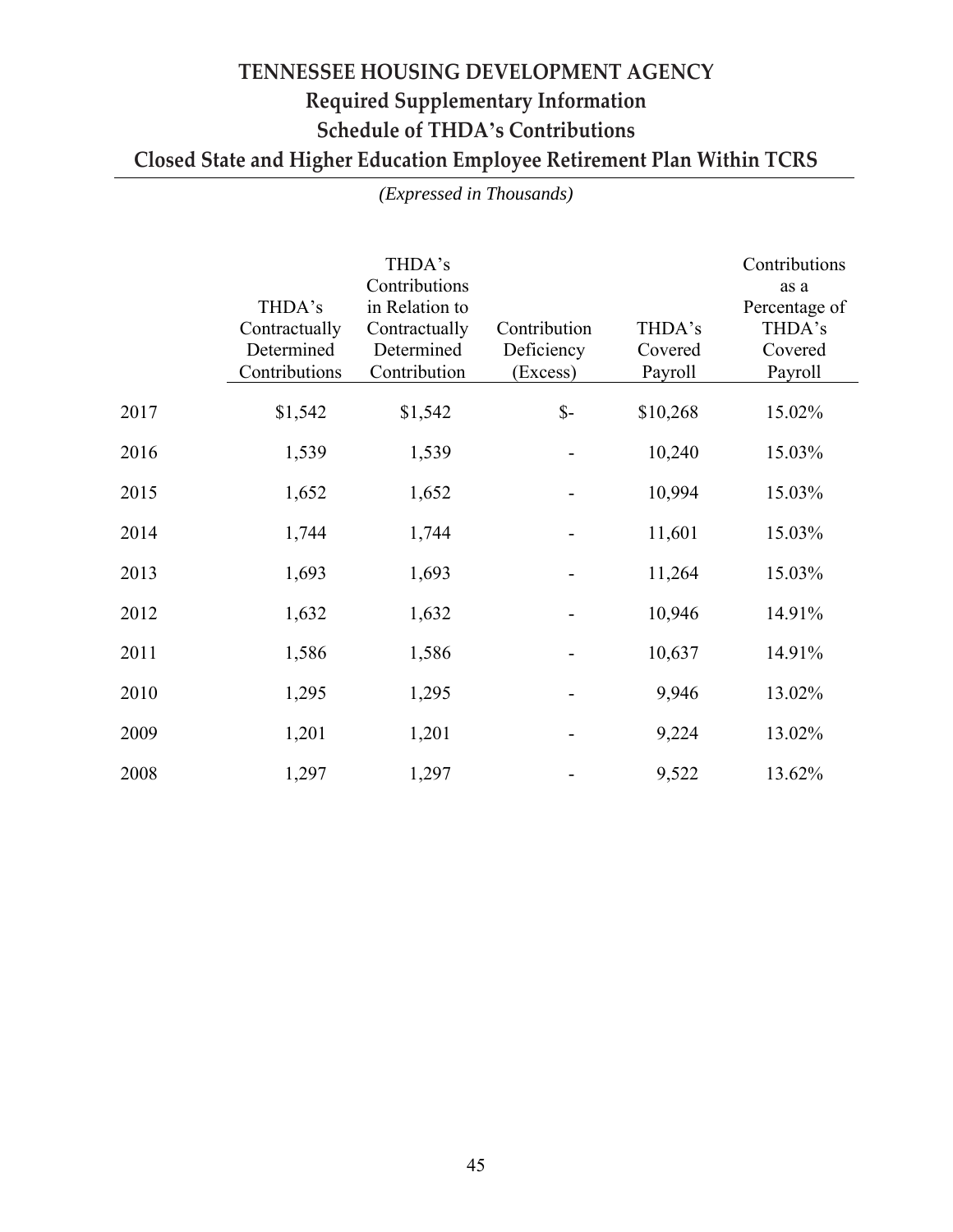# **TENNESSEE HOUSING DEVELOPMENT AGENCY Required Supplementary Information Other Postemployment Benefits Schedule of Funding Progress**

| Actuarial<br>Valuation<br>Date | Plan                            | Actuarial<br>Value of<br>Asset<br>(a) | Actuarial<br>Accrued<br>Liability<br>(AAL)<br>(b) | Unfunded<br>AAL<br>(UAAL)<br>$(b-a)$ | Funded<br>Ratio<br>(a/b) | Covered<br>Payroll<br>$\epsilon$ ) | <b>UAAL</b><br>as a $\%$ of<br>Covered<br>Payroll<br>$((b-a)/c)$ |
|--------------------------------|---------------------------------|---------------------------------------|---------------------------------------------------|--------------------------------------|--------------------------|------------------------------------|------------------------------------------------------------------|
| 7/1/2015                       | State<br>Employee<br>Group Plan | $\mathcal{S}$ -                       | \$2,923                                           | \$2,923                              | 0%                       | \$10,046                           | 29%                                                              |
| 7/1/2013                       | State<br>Employee<br>Group Plan |                                       | 2,964                                             | 2,964                                | 0%                       | 9,841                              | 30%                                                              |
| 7/1/2011                       | State<br>Employee<br>Group Plan |                                       | 2,919                                             | 2,919                                | 0%                       | 9,818                              | 30%                                                              |

*(Expressed in Thousands)*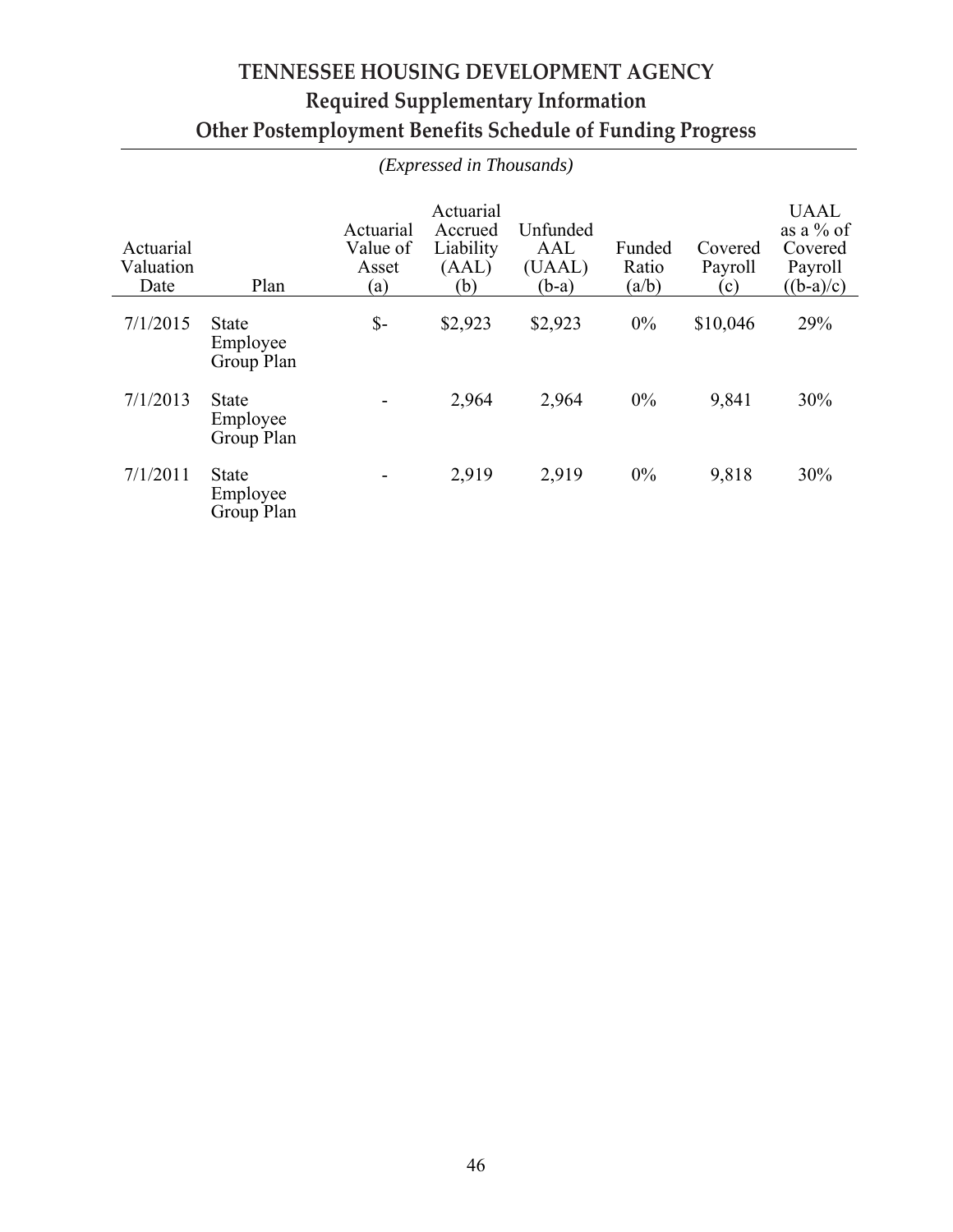### **TENNESSEE HOUSING DEVELOPMENT AGENCY**

# **Supplementary Schedule of Net Position**

**June 30, 2017**

# *(Expressed in Thousands)*

|                                           |     |                 |     |                             |             |                                 |     |                                  |    | General Residential      |             |           |
|-------------------------------------------|-----|-----------------|-----|-----------------------------|-------------|---------------------------------|-----|----------------------------------|----|--------------------------|-------------|-----------|
|                                           |     | Operating Group |     | Mortgage Finance<br>Program |             | Home-Ownership<br>Program Bonds |     | Housing Finance<br>Program Bonds |    | Finance<br>Program Bonds |             | Totals    |
| <b>Assets</b>                             |     |                 |     |                             |             |                                 |     |                                  |    |                          |             |           |
| Current assets:                           |     |                 |     |                             |             |                                 |     |                                  |    |                          |             |           |
| Cash and cash equivalents                 | \$  | 942             | \$  | 20,592                      | \$          | 42,719                          | \$  | 32,791                           | S  | 165,828                  | \$          | 262,872   |
| Investments                               |     |                 |     | 598                         |             | 9,620                           |     | 4,577                            |    | 46,551                   |             | 61,346    |
| Receivables:                              |     |                 |     |                             |             |                                 |     |                                  |    |                          |             |           |
| Accounts                                  |     |                 |     | 211                         |             |                                 |     |                                  |    | 782                      |             | 993       |
| Interest                                  |     |                 |     | 19                          |             | 2,561                           |     | 2,560                            |    | 6,391                    |             | 11,531    |
| First mortgage loans                      |     | 156             |     | 2,087                       |             | 17,772                          |     | 9,326                            |    | 32,995                   |             | 62,336    |
| Due from federal government               |     | 28,186          |     |                             |             |                                 |     |                                  |    |                          |             | 28,186    |
| Due from other funds                      |     | 1,863           |     |                             |             |                                 |     |                                  |    | 427                      |             | 2,290     |
| Prepaid expenses                          |     |                 |     | $\overline{\phantom{a}}$    |             |                                 |     |                                  |    |                          |             |           |
| Total current assets                      |     | 31,148          |     | 23,507                      |             | 72,672                          |     | 49,254                           |    | 252,974                  |             | 429,555   |
| Noncurrent assets:                        |     |                 |     |                             |             |                                 |     |                                  |    |                          |             |           |
| Restricted assets:                        |     |                 |     |                             |             |                                 |     |                                  |    |                          |             |           |
|                                           |     |                 |     |                             |             |                                 |     |                                  |    |                          |             |           |
| Cash and cash equivalents<br>Investments  |     | 30,424          |     |                             |             | 47,337                          |     | 7,509<br>13,697                  |    | 20,780                   |             | 106,050   |
|                                           |     |                 |     |                             |             | 56,784                          |     |                                  |    | 25,257                   |             | 95,738    |
| Investment interest receivable            |     |                 |     |                             |             | 769                             |     | 48                               |    | 64                       |             | 881       |
| Investments                               |     |                 |     | 1,787                       |             |                                 |     |                                  |    | 47,348                   |             | 49,135    |
| First mortgage loans receivable           |     | 544             |     | 47,969                      |             | 328,173                         |     | 310,642                          |    | 1,183,549                |             | 1,870,877 |
| Second mortgage loans receivable          |     |                 |     |                             |             | 30,559                          |     |                                  |    |                          |             | 30,559    |
| Allowance for forgivable second mortgages |     |                 |     |                             |             | (9,984)                         |     |                                  |    |                          |             | (9,984)   |
| Advance to local government               |     | 3,124           |     |                             |             |                                 |     |                                  |    |                          |             | 3,124     |
| Net pension asset                         |     | 33              |     |                             |             |                                 |     |                                  |    |                          |             | 33        |
| Capital assets:                           |     |                 |     |                             |             |                                 |     |                                  |    |                          |             |           |
| Furniture and equipment                   |     | 3,565           |     |                             |             |                                 |     |                                  |    |                          |             | 3,565     |
| Less accumulated depreciation             |     | (1,756)         |     |                             |             |                                 |     |                                  |    |                          |             | (1,756)   |
| Total noncurrent assets                   |     | 35,934          |     | 49,756                      |             | 453,638                         |     | 331,896                          |    | 1,276,998                |             | 2,148,222 |
| Total assets                              |     | 67,082          |     | 73,263                      |             | 526,310                         |     | 381,150                          |    | 1,529,972                |             | 2,577,777 |
| <b>Deferred Outflows of Resources</b>     |     |                 |     |                             |             |                                 |     |                                  |    |                          |             |           |
| Deferred amount on refundings             |     | ٠               |     |                             |             | 222                             |     |                                  |    | 640                      |             | 862       |
| Deferred outflows related to pensions     |     | 3,864           |     |                             |             |                                 |     |                                  |    |                          |             | 3,864     |
| Total deferred outflows of resources      | \$. | 3,864           | \$. | $\sim$                      | $\mathbf S$ | 222                             | \$. |                                  | \$ | 640                      | $\mathbf S$ | 4,726     |
|                                           |     |                 |     |                             |             |                                 |     |                                  |    |                          |             |           |

*(Continued)*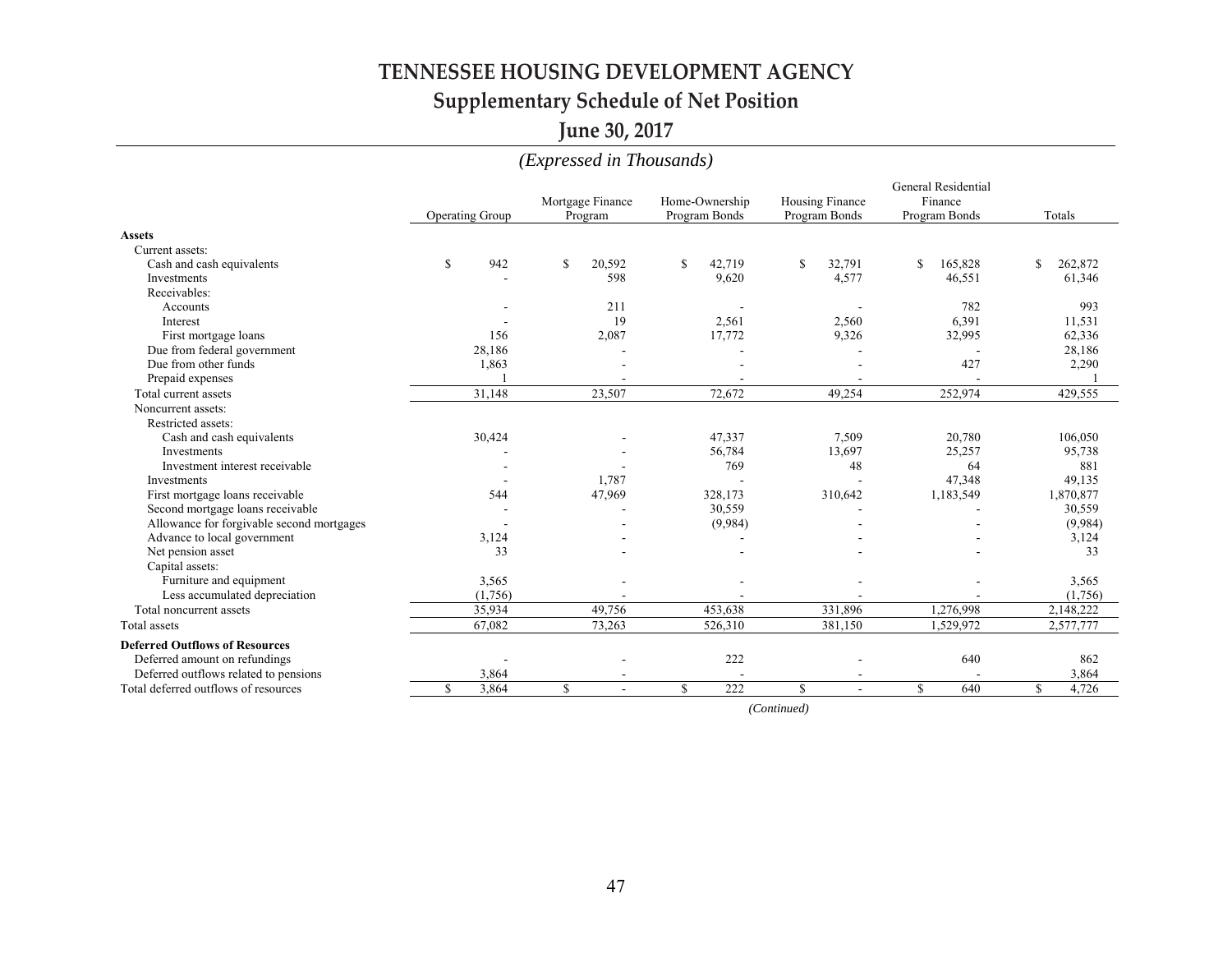# **TENNESSEE HOUSING DEVELOPMENT AGENCY Supplementary Schedule of Net Position (Continued)**

**June 30, 2017**

|                                                  |                         | Mortgage Finance         | Home-Ownership | Housing Finance        | General Residential<br>Finance |                         |
|--------------------------------------------------|-------------------------|--------------------------|----------------|------------------------|--------------------------------|-------------------------|
|                                                  | Operating Group         | Program                  | Program Bonds  | Program Bonds          | Program Bonds                  | Totals                  |
| <b>Liabilities</b>                               |                         |                          |                |                        |                                |                         |
| Current liabilities:                             |                         |                          |                |                        |                                |                         |
| Accounts payable                                 | 11,307<br><sup>\$</sup> | \$<br>$\overline{2}$     | \$<br>1,221    | S.<br>779              | \$<br>50                       | <sup>\$</sup><br>13,359 |
| Accrued payroll and related liabilities          | 632                     |                          |                |                        |                                | 632                     |
| Compensated absences                             | 667                     |                          |                |                        |                                | 667                     |
| Due to primary government                        | 723                     |                          |                |                        |                                | 723                     |
| Interest payable                                 |                         |                          | 6,463          | 5,414                  | 17,978                         | 29,855                  |
| Escrow deposits                                  | 1,536                   |                          |                |                        |                                | 1,536                   |
| Prepayments on mortgage loans                    | 10                      |                          | 235            | 175                    | 859                            | 1,279                   |
| Due to federal government                        | 26,301                  |                          |                |                        |                                | 26,301                  |
| Due to other funds                               |                         |                          | 2,290          |                        |                                | 2,290                   |
| Bonds payable                                    |                         |                          | 52,990         | 13,485                 | 44,945                         | 111,420                 |
| Total current liabilities                        | 41,176                  | $\overline{2}$           | 63,199         | 19,853                 | 63,832                         | 188,062                 |
| Noncurrent liabilities:                          |                         |                          |                |                        |                                |                         |
| Bonds payable                                    |                         |                          | 273,162        | 308,251                | 1,287,623                      | 1,869,036               |
| Compensated absences                             | 647                     |                          |                |                        |                                | 647                     |
| Net pension liability                            | 7,652                   |                          |                |                        |                                | 7,652                   |
| Net OPEB obligation                              | 1,661                   |                          |                |                        |                                | 1,661                   |
| Escrow deposits                                  | 608                     | 120                      |                |                        | 3,127                          | 3,855                   |
| Arbitrage rebate payable                         |                         |                          | 1,110          |                        |                                | 1.110                   |
| Total noncurrent liabilities                     | 10,568                  | 120                      | 274,272        | 308,251                | 1,290,750                      | 1,883,961               |
| <b>Total liabilities</b>                         | 51,744                  | 122                      | 337,471        | 328,104                | 1,354,582                      | 2,072,023               |
| <b>Deferred Inflows of Resources</b>             |                         |                          |                |                        |                                |                         |
| Deferred inflows related to pensions             | 514                     |                          |                |                        |                                | 514                     |
| Total deferred inflows of resources              | 514                     | $\overline{\phantom{a}}$ | $\blacksquare$ |                        |                                | 514                     |
| <b>Net Position</b>                              |                         |                          |                |                        |                                |                         |
| Net investment in capital assets                 | 1,809                   |                          |                |                        |                                | 1,809                   |
| Restricted for single family bond programs       |                         |                          | 189,061        | 53,046                 | 176,030                        | 418,137                 |
| Restricted for grant programs                    |                         | 9,310                    |                |                        |                                | 9,310                   |
| Restricted for Homebuyers Revolving Loan Program | 3,153                   |                          |                |                        |                                | 3,153                   |
| Restricted for net pension asset                 | 33                      |                          |                |                        |                                | 33                      |
| Unrestricted                                     | 13,693                  | 63,831                   |                |                        |                                | 77,524                  |
| Total net position                               | 18.688<br>\$            | S<br>73,141              | S.<br>189,061  | $\mathbb{S}$<br>53,046 | 176,030<br>\$                  | 509.966<br>S            |

### *(Expressed in Thousands)*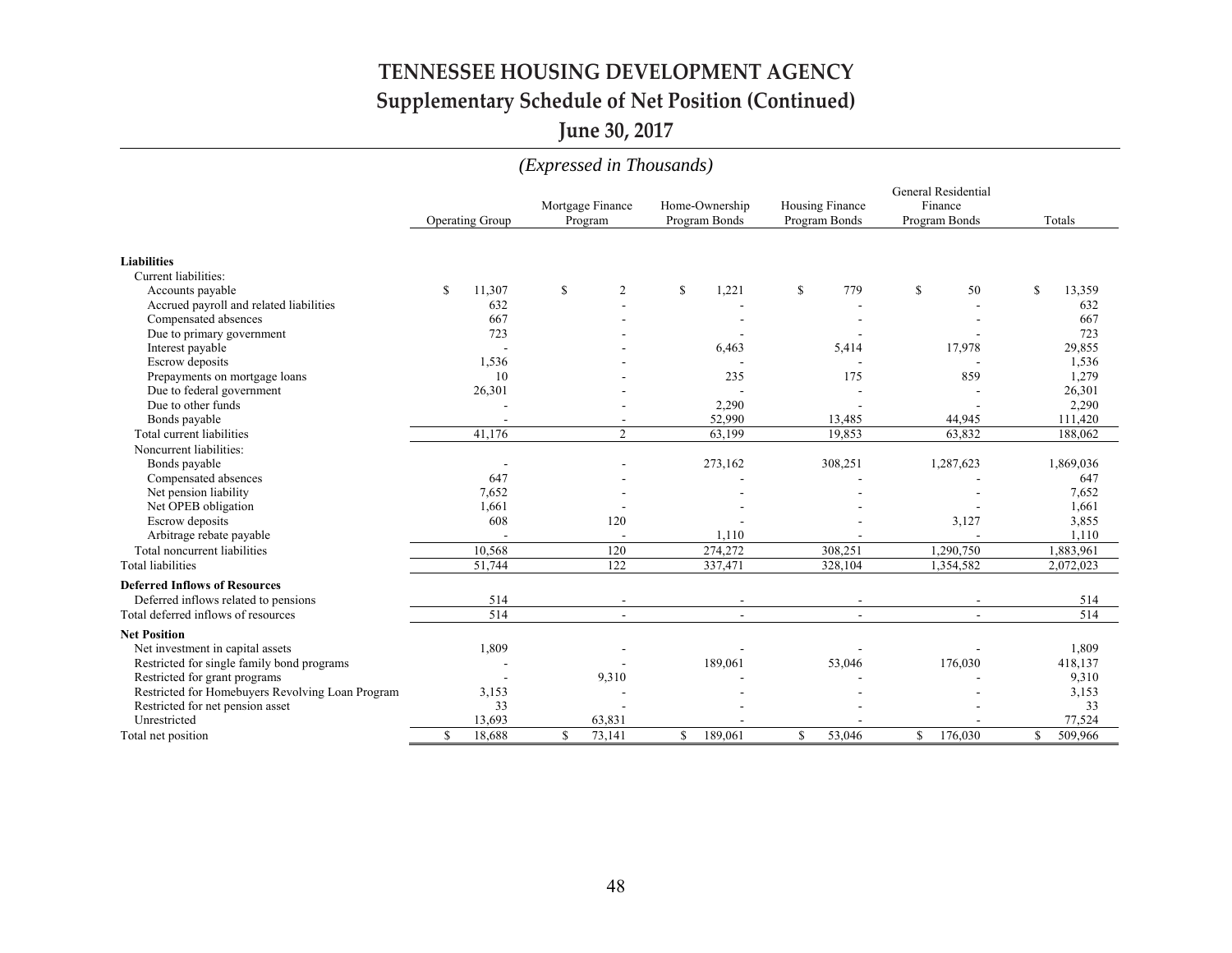# **TENNESSEE HOUSING DEVELOPMENT AGENCY Supplementary Schedule of Revenues, Expenses, and Changes in Net Position For the Year Ended June 30, 2017**

|                                         |                 |                          |                |                 | General Residential |            |
|-----------------------------------------|-----------------|--------------------------|----------------|-----------------|---------------------|------------|
|                                         |                 | Mortgage Finance         | Home-Ownership | Housing Finance | Finance             |            |
|                                         | Operating Group | Program                  | Program Bonds  | Program Bonds   | Program Bonds       | Totals     |
| <b>Operating Revenues</b>               |                 |                          |                |                 |                     |            |
| Mortgage interest income                | \$              | \$<br>44                 | \$22,459       | \$16,162        | \$49,298            | \$87,963   |
| Investment income:                      |                 |                          |                |                 |                     |            |
| Interest                                | 71              | 110                      | 4,863          | 658             | 1,617               | 7,319      |
| Net (decrease) in the fair value of     |                 |                          |                |                 |                     |            |
| investments                             |                 | (6)                      | (4, 464)       | (314)           | (792)               | (5,576)    |
| Federal grant administration fees       | 13,784          |                          |                |                 |                     | 13,784     |
| Fees and other income                   | 3,909           |                          |                |                 | 853                 | 4,762      |
| Total operating revenues                | 17,764          | 148                      | 22,858         | 16,506          | 50,976              | 108,252    |
| <b>Operating Expenses</b>               |                 |                          |                |                 |                     |            |
| Salaries and benefits                   | 18,404          |                          |                |                 |                     | 18,404     |
| Contractual services                    | 5,664           |                          |                |                 |                     | 5,665      |
| Materials and supplies                  | 1,576           |                          |                |                 |                     | 1,576      |
| Rentals and insurance                   | 25              |                          |                |                 |                     | 25         |
| Other administrative expenses           | 694             |                          |                |                 |                     | 694        |
| Other program expenses                  | 602             | $\overline{2}$           | 3,440          | 260             | 969                 | 5,273      |
| Interest expense                        | 10              |                          | 15,401         | 10,939          | 30,542              | 56,892     |
| Mortgage service fees                   |                 | 106                      | 1,232          | 1,196           | 3,857               | 6,391      |
| Issuance costs                          |                 |                          |                |                 | 3,602               | 3,602      |
| Depreciation                            | 350             | $\overline{\phantom{a}}$ |                |                 |                     | 350        |
| Total operating expenses                | 27,325          | 108                      | 20,073         | 12,395          | 38,971              | 98,872     |
| Operating income (loss)                 | (9, 561)        | 40                       | 2,785          | 4,111           | 12,005              | 9,380      |
| <b>Nonoperating Revenues (Expenses)</b> |                 |                          |                |                 |                     |            |
| Federal grants revenue                  | 277,873         |                          |                |                 |                     | 277,873    |
| Other grant revenue                     |                 | $\overline{4}$           |                |                 |                     | 4          |
| Federal grants expenses                 | (277, 717)      |                          |                |                 |                     | (277, 717) |
| Local grants expenses                   | (10, 506)       |                          |                |                 |                     | (10, 506)  |
| Total nonoperating revenues (expenses)  | (10, 350)       | $\overline{4}$           | $\sim$         | $\sim$          | $\sim$              | (10, 346)  |
|                                         |                 |                          |                |                 |                     |            |
| Income (loss) before transfers          | (19, 911)       | 44                       | 2,785          | 4,111           | 12,005              | (966)      |
| Transfers (to) other funds              |                 | $\sim$                   | (64, 508)      | (1,276)         |                     | (65, 784)  |
| Transfers from other funds              | 17,899          | 155                      |                | $\overline{a}$  | 47,730              | 65,784     |
|                                         |                 |                          |                |                 |                     |            |
| Change in net position                  | (2,012)         | 199                      | (61, 723)      | 2,835           | 59,735              | (966)      |
| Total net position, July 1              | 20,700          | 72,942                   | 250,784        | 50,211          | 116,295             | 510,932    |
|                                         |                 |                          |                |                 |                     |            |
| <b>Total net position, June 30</b>      | \$18,688        | \$73,141                 | \$189,061      | \$53,046        | \$176,030           | \$509,966  |

*(Expressed in Thousands)*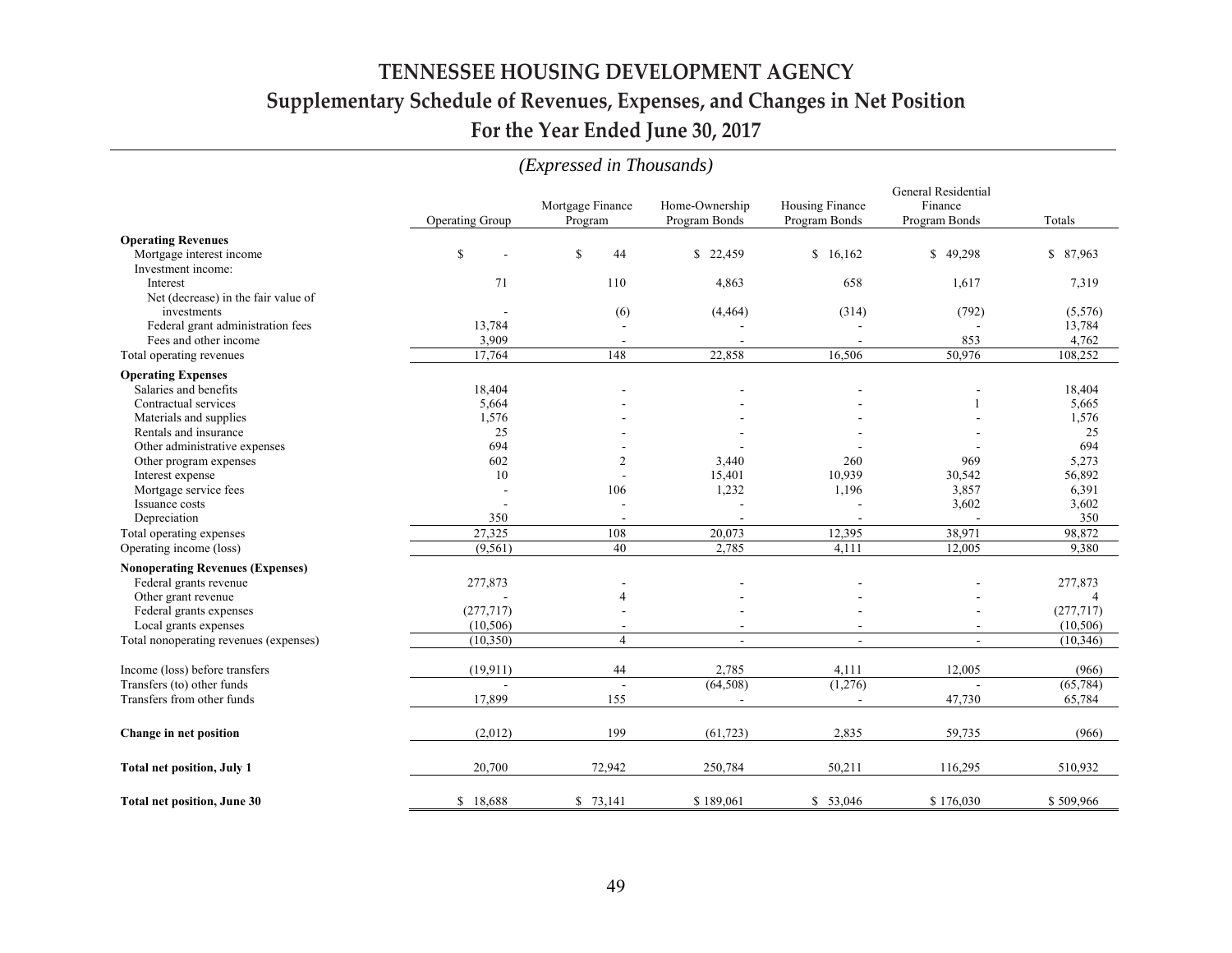# **THIS PAGE**

# **INTENTIONALLY**

# **LEFT BLANK**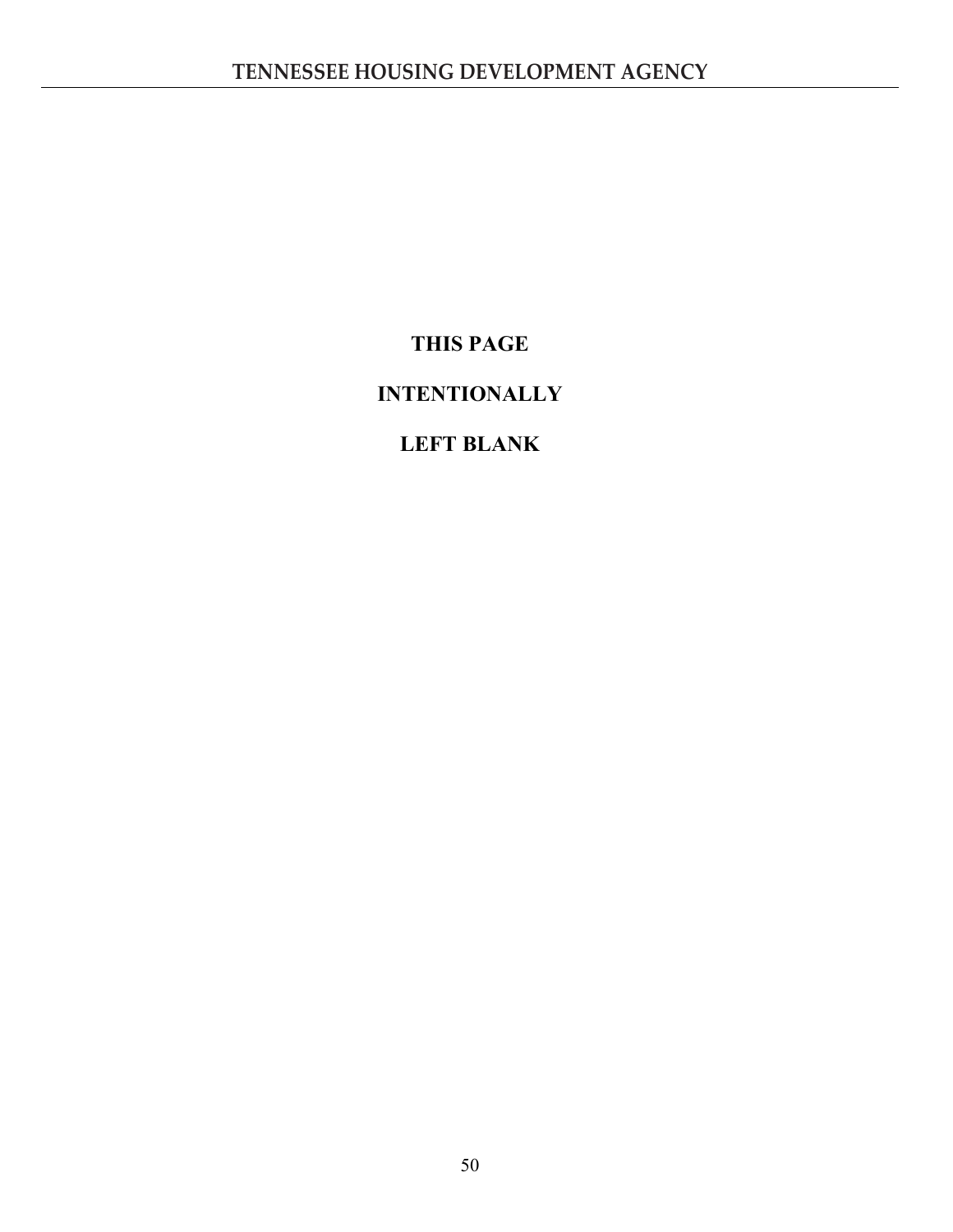# **TENNESSEE HOUSING DEVELOPMENT AGENCY Supplementary Schedule of Cash Flows**

### **For the Year Ended June 30, 2017**

# *(Expressed in Thousands)*

|                                                                       |                 |                             | Home-                      |                                  | General<br>Residential   |            |
|-----------------------------------------------------------------------|-----------------|-----------------------------|----------------------------|----------------------------------|--------------------------|------------|
|                                                                       | Operating Group | Mortgage<br>Finance Program | Ownership<br>Program Bonds | Housing Finance<br>Program Bonds | Finance<br>Program Bonds | Totals     |
| Cash flows from operating activities:                                 |                 |                             |                            |                                  |                          |            |
| Receipts from customers                                               | \$<br>2,050     | S.<br>2,725                 | \$125,063                  | \$ 80,599                        | \$176,128                | \$386,565  |
| Receipts from federal government                                      | 13,867          |                             |                            |                                  |                          | 13,867     |
| Receipts from other funds                                             | 326             |                             | 225                        |                                  | ÷,                       | 551        |
| Other miscellaneous receipts                                          | 3,909           |                             |                            |                                  | 853                      | 4,762      |
| Acquisition of mortgage loans                                         |                 | (5,052)                     | (20, 848)                  |                                  | (299.957)                | (325, 857) |
| Payments to service mortgages                                         |                 | (106)                       | (1,232)                    | (1,196)                          | (3,857)                  | (6,391)    |
| Payments to suppliers                                                 | (8,271)         | (2)                         |                            |                                  | (924)                    | (9,197)    |
| Payments to federal government                                        |                 |                             | (3,684)                    |                                  |                          | (3,684)    |
| Payments to other funds                                               |                 |                             |                            |                                  | (551)                    | (551)      |
| Payments to or for employees                                          | (18, 852)       |                             |                            |                                  |                          | (18, 852)  |
| Net cash provided (used) by operating activities                      | (6,971)         | (2, 435)                    | 99,524                     | 79,403                           | (128, 308)               | 41,213     |
| Cash flows from non-capital financing activities:                     |                 |                             |                            |                                  |                          |            |
| Operating grants received                                             | 300,587         | 4                           |                            |                                  |                          | 300,591    |
| Transfers in (out)                                                    | 17,898          | 155                         | 88,447                     | (1,276)                          | (105, 224)               |            |
| Proceeds from sale of bonds                                           |                 |                             |                            |                                  | 473,792                  | 473,792    |
| Operating grants paid                                                 | (285, 422)      |                             |                            |                                  |                          | (285, 422) |
| Call premium paid                                                     |                 |                             |                            |                                  | (36)                     | (36)       |
| Cost of issuance paid                                                 |                 |                             |                            |                                  | (3,602)                  | (3,602)    |
| Principal payments                                                    |                 |                             | (210, 180)                 | (70, 790)                        | (112,600)                | (393, 570) |
| Interest paid                                                         | (10)            | $\overline{a}$              | (21, 529)                  | (13,009)                         | (30, 894)                | (65, 442)  |
| Net cash provided (used) by non-capital financing activities          | 33.053          | 159                         | (143, 262)                 | (85,075)                         | 221,436                  | 26,311     |
| Cash flows from capital and related financing activities:             |                 |                             |                            |                                  |                          |            |
| Purchases of capital assets                                           | (983)           |                             |                            |                                  |                          | (983)      |
| Net cash used by capital and related financing activities             | (983)           | $\sim$                      | $\sim$                     | ÷,                               | $\overline{\phantom{a}}$ | (983)      |
| Cash flows from investing activities:                                 |                 |                             |                            |                                  |                          |            |
| Proceeds from sales and maturities of investments                     |                 | 34,940                      | 161.404                    | 37,423                           | 156,115                  | 389,882    |
| Purchases of investments                                              |                 | (23, 270)                   | (115, 803)                 | (26, 865)                        | (161, 232)               | (327, 170) |
| Investment interest received                                          | 71              | 120                         | 5,285                      | 648                              | 1,656                    | 7,780      |
| Increase in fair value of investments subject to fair value reporting |                 |                             |                            |                                  |                          |            |
| and classified as cash equivalents                                    |                 | $\overline{7}$              | 54                         | 39                               | 119                      | 219        |
| Net cash provided (used) by investing activities                      | 71              | 11.797                      | 50,940                     | 11,245                           | (3,342)                  | 70,711     |
| Net increase in cash and cash equivalents                             | 25,170          | 9,521                       | 7,202                      | 5,573                            | 89,786                   | 137,252    |
| Cash and cash equivalents, July 1                                     | 6,196           | 11,071                      | 82,854                     | 34,727                           | 96,822                   | 231,670    |
| Cash and cash equivalents, June 30                                    | \$31,366        | \$20,592                    | \$90,056                   | \$40,300                         | \$186,608                | \$368,922  |
|                                                                       |                 |                             |                            | (Continued)                      |                          |            |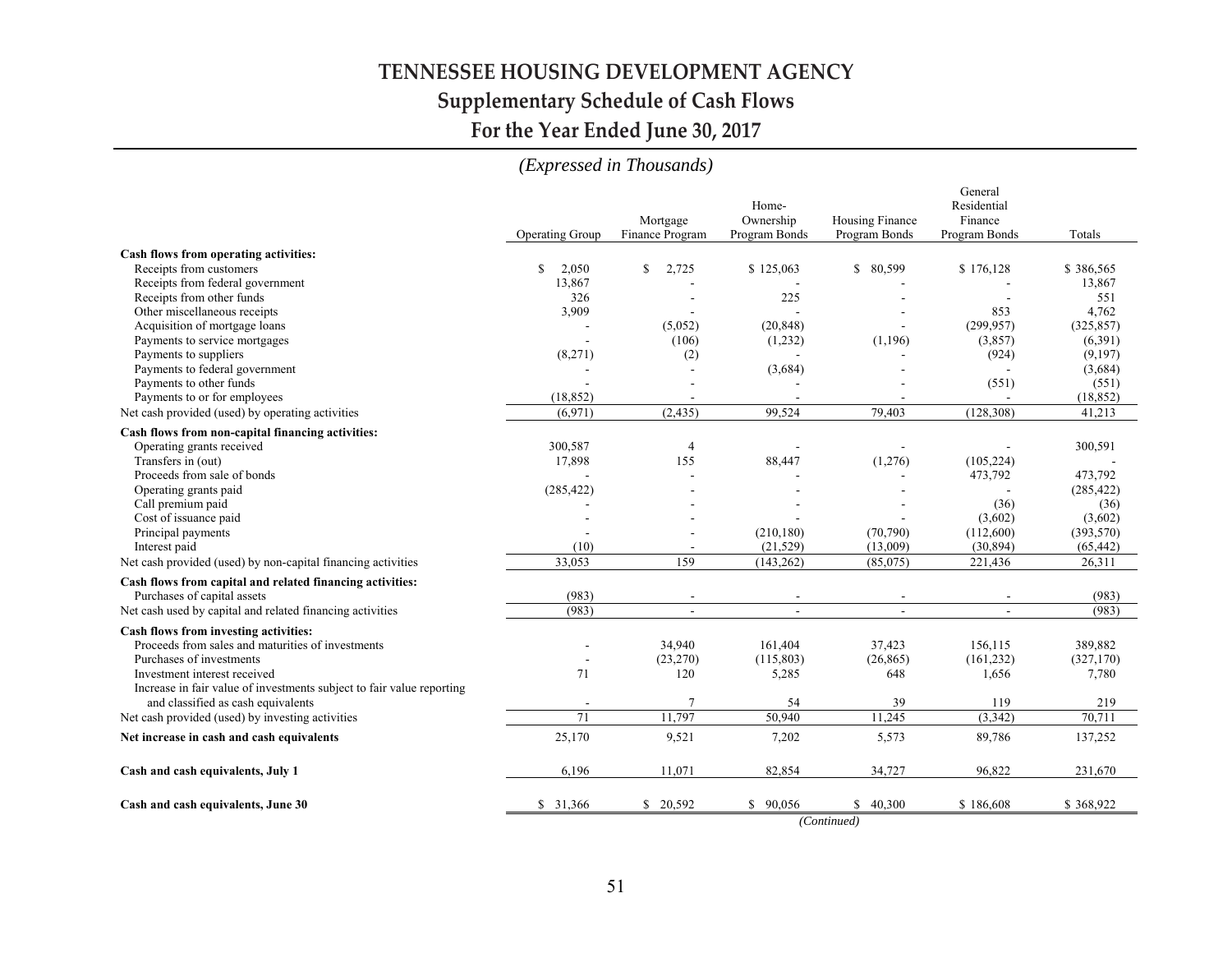# **TENNESSEE HOUSING DEVELOPMENT AGENCY Supplementary Schedule of Cash Flows (Continued) For the Year Ended June 30, 2017**

# *(Expressed in Thousands)*

|                                                                       |                 | Mortgage                  | Home-<br>Ownership   | Housing Finance      | General<br>Residential<br>Finance |                         |
|-----------------------------------------------------------------------|-----------------|---------------------------|----------------------|----------------------|-----------------------------------|-------------------------|
|                                                                       | Operating Group | Finance Program           | Program Bonds        | Program Bonds        | Program Bonds                     | Totals                  |
|                                                                       |                 |                           |                      |                      |                                   |                         |
|                                                                       |                 |                           |                      |                      |                                   |                         |
| Reconciliation of operating income to net cash provided (used) by     |                 |                           |                      |                      |                                   |                         |
| operating activities:                                                 |                 |                           |                      |                      |                                   |                         |
| Operating income (loss)                                               | (9,561)<br>\$   | \$<br>40                  | 2,785<br>\$          | \$<br>4,111          | \$12,005                          | <sup>\$</sup><br>9,380  |
| Adjustments to reconcile operating income to net cash provided (used) |                 |                           |                      |                      |                                   |                         |
| by operating activities:                                              |                 |                           |                      |                      |                                   |                         |
| Depreciation                                                          | 350             |                           |                      |                      |                                   | 350                     |
| Changes in assets and liabilities:                                    |                 |                           |                      |                      |                                   |                         |
| (Increase) decrease in accounts receivable                            | 232             | 148                       | 2,235                | 537                  | (85)                              | 3,067                   |
| (Increase) decrease in mortgage interest receivable                   | ٠               |                           | 1,956                | 456                  | (2,014)                           | 398                     |
| (Increase) in pension asset                                           | (20)            |                           |                      |                      |                                   | (20)                    |
| (Increase) in deferred pension outflows                               | (1,703)         |                           |                      |                      |                                   | (1,703)                 |
| (Increase) decrease in mortgage loans receivable                      |                 | (2,041)                   | 79,260               | 62,946               | (171, 945)                        | (31,780)                |
| Decrease in due from federal government                               | 83              |                           |                      |                      |                                   | 83                      |
| Decrease in interfund receivables                                     | 326             |                           | 225                  |                      |                                   | 551                     |
| (Decrease) in interfund payables                                      |                 |                           |                      |                      | (551)                             | (551)                   |
| Increase (decrease) in accounts payable                               | 1,107           | (478)                     | 1,045                | 758                  | 963                               | 3,395                   |
| Increase in accrued payroll/compensated absences                      | 176             |                           |                      |                      |                                   | 176                     |
| Increase in due to primary government                                 | 651             |                           |                      |                      |                                   | 651                     |
| (Decrease) in arbitrage rebate liability                              |                 |                           | (2,984)              |                      |                                   | (2,984)                 |
| Increase in pension liability                                         | 2,223           |                           |                      |                      |                                   | 2,223                   |
| (Decrease) in deferred pension inflows                                | (774)           |                           |                      |                      |                                   | (774)                   |
| Investment income included as operating revenue                       | (71)            | (104)                     | (399)                | (344)                | (825)                             | (1,743)                 |
| Interest expense included as operating expense                        | 10              |                           | 15,401               | 10,939               | 30,542                            | 56,892                  |
| Issuance cost included as operating expense                           |                 |                           |                      |                      | 3.602                             | 3,602                   |
| Total adjustments                                                     | 2,590           | (2, 475)                  | 96,739               | 75,292               | (140, 313)                        | 31,833                  |
| Net cash provided (used) by operating activities                      | (6,971)<br>\$.  | $\mathbb{S}$<br>(2, 435)  | \$99,524             | \$79,403             | \$(128,308)                       | \$41,213                |
| Noncash investing, capital, and financing activities:                 |                 |                           |                      |                      |                                   |                         |
| (Decrease) in fair value of investments                               |                 | \$<br>(3)                 | (834)<br>\$          | \$<br>(181)          | (2,093)<br>\$                     | (3,111)<br>\$           |
|                                                                       |                 | $\mathbf{\hat{s}}$<br>(3) | $\mathbf S$<br>(834) | $\mathbf S$<br>(181) | $\mathbb{S}$<br>(2,093)           | $\mathbb{S}$<br>(3,111) |
| Total noncash investing, capital, and financing activities            |                 |                           |                      |                      |                                   |                         |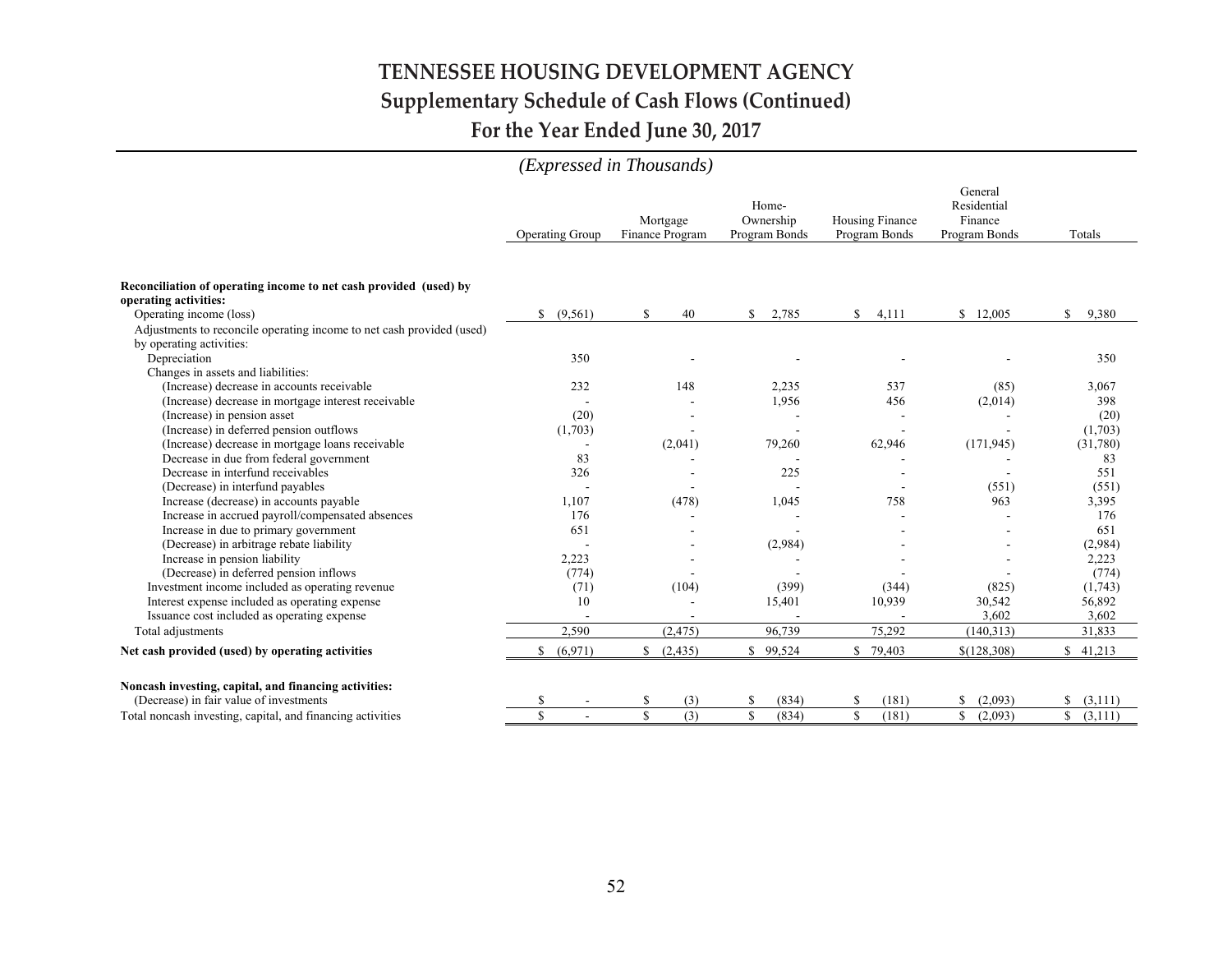

**STATE OF TENNESSEE COMPTROLLER OF THE TREASURY DEPARTMENT OF AUDIT DIVISION OF STATE AUDIT SUITE 1500, JAMES K. POLK STATE OFFICE BUILDING 505 DEADERICK STREET NASHVILLE, TENNESSEE 37243-1402** 

**PHONE (615) 401-7897 FAX (615) 532-2765** 

### **Independent Auditor's Report on Internal Control Over Financial Reporting and on Compliance and Other Matters Based on an Audit of Financial Statements Performed in Accordance With** *Government Auditing Standards*

The Honorable Bill Haslam, Governor Members of the General Assembly Members of the Board of Directors Mr. Ralph Perrey, Executive Director

We have audited the financial statements of the Tennessee Housing Development Agency, a component unit of the State of Tennessee, as of and for the year ended June 30, 2017, and the related notes to the financial statements, which collectively comprise the agency's basic financial statements, and have issued our report thereon dated December 11, 2017. We conducted our audit in accordance with auditing standards generally accepted in the United States of America and the standards applicable to financial audits contained in *Government Auditing Standards* issued by the Comptroller General of the United States.

### **Internal Control Over Financial Reporting**

In planning and performing our audit of the financial statements, we considered the agency's internal control over financial reporting (internal control) to determine the audit procedures that are appropriate in the circumstances for the purpose of expressing our opinion on the financial statements, but not for the purpose of expressing an opinion on the effectiveness of the agency's internal control. Accordingly, we do not express an opinion on the effectiveness of the agency's internal control.

A *deficiency in internal control* exists when the design or operation of a control does not allow management or employees, in the normal course of performing their assigned functions, to prevent, or detect and correct, misstatements on a timely basis. A *material weakness* is a deficiency, or a combination of deficiencies, in internal control, such that there is a reasonable possibility that a material misstatement of the entity's financial statements will not be prevented, or detected and corrected on a timely basis. A *significant deficiency* is a deficiency, or a combination of deficiencies, in internal control that is less severe than a material weakness, yet important enough to merit attention by those charged with governance.

Our consideration of internal control was for the limited purpose described in the first paragraph of this section and was not designed to identify all deficiencies in internal control that might be material weaknesses or significant deficiencies. Given these limitations, during our audit we did